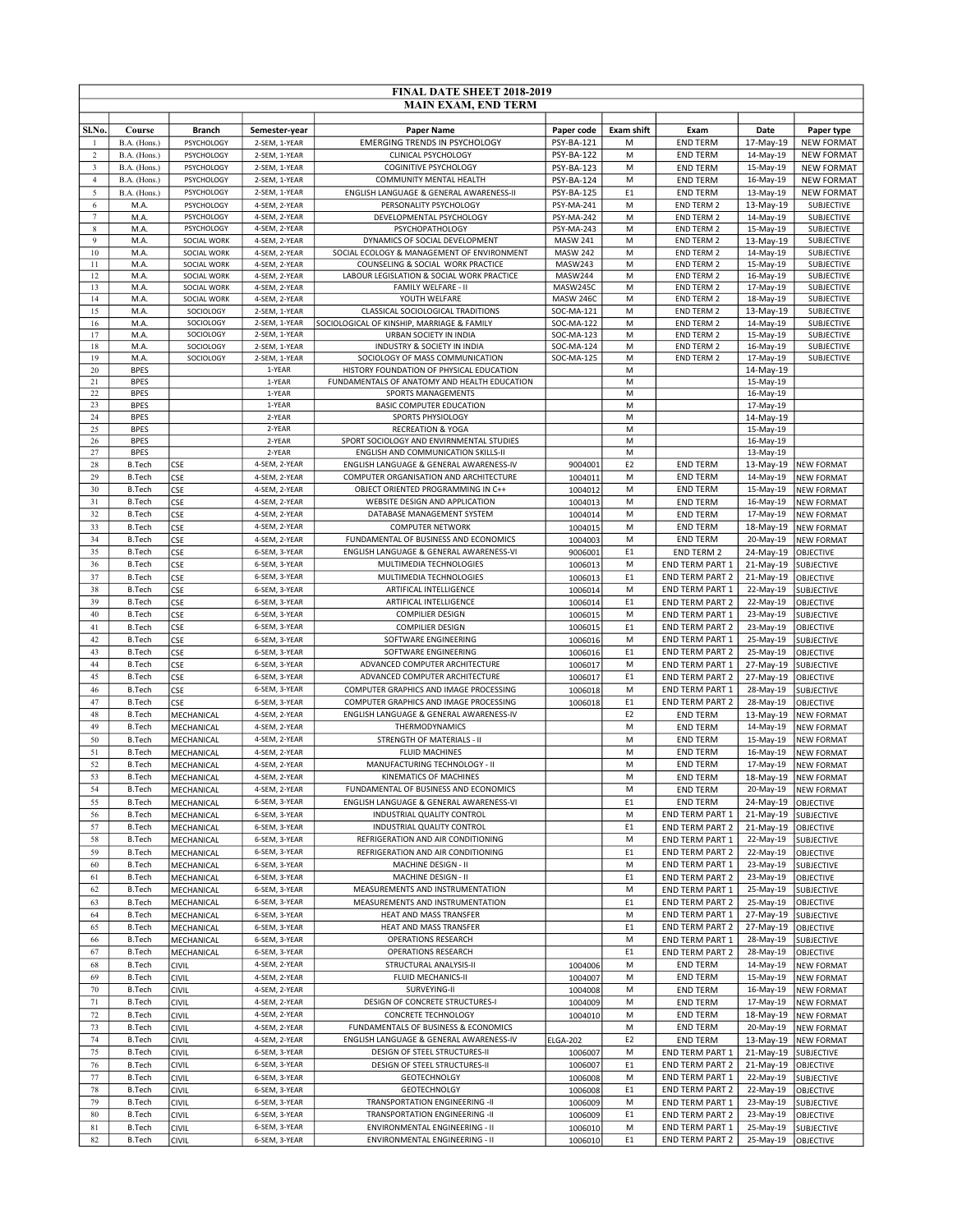|            | <b>B.Tech</b>    | <b>CIVIL</b>  | 6-SEM, 3-YEAR                  | <b>IRRIGATION ENGINEERING</b>                                     | 1006011         | M                   | END TERM PART 1                           | 27-May-19              | <b>SUBJECTIVE</b>              |
|------------|------------------|---------------|--------------------------------|-------------------------------------------------------------------|-----------------|---------------------|-------------------------------------------|------------------------|--------------------------------|
| 83         |                  |               |                                |                                                                   |                 |                     |                                           |                        |                                |
| 84         | <b>B.Tech</b>    | CIVIL         | 6-SEM, 3-YEAR                  | <b>IRRIGATION ENGINEERING</b>                                     | 1006011         | E1                  | <b>END TERM PART 2</b>                    | 27-May-19              | <b>OBJECTIVE</b>               |
| 85         | <b>B.Tech</b>    | CIVIL         | 6-SEM, 3-YEAR                  | DESIGN OF CONCRETE STRUCTURES-                                    | 1006012         | M                   | <b>END TERM PART 1</b>                    | 28-May-19              | SUBJECTIVE                     |
| 86         | <b>B.Tech</b>    |               | 6-SEM, 3-YEAR                  | DESIGN OF CONCRETE STRUCTURES-                                    |                 | E <sub>1</sub>      | <b>END TERM PART 2</b>                    | 28-May-19              | <b>OBJECTIVE</b>               |
|            |                  | CIVIL         |                                |                                                                   | 1006012         |                     |                                           |                        |                                |
| 87         | <b>B.Tech</b>    | CIVIL         | 6-SEM, 3-YEAR                  | ENGLISH LANGUAGE & GENERAL AWARENESS-VI                           | <b>ELGA-302</b> | E1                  | <b>END TERM</b>                           | 24-May-19              | <b>OBJECTIVE</b>               |
| 88         | <b>B.Tech</b>    | <b>MINING</b> | 4-SEM, 2-YEAR                  | STRENGTH OF MATERIAL                                              | MI222           | M                   | <b>END TERM</b>                           | 14-May-19              | <b>NEW FORMAT</b>              |
|            |                  |               | 4-SEM, 2-YEAR                  |                                                                   |                 |                     |                                           |                        |                                |
| 89         | <b>B.Tech</b>    | <b>MINING</b> |                                | MINE MACHINERY-I                                                  | MI223           | M                   | <b>END TERM</b>                           | 15-May-19              | <b>NEW FORMAT</b>              |
| 90         | <b>B.Tech</b>    | <b>MINING</b> | 4-SEM, 2-YEAR                  | OPENCAST MINING                                                   | MI224           | M                   | <b>END TERM</b>                           | 16-May-19              | <b>NEW FORMAT</b>              |
| 91         | <b>B.Tech</b>    | <b>MINING</b> | 4-SEM, 2-YEAR                  | <b>ROCK MECHANICS-I</b>                                           | MI225           | M                   | <b>END TERM</b>                           | 17-May-19              | <b>NEW FORMAT</b>              |
|            |                  |               |                                |                                                                   |                 |                     |                                           |                        |                                |
| 92         | <b>B.Tech</b>    | <b>MINING</b> | 4-SEM, 2-YEAR                  | DRILLING AND BLASTING                                             | MI226           | M                   | <b>END TERM</b>                           | 18-May-19              | <b>NEW FORMAT</b>              |
| 93         | <b>B.Tech</b>    | <b>MINING</b> | 4-SEM, 2-YEAR                  | MINING GEOLOGY-II                                                 | MI227           | M                   | <b>END TERM</b>                           | 20-May-19              | <b>NEW FORMAT</b>              |
| 94         | <b>B.Tech</b>    | MINING        | 4-SEM, 2-YEAR                  | ENGLISH LANGUAGE AND GENERAL AWARENESS-IV                         | <b>ELGA-IV</b>  | E <sub>2</sub>      | <b>END TERM</b>                           | 13-May-19              | <b>NEW FORMAT</b>              |
|            |                  |               |                                |                                                                   |                 |                     |                                           |                        |                                |
| 95         | <b>B.Tech</b>    | CHEMICAL      | 6-SEM, 3-YEAR                  | CHEMICAL ENGINEERING DESIGN -II                                   | 1006001         | M                   | <b>END TERM PART 1</b>                    | 21-May-19              | <b>SUBJECTIVE</b>              |
| 96         | <b>B.Tech</b>    | CHEMICAL      | 6-SEM, 3-YEAR                  | CHEMICAL ENGINEERING DESIGN -II                                   | 1006001         | E1                  | <b>END TERM PART 2</b>                    | 21-May-19              | OBJECTIVE                      |
| 97         | <b>B.Tech</b>    |               | 6-SEM, 3-YEAR                  | PROCESS CONTROL & INSTRUMENTATION                                 |                 | M                   |                                           |                        |                                |
|            |                  | CHEMICAL      |                                |                                                                   | 1006002         |                     | END TERM PART 1                           | 22-May-19              | SUBJECTIVE                     |
| 98         | <b>B.Tech</b>    | CHEMICAL      | 6-SEM, 3-YEAR                  | PROCESS CONTROL & INSTRUMENTATION                                 | 1006002         | E <sub>1</sub>      | <b>END TERM PART 1</b>                    | 22-May-19              | <b>OBJECTIVE</b>               |
| 99         | <b>B.Tech</b>    | CHEMICAL      | 6-SEM, 3-YEAR                  | <b>ENERGY TECHNOLOGY</b>                                          | 1006003         | M                   | <b>END TERM PART 2</b>                    | 23-May-19              | SUBJECTIVE                     |
| 100        | <b>B.Tech</b>    |               | 6-SEM, 3-YEAR                  | <b>ENERGY TECHNOLOGY</b>                                          |                 | E <sub>1</sub>      | END TERM PART 1                           |                        |                                |
|            |                  | CHEMICAL      |                                |                                                                   | 1006003         |                     |                                           | 23-May-19              | OBJECTIVE                      |
| 101        | <b>B.Tech</b>    | CHEMICAL      | 6-SEM, 3-YEAR                  | PROCESS MODELLING & SIMULATION                                    | 1006004         | M                   | <b>END TERM PART 2</b>                    | 25-May-19              | SUBJECTIVE                     |
| 102        | <b>B.Tech</b>    | CHEMICAL      | 6-SEM, 3-YEAR                  | PROCESS MODELLING & SIMULATION                                    | 1006004         | E1                  | <b>END TERM PART 1</b>                    | 25-May-19              | OBJECTIVE                      |
|            |                  |               |                                |                                                                   |                 |                     |                                           |                        |                                |
| 103        | <b>B.Tech</b>    | CHEMICAL      | 6-SEM, 3-YEAR                  | CHEMICAL REACTION ENGINEERING-II                                  | 1006005         | M                   | <b>END TERM PART 2</b>                    | 27-May-19              | <b>SUBJECTIVE</b>              |
| 104        | <b>B.Tech</b>    | CHEMICAL      | 6-SEM, 3-YEAR                  | CHEMICAL REACTION ENGINEERING-II                                  | 1006005         | E <sub>1</sub>      | <b>END TERM PART 1</b>                    | 27-May-19              | OBJECTIVE                      |
| 105        | <b>B.Tech</b>    | CHEMICAL      | 6-SEM, 3-YEAR                  | PROCESS ENGINEERING ECONOMICS                                     | 1006006         | M                   | END TERM PART 1                           | 28-May-19              | SUBJECTIVE                     |
|            |                  |               |                                |                                                                   |                 |                     |                                           |                        |                                |
| 106        | <b>B.Tech</b>    | CHEMICAL      | 6-SEM, 3-YEAR                  | PROCESS ENGINEERING ECONOMICS                                     | 1006006         | E1                  | <b>END TERM PART 2</b>                    | 28-May-19              | OBJECTIVE                      |
| 107        | <b>B.Tech</b>    | CHEMICAL      | 6-SEM, 3-YEAR                  | ENGLISH LANGUAGE & GENERAL AWARENESS-VI                           | <b>ELGA-302</b> | E1                  | <b>END TERM</b>                           | 24-May-19              | OBJECTIVE                      |
| 108        | <b>B.Tech</b>    | PETROCHEMICAL | 4-SEM, 2-YEAR                  | FUNDAMENTALS OF BUSINESS & ECONOMICS                              | HS-202          | M                   | <b>END TERM</b>                           | 20-May-19              | <b>NEW FORMAT</b>              |
|            |                  |               |                                |                                                                   |                 |                     |                                           |                        |                                |
| 109        | <b>B.Tech</b>    | PETROCHEMICAL | 4-SEM, 2-YEAR                  | ORGANIC CHEMISTRY                                                 | PC-202          | M                   | <b>END TERM</b>                           | 15-May-19              | <b>NEW FORMAT</b>              |
| 110        | <b>B.Tech</b>    | PETROCHEMICAL | 4-SEM, 2-YEAR                  | MATERIALS TECHNOLOGY                                              | PC-204          | M                   | <b>END TERM</b>                           | 16-May-19              | <b>NEW FORMAT</b>              |
| 111        | <b>B.Tech</b>    |               | 4-SEM. 2-YEAR                  | PROCESS CALCULATIONS                                              |                 | M                   | <b>END TERM</b>                           | 17-May-19              |                                |
|            |                  | PETROCHEMICAL |                                |                                                                   | PC-206          |                     |                                           |                        | <b>NEW FORMAT</b>              |
| 112        | <b>B.Tech</b>    | PETROCHEMICAL | 4-SEM, 2-YEAR                  | <b>FLUID FLOW OPERATIONS</b>                                      | PC-208          | M                   | <b>END TERM</b>                           | 18-May-19              | <b>NEW FORMAT</b>              |
| 113        | <b>B.Tech</b>    | PETROCHEMICAL | 4-SEM, 2-YEAR                  | <b>MECHANICAL OPERATIONS</b>                                      | PC-210          | M                   | <b>END TERM</b>                           | 14-May-19              | <b>NEW FORMAT</b>              |
| 114        |                  |               | 4-SEM, 2-YEAR                  |                                                                   |                 |                     |                                           |                        |                                |
|            | <b>B.Tech</b>    | PETROCHEMICAL |                                | ENGLISH LANGUAGE &GENERAL AWARENESS-IV                            | <b>ELGA-202</b> | E <sub>2</sub>      | <b>END TERM</b>                           | 13-May-19              | <b>NEW FORMAT</b>              |
| 115        | <b>B.Tech</b>    | ECE           | 4-SEM, 2-YEAR                  | PRINCIPLES OF COMMUNICATION                                       | 1004016         | M                   | <b>END TERM</b>                           | 14-May-19              | <b>NEW FORMAT</b>              |
| 116        | <b>B.Tech</b>    | ECE           | 4-SEM, 2-YEAR                  | SIGNALS AND SYSTEM                                                | 500823          | M                   | <b>END TERM</b>                           | 15-May-19              | <b>NEW FORMAT</b>              |
| 117        |                  |               |                                | COMPUTER ARCHITECTURE AND ORGANIZATION                            |                 |                     |                                           |                        |                                |
|            | <b>B.Tech</b>    | ECE           | 4-SEM, 2-YEAR                  |                                                                   | 1004018         | M                   | <b>END TERM</b>                           | 16-May-19              | <b>NEW FORMAT</b>              |
| 118        | <b>B.Tech</b>    | ECE           | 4-SEM, 2-YEAR                  | ANALOG ELECTRONICS                                                | 1004019         | M                   | <b>END TERM</b>                           | 17-May-19              | <b>NEW FORMAT</b>              |
| 119        | <b>B.Tech</b>    | ECE           | 4-SEM, 2-YEAR                  | ELECTRONIC MEASUREMENTS AND INSTRUMENTATION                       | 1004020         | M                   | <b>END TERM</b>                           | 18-May-19              | <b>NEW FORMAT</b>              |
| 120        | <b>B.Tech</b>    | ECE           | 4-SEM, 2-YEAR                  | FUNDAMENTALS OF BUSINESS & ECONOMICS                              | 9004003         | M                   | <b>END TERM</b>                           | 20-May-19              | <b>NEW FORMAT</b>              |
|            |                  |               |                                |                                                                   |                 |                     |                                           |                        |                                |
| 121        | <b>B.Tech</b>    | ECE           | 4-SEM, 2-YEAR                  | ENGLISH LANGUAGE AND GENERAL AWARENESS-IV                         | 9004001         | E <sub>2</sub>      | <b>END TERM</b>                           | 13-May-19              | <b>NEW FORMAT</b>              |
| 122        | <b>B.Tech</b>    | ECE           | 6-SEM, 3-YEAR                  | INFORMATION THEORY AND CODING                                     | 1006019         | M                   | END TERM PART 1                           | 21-May-19              | SUBJECTIVE                     |
| 123        | <b>B.Tech</b>    | ECE           | 6-SEM, 3-YEAR                  | INFORMATION THEORY AND CODING                                     | 1006019         | E1                  | END TERM PART 2                           | 21-May-19              | OBJECTIVE                      |
|            |                  |               |                                |                                                                   |                 |                     |                                           |                        |                                |
| 124        | <b>B.Tech</b>    | ECE           | 6-SEM, 3-YEAR                  | <b>INTRODUCTION TO MEMS</b>                                       | 1006020         | M                   | END TERM PART 1                           | 22-May-19              | SUBJECTIVE                     |
| 125        | <b>B.Tech</b>    | ECE           | 6-SEM, 3-YEAR                  | INTRODUCTION TO MEMS                                              | 1006020         | E <sub>1</sub>      | <b>END TERM PART 2</b>                    | 22-May-19              | <b>OBJECTIVE</b>               |
| 126        | <b>B.Tech</b>    | ECE           | 6-SEM, 3-YEAR                  | DIGITAL COMMUNICATION                                             | 1006021         | M                   | <b>END TERM PART 1</b>                    | 23-May-19              | SUBJECTIVE                     |
|            |                  |               |                                |                                                                   |                 |                     |                                           |                        |                                |
| 127        | <b>B.Tech</b>    | ECE           | 6-SEM, 3-YEAR                  | DIGITAL COMMUNICATION                                             | 1006021         | E1                  | <b>END TERM PART 2</b>                    | 23-May-19              | OBJECTIVE                      |
| 128        | <b>B.Tech</b>    | ECE           | 6-SEM, 3-YEAR                  | MICROWAVE ENGINEERING                                             | 1006022         | M                   | END TERM PART 1                           | 25-May-19              | SUBJECTIVE                     |
| 129        | <b>B.Tech</b>    | ECE           | 6-SEM, 3-YEAR                  | MICROWAVE ENGINEERING                                             | 1006022         | E <sub>1</sub>      | <b>END TERM PART 2</b>                    | 25-May-19              | OBJECTIVE                      |
| 130        | <b>B.Tech</b>    | ECE           | 6-SEM, 3-YEAR                  | DIGITAL DESIGN USING VHDL                                         | 1006023         | M                   | <b>END TERM PART 1</b>                    | 27-May-19              | SUBJECTIVE                     |
|            |                  |               |                                |                                                                   |                 |                     |                                           |                        |                                |
| 131        | <b>B.Tech</b>    | ECE           | 6-SEM, 3-YEAR                  | DIGITAL DESIGN USING VHDL                                         | 1006023         | E <sub>1</sub>      | <b>END TERM PART 2</b>                    | 27-May-19              | OBJECTIVE                      |
| 132        | <b>B.Tech</b>    | ECE           | 6-SEM, 3-YEAR                  | COMPUTER AND COMMUNICATION NETWORKS                               | 1006024         | M                   | <b>END TERM PART 1</b>                    | 28-May-19              | SUBJECTIVE                     |
| 133        | <b>B.Tech</b>    | ECE           | 6-SEM, 3-YEAR                  | COMPUTER AND COMMUNICATION NETWORKS                               | 1006024         | E <sub>1</sub>      | <b>END TERM PART 2</b>                    | 28-May-19              | OBJECTIVE                      |
|            |                  |               |                                |                                                                   |                 |                     |                                           |                        |                                |
| 134        | <b>B.Tech</b>    | ECE           | 6-SEM, 3-YEAR                  | ENGLISH LANGUAGE & GENERAL AWARENESS-VI                           | 9006001         | E <sub>1</sub>      | END TERM PART 2                           | 24-May-19              | <b>OBJECTIVE</b>               |
| 135        | <b>B.Tech</b>    | EE            | 4-SEM, 2-YEAR                  | ELECTRICAL MACHINES-II                                            |                 |                     |                                           |                        |                                |
| 136        | <b>B.Tech</b>    | EE            |                                |                                                                   | 1004021         | M                   | <b>END TERM</b>                           | 14-May-19              | <b>NEW FORMAT</b>              |
|            |                  |               | 4-SEM, 2-YEAR                  | TRANSMISSION AND DISTRIBUTION                                     |                 | M                   |                                           |                        |                                |
| 137        | <b>B.Tech</b>    |               |                                |                                                                   | 1004027         |                     | <b>END TERM</b>                           | 16-May-19              | <b>NEW FORMAT</b>              |
| 138        | <b>B.Tech</b>    | EE            | 4-SEM, 2-YEAR                  | SIGNALS AND SYSTEM                                                | 1004023         | M                   | <b>END TERM</b>                           | 15-May-19              | <b>NEW FORMAT</b>              |
| 139        |                  | EF            | 4-SEM, 2-YEAR                  | DIGITAL ELECTRONICS                                               | 1004025         | M                   | END TERM                                  | 17-May-19              | <b>NEW FORMAT</b>              |
|            | <b>B.Tech</b>    | EE            | 4-SEM, 2-YEAR                  | POWER ELECTRONICS-I                                               |                 | M                   | END TERM                                  | 18-May-19              |                                |
|            |                  |               |                                |                                                                   | 1004024         |                     |                                           |                        | <b>NEW FORMAT</b>              |
| 140        | <b>B.Tech</b>    | EE            | 4-SEM, 2-YEAR                  | FUNDAMENTALS OF BUSINESS & ECONOMICS                              | 9004003         | M                   | <b>END TERM</b>                           | 20-May-19              | <b>NEW FORMAT</b>              |
| 141        | <b>B.Tech</b>    | EE            | 4-SEM, 2-YEAR                  | ENGLISH LANGUAGE AND GENERAL AWARENESS-IV                         |                 | E <sub>2</sub>      | <b>END TERM</b>                           | 13-May-19              | <b>NEW FORMAT</b>              |
|            |                  |               |                                |                                                                   |                 |                     |                                           |                        |                                |
| 142        | <b>B.Tech</b>    | EE            | 6-SEM, 3-YEAR                  | SWICTHGEAR AND PROTECTION                                         | 1006025         | M                   | <b>END TERM PART 1</b>                    | 21-May-19              | <b>SUBJECTIVE</b>              |
| 143        | <b>B.Tech</b>    | EE            | 6-SEM, 3-YEAR                  | SWICTHGEAR AND PROTECTION                                         | 1006025         | E <sub>1</sub>      | END TERM PART 2                           | 21-May-19              | OBJECTIVE                      |
| 144        | <b>B.Tech</b>    | EE            | 6-SEM, 3-YEAR                  | COMPUTER METHODS IN POWER SYSTEM                                  | 1006026         | M                   | <b>END TERM PART 1</b>                    | 22-May-19              | SUBJECTIVE                     |
| 145        | <b>B.Tech</b>    |               | 6-SEM, 3-YEAR                  | COMPUTER METHODS IN POWER SYSTEM                                  |                 | E1                  |                                           |                        |                                |
|            |                  | EE            |                                |                                                                   | 1006026         |                     | <b>END TERM PART 2</b>                    | 22-May-19              | OBJECTIVE                      |
| 146        | <b>B.Tech</b>    | EE            | 6-SEM, 3-YEAR                  | ELECTRICAL MACHINE DESIGN                                         | 1006027         | M                   | END TERM PART 1                           | 23-May-19              | SUBJECTIVE                     |
| 147        | <b>B.Tech</b>    | EE            | 6-SEM, 3-YEAR                  | ELECTRICAL MACHINE DESIGN                                         | 1006027         | E1                  | END TERM PART 2                           | 23-May-19              | OBJECTIVE                      |
| 148        | <b>B.Tech</b>    | EE            | 6-SEM, 3-YEAR                  | <b>CONTROL SYSTEMS-II</b>                                         |                 | M                   | END TERM PART 1                           | 25-May-19              |                                |
|            |                  |               |                                |                                                                   | 1006028         |                     |                                           |                        | SUBJECTIVE                     |
| 149        | <b>B.Tech</b>    | EE            | 6-SEM, 3-YEAR                  | <b>CONTROL SYSTEMS-II</b>                                         | 1006028         | E1                  | END TERM PART 2                           | 25-May-19              | <b>OBJECTIVE</b>               |
| 150        | <b>B.Tech</b>    | EE            | 6-SEM, 3-YEAR                  | ADVANCED MICROPROCESSORS AND MICROCONTROLLERS                     | 1006029         | M                   | END TERM PART 1                           | 27-May-19              | SUBJECTIVE                     |
| 151        | <b>B.Tech</b>    | EE            | 6-SEM, 3-YEAR                  | ADVANCED MICROPROCESSORS AND MICROCONTROLLERS                     | 1006029         | E <sub>1</sub>      | END TERM PART 2                           | 27-May-19              | <b>OBJECTIVE</b>               |
|            |                  |               |                                |                                                                   |                 |                     |                                           |                        |                                |
| 152        | <b>B.Tech</b>    | EE            | 6-SEM, 3-YEAR                  | ADVANCED INSTRUMENTATION                                          | 1006030         | M                   | END TERM PART 1                           | 28-May-19              | <b>SUBJECTIVE</b>              |
| 153        | <b>B.Tech</b>    | EE            | 6-SEM, 3-YEAR                  | ADVANCED INSTRUMENTATION                                          | 1006030         | E <sub>1</sub>      | END TERM PART 2                           | 28-May-19              | <b>OBJECTIVE</b>               |
| 154        | <b>B.Tech</b>    | EE            | 6-SEM, 3-YEAR                  | ENGLISH LANGUAGE & GENERAL AWARENESS-VI                           |                 | E <sub>1</sub>      | <b>END TERM PART 2</b>                    | 24-May-19              | OBJECTIVE                      |
|            |                  |               |                                |                                                                   |                 |                     |                                           |                        |                                |
| 155        | <b>B.Tech</b>    | EEE           | 4-SEM, 2-YEAR                  | ELECTRICAL MACHINE-II                                             |                 | M                   | <b>END TERM</b>                           | 14-May-19              | <b>NEW FORMAT</b>              |
| 156        | <b>B.Tech</b>    | EEE           | 4-SEM, 2-YEAR                  | TRANSMISSION AND DISTRIBUTION                                     |                 | M                   | <b>END TERM</b>                           | 16-May-19              | <b>NEW FORMAT</b>              |
| 157        | <b>B.Tech</b>    | EEE           | 4-SEM, 2-YEAR                  | SIGNALS AND SYSTEM                                                |                 | M                   | <b>END TERM</b>                           | 15-May-19              | <b>NEW FORMAT</b>              |
|            |                  |               |                                |                                                                   |                 | M                   |                                           |                        |                                |
| 158        | <b>B.Tech</b>    | EEE           | 4-SEM, 2-YEAR                  | <b>DIGITAL CIRCUITS</b>                                           |                 |                     | <b>END TERM</b>                           | 17-May-19              | <b>NEW FORMAT</b>              |
| 159        | <b>B.Tech</b>    | EEE           | 4-SEM, 2-YEAR                  | <b>CONTROL SYSTEMS</b>                                            |                 | M                   | <b>END TERM</b>                           | 18-May-19              | <b>NEW FORMAT</b>              |
| 160        | <b>B.Tech</b>    | EEE           | 4-SEM, 2-YEAR                  | FUNDAMENTALS OF BUSINESS & ECONOMICS                              |                 | M                   | <b>END TERM</b>                           | 20-May-19              | <b>NEW FORMAT</b>              |
| 161        | <b>B.Tech</b>    |               | 4-SEM, 2-YEAR                  | ENGLISH LANGUAGE AND GENERAL AWARENESS-IV                         |                 | E <sub>2</sub>      |                                           |                        |                                |
|            |                  | EEE           |                                |                                                                   |                 |                     | <b>END TERM</b>                           | 13-May-19              | <b>NEW FORMAT</b>              |
| 162        | <b>B.Tech</b>    | EEE           | 6-SEM, 3-YEAR                  | SWICTHGEAR AND PROTECTION                                         |                 | M                   | <b>END TERM PART 1</b>                    | 21-May-19              | SUBJECTIVE                     |
| 163        | <b>B.Tech</b>    | EEE           | 6-SEM, 3-YEAR                  | SWICTHGEAR AND PROTECTION                                         |                 | E <sub>1</sub>      | <b>END TERM PART 2</b>                    | 21-May-19              | OBJECTIVE                      |
| 164        | B.Tech           | EEE           | 6-SEM, 3-YEAR                  | COMPUTER METHODS IN POWER SYSTEM                                  |                 | M                   | END TERM PART 1                           | 22-May-19              | <b>SUBJECTIVE</b>              |
|            |                  |               |                                |                                                                   |                 |                     |                                           |                        |                                |
| 165<br>166 | B.Tech<br>B.Tech | EEE<br>EEE    | 6-SEM, 3-YEAR<br>6-SEM, 3-YEAR | COMPUTER METHODS IN POWER SYSTEM<br><b>EMBEDDED SYSTEM DESIGN</b> |                 | E <sub>1</sub><br>M | <b>END TERM PART 2</b><br>END TERM PART 1 | 22-May-19<br>23-May-19 | OBJECTIVE<br><b>SUBJECTIVE</b> |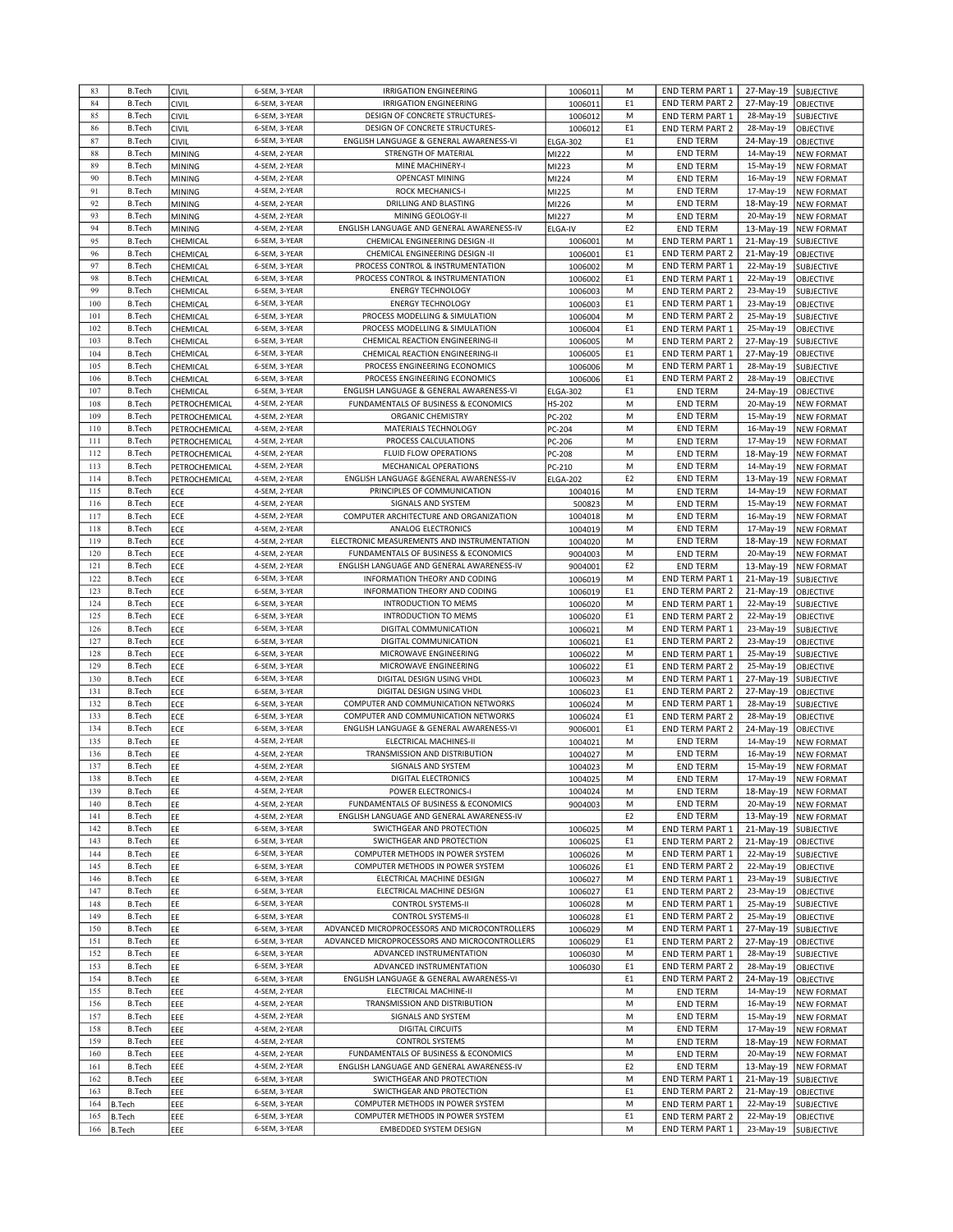| 167 | <b>B.Tech</b>       | EEE           | 6-SEM, 3-YEAR | <b>EMBEDDED SYSTEM DESIGN</b>                |                 | E <sub>1</sub> | <b>END TERM PART 2</b> | 23-May-19 | OBJECTIVE            |
|-----|---------------------|---------------|---------------|----------------------------------------------|-----------------|----------------|------------------------|-----------|----------------------|
| 168 | <b>B.Tech</b>       | EEE           | 6-SEM, 3-YEAR | DIGITAL SIGNAL PROCESSING                    |                 | M              | END TERM PART 1        | 25-May-19 | SUBJECTIVE           |
| 169 | <b>B.Tech</b>       | EEE           | 6-SEM, 3-YEAR | DIGITAL SIGNAL PROCESSING                    |                 | E <sub>1</sub> | <b>END TERM PART 2</b> | 25-May-19 | OBJECTIVE            |
|     |                     |               |               |                                              |                 |                |                        |           |                      |
| 170 | <b>B.Tech</b>       | EEE           | 6-SEM, 3-YEAR | DIGITAL DESIGN USING VHDL                    |                 | M              | END TERM PART 1        | 27-May-19 | SUBJECTIVE           |
| 171 | <b>B.Tech</b>       | EEE           | 6-SEM, 3-YEAR | DIGITAL DESIGN USING VHDL                    |                 | E1             | <b>END TERM PART 2</b> | 27-May-19 | OBJECTIVE            |
| 172 | <b>B.Tech</b>       | EEE           | 6-SEM, 3-YEAR | SYSTEM DESIGN USING VHDL                     |                 | M              | END TERM PART 1        | 28-May-19 | SUBJECTIVE           |
| 173 | <b>B.Tech</b>       | EEE           | 6-SEM, 3-YEAR | SYSTEM DESIGN USING VHDL                     |                 | E1             | <b>END TERM PART 2</b> | 28-May-19 | <b>OBJECTIVE</b>     |
| 174 | <b>B.Tech</b>       | EEE           | 6-SEM, 3-YEAR | ENGLISH LANGUAGE & GENERAL AWARENESS-VI      |                 | E1             | <b>END TERM PART 2</b> | 24-May-19 | <b>OBJECTIVE</b>     |
|     |                     |               |               |                                              |                 |                |                        |           |                      |
| 175 | <b>B.Tech</b>       | ALL           | 2 SEM-1YEAR   | ENGLISH LANGUAGE AND GENERAL AWARENESS-II    | 9002001 E1      |                | <b>END TERM</b>        | 13-May-19 | <b>NEW FORMAT</b>    |
| 176 | <b>B.Tech</b>       | ALL           | 2 SEM-1YEAR   | <b>ENGINEERING PHYSICS -II</b>               | 1002001 M       |                | <b>END TERM</b>        | 14-May-19 | <b>NEW FORMAT</b>    |
| 177 | <b>B.Tech</b>       | ALL           | 2 SEM-1YEAR   | <b>ENGINEERING MATHEMATICS-II</b>            | 1002002 M       |                | <b>END TERM</b>        | 15-May-19 | <b>NEW FORMAT</b>    |
| 178 | <b>B.Tech</b>       | ALL           | 2 SEM-1YEAR   | INTRODUCTION TO ENVIRNMENTAL SCIENCE         | 1002003 M       |                | <b>END TERM</b>        | 16-May-19 | <b>NEW FORMAT</b>    |
| 179 | <b>B.Tech</b>       | ALL           | 2 SEM-1YEAR   | BASICS OF ELECTRICAL ENGINEERING             | 1002005 M       |                | <b>END TERM</b>        | 17-May-19 | <b>NEW FORMAT</b>    |
| 180 | <b>B.Tech</b>       | ALL           | 2 SEM-1YEAR   | BASICS OF MECHANICAL ENGINEERING             | 1002006 M       |                | <b>END TERM</b>        | 18-May-19 | <b>NEW FORMAT</b>    |
| 181 | <b>DIPLOMA</b>      | ALL           | 2 SEM-1YEAR   | <b>ENGLISH COMMUNICATION SKILLS -II</b>      |                 | М              | <b>END TERM</b>        | 13-May-19 | <b>NEW FORMAT</b>    |
| 182 | <b>DIPLOMA</b>      | ALL           |               |                                              |                 |                |                        | 14-May-19 |                      |
|     |                     |               | 2 SEM-1YEAR   | <b>APPLIED PHYSICS-II</b>                    | 1102001 M       |                | <b>END TERM</b>        |           | <b>NEW FORMAT</b>    |
| 183 | <b>DIPLOMA</b>      | ALL           | 2 SEM-1YEAR   | <b>APPLIED CHEMISTRY-II</b>                  | 1102002 M       |                | <b>END TERM</b>        | 15-May-19 | <b>NEW FORMAT</b>    |
| 184 | <b>DIPLOMA</b>      | ALL           | 2 SEM-1YEAR   | APPLIED MATHEMATICS-II                       | 1102003 M       |                | <b>END TERM</b>        | 16-May-19 | <b>NEW FORMAT</b>    |
| 185 | <b>DIPLOMA</b>      | ALL           | 2 SEM-1YEAR   | <b>APPLIED MECHANICS</b>                     | 1102004 M       |                | <b>END TERM</b>        | 17-May-19 | <b>NEW FORMAT</b>    |
| 186 | <b>DIPLOMA</b>      | <b>CSE</b>    | 4-SEM, 2-YEAR | <b>COMPUTER NERTWORK</b>                     | 1500522 M       |                | <b>END TERM</b>        | 14-May-19 | <b>NEW FORMAT</b>    |
| 187 | <b>DIPLOMA</b>      | <b>CSE</b>    | 4-SEM, 2-YEAR | DATABASE MANAGEMENT SYSTEM                   | 1104008 M       |                | <b>END TERM</b>        | 15-May-19 | <b>NEW FORMAT</b>    |
| 188 | <b>DIPLOMA</b>      | <b>CSE</b>    | 4-SEM, 2-YEAR | MICROPROCESSOR AND INTERFACING               | 1104009 M       |                | <b>END TERM</b>        | 16-May-19 | <b>NEW FORMAT</b>    |
| 189 | <b>DIPLOMA</b>      | <b>CSE</b>    | 4-SEM, 2-YEAR | COMPUTER SYSTEM ARCHITECTURE                 | 1104010 M       |                | <b>END TERM</b>        | 17-May-19 | <b>NEW FORMAT</b>    |
| 190 |                     |               |               |                                              |                 |                |                        |           |                      |
|     | <b>DIPLOMA</b>      | <b>CSE</b>    | 4-SEM, 2-YEAR | PC MAINTENANCE AND TROUBLESHOOTING           | 1104011 M       |                | <b>END TERM</b>        | 18-May-19 | <b>NEW FORMAT</b>    |
| 191 | <b>DIPLOMA</b>      | <b>CSE</b>    | 4-SEM, 2-YEAR | OBJECT ORIENTED PROGRAMMING THROUGH C++      | 1104012 M       |                | <b>END TERM</b>        | 20-May-19 | <b>NEW FORMAT</b>    |
| 192 | <b>DIPLOMA</b>      | <b>CSE</b>    | 4-SEM, 2-YEAR | SOFTWARE ENGINEERING                         | 1104013 M       |                | <b>END TERM</b>        | 21-May-19 | <b>NEW FORMAT</b>    |
| 193 | <b>DIPLOMA</b>      | MECHANICAL    | 4-SEM, 2-YEAR | FLUID MECHANICAL & MACHINES                  |                 | М              | <b>END TERM</b>        | 14-May-19 | <b>NEW FORMAT</b>    |
| 194 | <b>DIPLOMA</b>      | MECHANICAL    | 4-SEM, 2-YEAR | THERMODYNAMICS AND I.C. ENGINES              |                 | М              | <b>END TERM</b>        | 15-May-19 | <b>NEW FORMAT</b>    |
| 195 | <b>DIPLOMA</b>      | MECHANICAL    | 4-SEM, 2-YEAR | MACHINE DESIGN                               |                 | M              | <b>END TERM</b>        | 16-May-19 | <b>NEW FORMAT</b>    |
| 196 | <b>DIPLOMA</b>      | MECHANICAL    | 4-SEM, 2-YEAR | ADVANCED WORKSHOP TECHNOLOGY                 |                 | М              | <b>END TERM</b>        | 17-May-19 | <b>NEW FORMAT</b>    |
| 197 | <b>DIPLOMA</b>      | MECHANICAL    | 4-SEM, 2-YEAR | C-PROGRAMMING                                |                 | М              | <b>END TERM</b>        |           | 18-May-19 NEW FORMAT |
| 198 |                     |               |               |                                              |                 |                |                        | 20-May-19 |                      |
|     | <b>DIPLOMA</b>      | MECHANICAL    | 4-SEM, 2-YEAR | MECHANICAL ESTIMATING AND COSTING            |                 | M              | <b>END TERM</b>        |           | <b>NEW FORMAT</b>    |
| 199 | <b>DIPLOMA</b>      | CIVIL         | 4-SEM, 2-YEAR | FLUID MECHANICS                              | 1104001 M       |                | <b>END TERM</b>        | 14-May-19 | <b>NEW FORMAT</b>    |
| 200 | <b>DIPLOMA</b>      | CIVIL         | 4-SEM, 2-YEAR | TRANSPORTATION ENGINEERING                   | 1104002 M       |                | <b>END TERM</b>        | 15-May-19 | <b>NEW FORMAT</b>    |
| 201 | <b>DIPLOMA</b>      | CIVIL         | 4-SEM, 2-YEAR | SOIL & FOUNDATION ENGINEERING                | 1104003 M       |                | <b>END TERM</b>        | 16-May-19 | <b>NEW FORMAT</b>    |
| 202 | <b>DIPLOMA</b>      | CIVIL         | 4-SEM, 2-YEAR | CONCRETE TECHNOLOGY                          | 1104004 M       |                | <b>END TERM</b>        | 17-May-19 | <b>NEW FORMAT</b>    |
| 203 | <b>DIPLOMA</b>      | <b>CIVIL</b>  | 4-SEM, 2-YEAR | <b>IRRIGATION ENGINEERING</b>                | 1104005 M       |                | <b>END TERM</b>        |           | 18-May-19 NEW FORMAT |
| 204 | <b>DIPLOMA</b>      | CIVIL         | 4-SEM, 2-YEAR | SURVEYING-II                                 | 1104006 M       |                | <b>END TERM</b>        | 20-May-19 | <b>NEW FORMAT</b>    |
| 205 | <b>DIPLOMA</b>      | MINING        | 4-SEM, 2-YEAR | MINE ENVRONMENT ENGINEERING - I              | DIPMIN401       | М              | <b>END TERM</b>        | 14-May-19 | <b>NEW FORMAT</b>    |
|     |                     |               |               |                                              |                 |                |                        |           |                      |
| 206 | <b>DIPLOMA</b>      | MINING        | 4-SEM, 2-YEAR | MINE MANAGEMENT, LEGISLATION AND SAFETY      | DIPMIN402       | M              | <b>END TERM</b>        | 15-May-19 | <b>NEW FORMAT</b>    |
| 207 | <b>DIPLOMA</b>      | MINING        | 4-SEM, 2-YEAR | MINE SURVEYING                               | DIPMIN403       | M              | <b>END TERM</b>        | 16-May-19 | <b>NEW FORMAT</b>    |
| 208 | <b>DIPLOMA</b>      | <b>MINING</b> | 4-SEM, 2-YEAR | WINING AND WORKING COAL                      | DIPMIN404       | М              | <b>END TERM</b>        | 17-May-19 | <b>NEW FORMAT</b>    |
| 209 | <b>DIPLOMA</b>      | <b>MINING</b> | 4-SEM, 2-YEAR | MINE MACHINERY AND MAINTENANCE               | DIPMIN405       | M              | <b>END TERM</b>        | 18-May-19 | <b>NEW FORMAT</b>    |
| 210 | <b>DIPLOMA</b>      | <b>MINING</b> | 4-SEM, 2-YEAR | DRILLING AND BLASTING PRACTICES IN MINES     | DIPMIN406       | М              | <b>END TERM</b>        | 20-May-19 | <b>NEW FORMAT</b>    |
| 211 | <b>DIPLOMA</b>      | <b>MINING</b> | 4-SEM, 2-YEAR | WINING AND WORKING METALS                    | DIPMIN407       | M              | <b>END TERM</b>        | 21-May-19 | <b>NEW FORMAT</b>    |
| 212 | <b>DIPLOMA</b>      | CHEMICAL      | 4-SEM, 2-YEAR | ORGANIC CHEMISTRY                            | DIPCH-401       | М              | <b>END TERM</b>        | 14-May-19 | <b>NEW FORMAT</b>    |
| 213 | <b>DIPLOMA</b>      | CHEMICAL      | 4-SEM, 2-YEAR | CHEMICAL PROCESS TECHNOLOGY-I                | DIPCH-402       | M              | <b>END TERM</b>        | 15-May-19 | <b>NEW FORMAT</b>    |
| 214 | <b>DIPLOMA</b>      | CHEMICAL      | 4-SEM, 2-YEAR | INDUSTRIAL STOICHIOMETRY                     | DIPCH-403       | М              | <b>END TERM</b>        | 16-May-19 | <b>NEW FORMAT</b>    |
|     |                     |               |               |                                              |                 |                |                        |           |                      |
| 215 | <b>DIPLOMA</b>      | CHEMICAL      | 4-SEM, 2-YEAR | <b>HEAT TRANSFER</b>                         | DIPCH-404       | М              | <b>END TERM</b>        | 17-May-19 | <b>NEW FORMAT</b>    |
| 216 | <b>DIPLOMA</b>      | CHEMICAL      | 4-SEM, 2-YEAR | <b>MASS TRANSFER-I</b>                       | DIPCH-405       | М              | <b>END TERM</b>        |           | 18-May-19 NEW FORMAT |
| 217 | <b>DIPLOMA</b>      | CHEMICAL      | 4-SEM, 2-YEAR | PETROLEUM ENGINEERING                        | DIPCH-406       | lм             | <b>END TERM</b>        | 20-May-19 | <b>NEW FORMAT</b>    |
| 218 | <b>DIPLOMA</b>      | CHEMICAL      | 4-SEM, 2-YEAR | PROCESS CONTROL & INSTRUMENTATION            | DIPCH-407       | М              | <b>END TERM</b>        |           | 21-May-19 NEW FORMAT |
| 219 | <b>DIPLOMA</b>      | ARCHITECTURE  | 4-SEM, 2-YEAR | HISTORY OF ARCHITECTURE-II                   | <b>ACH 401</b>  | M              | <b>END TERM</b>        | 14-May-19 | <b>NEW FORMAT</b>    |
| 220 | <b>DIPLOMA</b>      | ARCHITECTURE  | 4-SEM, 2-YEAR | ARCHITECTURAL DESIGN & THEORY                | <b>ACH 402</b>  | M              | <b>END TERM</b>        | 15-May-19 | <b>NEW FORMAT</b>    |
| 221 | <b>DIPLOMA</b>      | ARCHITECTURE  | 4-SEM, 2-YEAR | <b>BUILDING CONSTRUCTION II</b>              | <b>ACH 403</b>  | М              | <b>END TERM</b>        | 16-May-19 | <b>NEW FORMAT</b>    |
| 222 | <b>DIPLOMA</b>      | ARCHITECTURE  | 4-SEM, 2-YEAR | CLIMATOLOGY                                  | <b>ACH 404</b>  | М              | <b>END TERM</b>        | 17-May-19 | <b>NEW FORMAT</b>    |
| 223 |                     |               | 4-SEM, 2-YEAR |                                              |                 | M              | <b>END TERM</b>        |           |                      |
|     | <b>DIPLOMA</b>      | ARCHITECTURE  |               | SURVEYING                                    | <b>ACH 405</b>  |                |                        | 18-May-19 | <b>NEW FORMAT</b>    |
| 224 | <b>DIPLOMA</b>      | ARCHITECTURE  | 4-SEM, 2-YEAR | <b>BASIC OF MANAGEMENT</b>                   | <b>ACH 406</b>  | М              | <b>END TERM</b>        | 20-May-19 | <b>NEW FORMAT</b>    |
| 225 | <b>DIPLOMA</b>      | EE            | 4-SEM, 2-YEAR | ELECTRICAL MEASUREMENT & INSTRUMENTATION     | 1104021 M       |                | <b>END TERM</b>        | 14-May-19 | <b>NEW FORMAT</b>    |
| 226 | DIPLOMA             | EE            | 4-SEM, 2-YEAR | ELECTRICAL MACHINE-I                         | 1104022 M       |                | <b>END TERM</b>        | 15-May-19 | NEW FORMAT           |
| 227 | <b>DIPLOMA</b>      | EE            | 4-SEM, 2-YEAR | POWER SYSTEM-II                              | 1104023 M       |                | <b>END TERM</b>        | 16-May-19 | <b>NEW FORMAT</b>    |
| 228 | <b>DIPLOMA</b>      | EE            | 4-SEM, 2-YEAR | MICROPROCESSOR & C-PROGRAMMING               | 1104024 M       |                | <b>END TERM</b>        | 17-May-19 | <b>NEW FORMAT</b>    |
| 229 | <b>DIPLOMA</b>      | EE            | 4-SEM, 2-YEAR | ELECTRICAL DRAWING AND DESIGN                | 1104025 M       |                | <b>END TERM</b>        |           | 18-May-19 NEW FORMAT |
| 230 | <b>DIPLOMA</b>      | EE            | 4-SEM, 2-YEAR | UTILIZATION OF ELECTRICAL POWER AND TRACTION | 1104026 M       |                | <b>END TERM</b>        | 20-May-19 | <b>NEW FORMAT</b>    |
| 231 | <b>DIPLOMA</b>      | EE            | 4-SEM, 2-YEAR | SWICTHGEAR AND PROTECTION                    | 1104027 M       |                | <b>END TERM</b>        |           | 21-May-19 NEW FORMAT |
|     |                     |               |               |                                              |                 |                |                        |           |                      |
| 232 | <b>BCA</b>          |               | 4-SEM, 2-YEAR | DATA BASE MANAGEMENT SYSTEM                  | <b>BCA-401</b>  | М              | <b>END TERM</b>        | 14-May-19 | <b>NEW FORMAT</b>    |
| 233 | <b>BCA</b>          |               | 4-SEM, 2-YEAR | OBJECT ORIENTED PROGRAMMING WITH C++         | <b>BCA-402</b>  | M              | <b>END TERM</b>        | 15-May-19 | <b>NEW FORMAT</b>    |
| 234 | <b>BCA</b>          |               | 4-SEM, 2-YEAR | INTRODUCTION TO SOFTWARE ENGINEERING         | <b>BCA-403</b>  | lм             | <b>END TERM</b>        | 16-May-19 | <b>NEW FORMAT</b>    |
| 235 | <b>BCA</b>          |               | 4-SEM, 2-YEAR | LINUX AND SHELL PROGRAMMING                  | <b>BCA-404</b>  | M              | <b>END TERM</b>        | 17-May-19 | <b>NEW FORMAT</b>    |
| 236 |                     |               | 4-SEM, 2-YEAR |                                              |                 |                |                        |           |                      |
|     | <b>BCA</b>          |               |               | COMPUTER ORIENTED NUMERICAL TECHNIQUES       | <b>BCA-405</b>  | M              | <b>END TERM</b>        | 18-May-19 | <b>NEW FORMAT</b>    |
| 237 | <b>BCA</b>          |               | 4-SEM, 2-YEAR | ENGLISH LANGUAGE AND GENERAL AWARENESS-IV    | <b>ELGA-202</b> | E <sub>2</sub> | <b>END TERM</b>        | 13-May-19 | <b>NEW FORMAT</b>    |
|     | BCA, B.SC(IT), BCA  |               |               |                                              |                 |                |                        |           |                      |
| 238 | MCA(INT)            |               | 2 SEM-1YEAR   | COMPUTER ARCHITECTURE AND SYSTEM SOFTWARE    | <b>BCA-201</b>  | М              | <b>END TERM</b>        | 14-May-19 | NEW FORMAT           |
|     |                     |               |               |                                              |                 |                |                        |           |                      |
| 239 | BCA, B.SC(IT), BCA  |               |               |                                              |                 |                | <b>END TERM</b>        | 15-May-19 |                      |
|     | MCA(INT)            |               | 2 SEM-1YEAR   | INFORMATION SYSTEM ANALYSIS & DESIGN         | <b>BCA-202</b>  | Μ              |                        |           | <b>NEW FORMAT</b>    |
| 240 | BCA, B.SC(IT), BCA  |               |               |                                              |                 |                | <b>END TERM</b>        | 16-May-19 |                      |
|     | MCA(INT)            |               | 2 SEM-1YEAR   | COMPUTER PROGRAMMING                         | <b>BCA-203</b>  | М              |                        |           | NEW FORMAT           |
| 241 | BCA, B.SC(IT), BCA- |               |               |                                              |                 |                | <b>END TERM</b>        | 17-May-19 |                      |
|     | MCA(INT)            |               | 2 SEM-1YEAR   | MATHEMATICS                                  | BM-201          | М              |                        |           | NEW FORMAT           |
|     | BCA, B.SC(IT), BCA  |               |               |                                              |                 |                |                        |           |                      |
| 242 | MCA(INT)            |               | 2 SEM-1YEAR   | MANAGEMENT & ACCOUNTING                      | <b>BMA-301</b>  | М              | <b>END TERM</b>        |           | 18-May-19 NEW FORMAT |
|     | BCA, B.SC(IT), BCA  |               |               |                                              |                 |                |                        |           |                      |
| 243 | MCA(INT)            |               | 2 SEM-1YEAR   | INTRODUCTION TO ENVIRONMENTAL SCIENCE        | ENSC-01         | M              | <b>END TERM</b>        | 20-May-19 | <b>NEW FORMAT</b>    |
|     | BCA, B.SC(IT), BCA- |               |               |                                              |                 |                |                        |           |                      |
| 244 | MCA(INT)            |               | 2 SEM-1YEAR   | ENGLISH LANGUAGE AND GENERAL AWARENESS-II    | EGA-102         | E1             | <b>END TERM</b>        | 13-May-19 | <b>NEW FORMAT</b>    |
|     |                     |               |               |                                              |                 |                |                        |           |                      |
| 245 | MCA                 |               | 4-SEM, 2-YEAR | NET FRAMEWORK AND C# PROGRAMMING             | <b>MCA-401</b>  | M              | <b>END TERM</b>        | 14-May-19 | <b>NEW FORMAT</b>    |
| 246 | MCA                 |               | 4-SEM, 2-YEAR | ARTIFICIAL INTELLIGENCE AND EXPERT SYSTEMS   | <b>MCA-402</b>  | M              | <b>END TERM</b>        | 15-May-19 | <b>NEW FORMAT</b>    |
| 247 | MCA                 |               | 4-SEM, 2-YEAR | THEORY OF COMPUTATION                        | <b>MCA-403</b>  | М              | <b>END TERM</b>        | 16-May-19 | <b>NEW FORMAT</b>    |
| 248 | MCA                 |               | 4-SEM, 2-YEAR | WIRELESS NETWOEK AND MOBILE COMPUTING        | <b>MCA-404</b>  | М              | <b>END TERM</b>        | 17-May-19 | <b>NEW FORMAT</b>    |
|     | MCA                 |               | 4-SEM, 2-YEAR | <b>COMPUTER GRAPHICS</b>                     | <b>MCA-405</b>  | М              | <b>END TERM</b>        |           | 18-May-19 NEW FORMAT |
| 249 |                     |               |               |                                              |                 |                |                        |           |                      |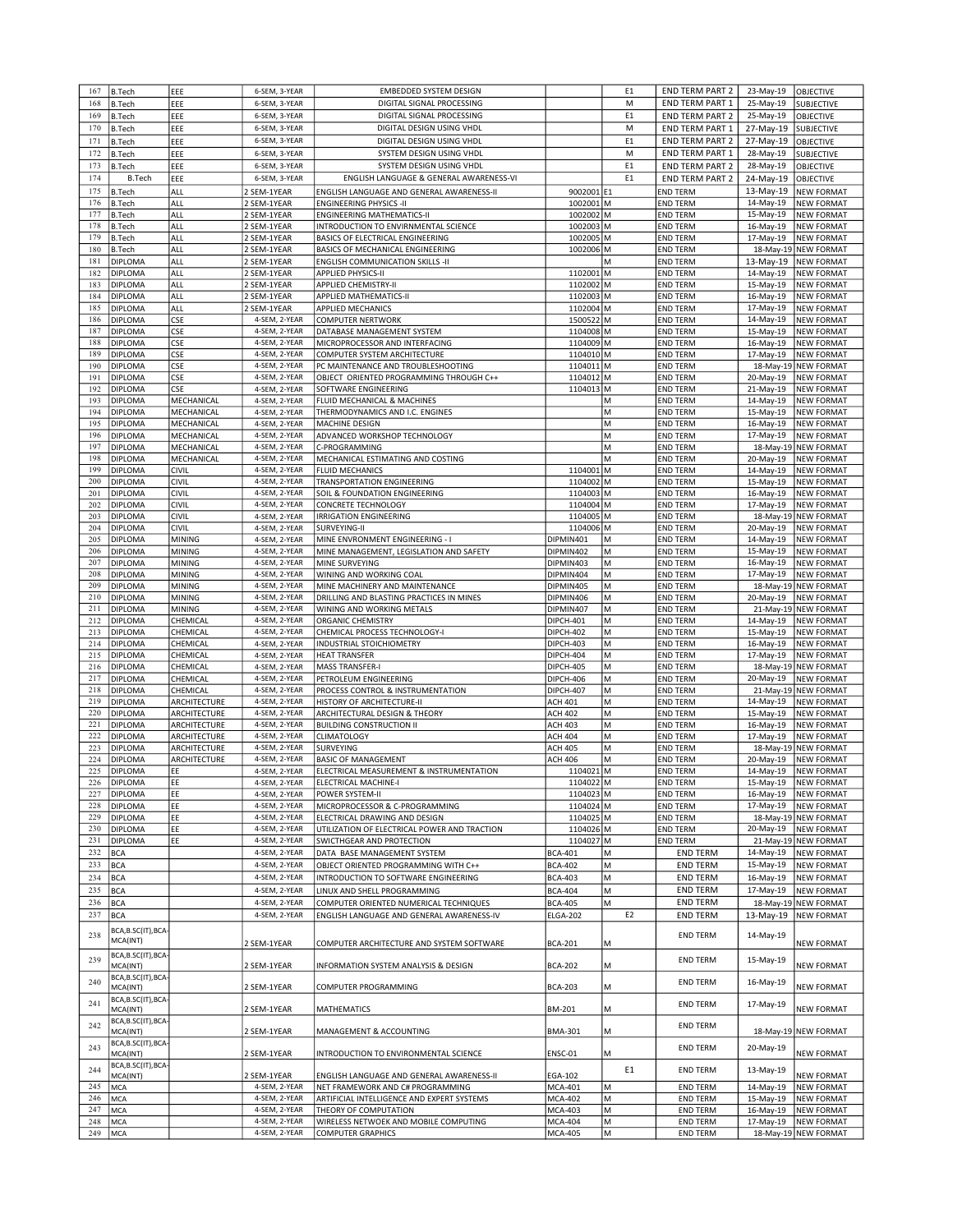| 250        | PGDCA          |                                   | 2 SEM-1YEAR                    | DBMS                                                        | <b>PGD-204</b>  | lм             | <b>END TERM</b>                           | 14-May-19              | <b>NEW FORMAT</b>      |
|------------|----------------|-----------------------------------|--------------------------------|-------------------------------------------------------------|-----------------|----------------|-------------------------------------------|------------------------|------------------------|
| 251        | PGDCA          |                                   | 2 SEM-1YEAR                    | DATA STRUCTURE USING C                                      | <b>PGD-203</b>  | lм             | <b>END TERM</b>                           | 15-May-19              | <b>NEW FORMAT</b>      |
|            |                |                                   |                                |                                                             |                 |                |                                           |                        |                        |
| 252        | PGDCA          |                                   |                                |                                                             |                 |                | <b>END TERM</b>                           |                        |                        |
|            |                |                                   | 2 SEM-1YEAR                    | SOFTWARE ENGINEERING CONCEPTS AND METHODOLOGIES             | <b>PGD-202</b>  | lм             |                                           |                        | 18-May-19 NEW FORMAT   |
| 253        | PGDCA          |                                   | 2 SEM-1YEAR                    | E-GOVERNANCE AND WEB TECHNOLOGIES                           | <b>PGD-201</b>  | M              | <b>END TERM</b>                           | 17-May-19              | <b>NEW FORMAT</b>      |
| 254        | PGDCA          |                                   | 2 SEM-1YEAR                    | INTRODUCTION TO SOFTWARE ENGINEERING                        | <b>BCA-403</b>  | lм             | <b>END TERM</b>                           | 16-May-19              | <b>NEW FORMAT</b>      |
| 255        | BCA-MCA(INT.)  |                                   | 6-SEM, 3-YEAR                  | ADVANCED SOFTWARE ENGINEERING                               | <b>BMI-601</b>  | M              | END TERM PART 1                           | 21-May-19              | SUBJECTIVE             |
| 256        | BCA-MCA(INT.)  |                                   | 6-SEM, 3-YEAR                  | ADVANCED SOFTWARE ENGINEERING                               | <b>BMI-601</b>  | E <sub>1</sub> | <b>END TERM PART 2</b>                    | 21-May-19              | <b>OBJECTIVE</b>       |
| 257        | BCA-MCA(INT.)  |                                   | 6-SEM, 3-YEAR                  | DATA WARE HOUSING AND MINING                                | <b>BCA-601</b>  | lм             | <b>END TERM PART 1</b>                    | 22-May-19              | SUBJECTIVE             |
|            |                |                                   | 6-SEM, 3-YEAR                  |                                                             |                 |                |                                           |                        |                        |
| 258        | BCA-MCA(INT.)  |                                   |                                | DATA WARE HOUSING AND MINING                                | <b>BCA-601</b>  | E <sub>1</sub> | <b>END TERM PART 2</b>                    | 22-May-19              | OBJECTIVE              |
| 259        | BCA-MCA(INT.)  |                                   | 6-SEM, 3-YEAR                  | CLOUD COMPUTING AND SERVICES                                | <b>BMI-602</b>  | M              | <b>END TERM PART 1</b>                    | 23-May-19              | SUBJECTIVE             |
| 260        | BCA-MCA(INT.)  |                                   | 6-SEM, 3-YEAR                  | CLOUD COMPUTING AND SERVICES                                | <b>BMI-602</b>  | E <sub>1</sub> | <b>END TERM PART 2</b>                    | 23-May-19              | OBJECTIVE              |
| 261        | BCA-MCA(INT.)  |                                   | 6-SEM, 3-YEAR                  | E-GOVERNANCE AND WEB TECHNOLOGIES                           | PGD-201         | M              | <b>END TERM PART 1</b>                    | 25-May-19              | SUBJECTIVE             |
| 262        | BCA-MCA(INT.)  |                                   | 6-SEM, 3-YEAR                  | E-GOVERNANCE AND WEB TECHNOLOGIES                           | PGD-201         | E <sub>1</sub> | END TERM PART 2                           | 25-May-19              | OBJECTIVE              |
| 263        | BCA-MCA(INT.)  |                                   | 6-SEM, 3-YEAR                  | MATHEMATICAL FOUNDATION FOR COMPUTER SCIENCE                |                 | M              | <b>END TERM PART 1</b>                    | 27-May-19              |                        |
|            |                |                                   |                                |                                                             | <b>MCA-102</b>  |                |                                           |                        | SUBJECTIVE             |
| 264        | BCA-MCA(INT.)  |                                   | 6-SEM, 3-YEAR                  | MATHEMATICAL FOUNDATION FOR COMPUTER SCIENCE                | <b>MCA-102</b>  | E <sub>1</sub> | <b>END TERM PART 2</b>                    | 27-May-19              | OBJECTIVE              |
| 265        | BCA-MCA(INT.)  |                                   | 6-SEM, 3-YEAR                  | ENGLISH LANGUAGE & GENERAL AWARENESS-VI                     | <b>ELGA-401</b> | E1             | <b>END TERM PART 2</b>                    | 24-May-19              | <b>OBJECTIVE</b>       |
| 266        | B.Sc.          | <b>FORESTRY</b>                   | 2 SEM-1YEAR                    | PLANT PHYSIOLOGY                                            |                 | lм             | <b>END TERM</b>                           | 22-May-19              | <b>NEW FORMAT</b>      |
| 267        | B.Sc.          | <b>FORESTRY</b>                   | 2 SEM-1YEAR                    | PLANT BIOCHEMISTRY                                          |                 | lм             | <b>END TERM</b>                           | 15-May-19              | <b>NEW FORMAT</b>      |
| 268        | B.Sc.          | <b>FORESTRY</b>                   | 2 SEM-1YEAR                    | PRINCIPLES OF SILVICULTURE                                  |                 | lм             | <b>END TERM</b>                           | 16-May-19              | <b>NEW FORMAT</b>      |
| 269        | B.Sc.          | <b>FORESTRY</b>                   | 2 SEM-1YEAR                    | WOOD ANATOMY                                                |                 | M              | <b>END TERM</b>                           | 17-May-19              | <b>NEW FORMAT</b>      |
| 270        | B.Sc.          | <b>FORESTRY</b>                   | 2 SEM-1YEAR                    | <b>FOREST PROTECTION</b>                                    |                 | lм             | <b>END TERM</b>                           | 18-May-19              | <b>NEW FORMAT</b>      |
| 271        | B.Sc.          | <b>FORESTRY</b>                   | 2 SEM-1YEAR                    | <b>WILDLIFE BIOLOGY</b>                                     |                 | M              | <b>END TERM</b>                           | 20-May-19              | <b>NEW FORMAT</b>      |
|            |                |                                   |                                |                                                             |                 |                |                                           |                        |                        |
| 272        | B.Sc.          | <b>FORESTRY</b>                   | 2 SEM-1YEAR                    | STATISTICAL METHODS AND EXPERIMENTAL TECHNIQUES             |                 | lм             | <b>END TERM</b>                           |                        | 21-May-19 NEW FORMAT   |
| 273        | B.Sc.          | <b>FORESTRY</b>                   | 2 SEM-1YEAR                    | PRINCIPLES OF PLANT CYTOLOGY AND GENETICS                   |                 | M              | <b>END TERM</b>                           | 14-May-19              | <b>NEW FORMAT</b>      |
| 274        | B.Sc.          | <b>FORESTRY</b>                   | 4-SEM, 2-YEAR                  | <b>FOREST MANAGEMENT</b>                                    |                 | A              | <b>END TERM</b>                           | 14-May-19              | <b>NEW FORMAT</b>      |
| 275        | B.Sc.          | <b>FORESTRY</b>                   | 4-SEM, 2-YEAR                  | WOOD PRODUCTS & UTILIZATION                                 |                 | A              | <b>END TERM</b>                           | 15-May-19              | <b>NEW FORMAT</b>      |
| 276        | B.Sc.          | <b>FORESTRY</b>                   | 4-SEM, 2-YEAR                  | ORNITHOLOGY & HERPETOLGY                                    |                 | A              | <b>END TERM</b>                           | 16-May-19              | <b>NEW FORMAT</b>      |
| 277        | B.Sc.          | <b>FORESTRY</b>                   | 4-SEM, 2-YEAR                  | SEED TECHNOLOGY & NURSERY MANAGEMENT                        |                 | A              | <b>END TERM</b>                           | 17-May-19              | <b>NEW FORMAT</b>      |
| 278        | B.Sc.          | <b>FORESTRY</b>                   | 4-SEM, 2-YEAR                  | ETHNOBOTANY, MEDICINAL AND AROMATIC PLANTS                  |                 | A              | <b>END TERM</b>                           | 18-May-19              | <b>NEW FORMAT</b>      |
| 279        | B.Sc.          | <b>FORESTRY</b>                   | 4-SEM, 2-YEAR                  | PLANTATION FORESTRY                                         |                 | A              | <b>END TERM</b>                           | 20-May-19              | <b>NEW FORMAT</b>      |
|            |                |                                   |                                | SILVICULTURE OF INDIAN TREES                                |                 |                |                                           |                        |                        |
| 280        | B.Sc.          | <b>FORESTRY</b>                   | 4-SEM, 2-YEAR                  |                                                             |                 | A              | <b>END TERM</b>                           | 21-May-19              | <b>NEW FORMAT</b>      |
| 281        | B.Sc.          | <b>FORESTRY</b>                   | 4-SEM, 2-YEAR                  | TREE HARVESTING AND ERGONOMICS                              |                 | A              | <b>END TERM</b>                           | 22-May-19              | <b>NEW FORMAT</b>      |
| 282        | B.Sc.          | <b>FORESTRY</b>                   | 6-SEM, 3-YEAR                  | FOREST MANAGEMENT, POLICY AND LEGISLATION                   |                 | lм             | <b>END TERM PART 1</b>                    | 14-May-19              | <b>SUBJECTIVE</b>      |
| 283        | B.Sc.          | <b>FORESTRY</b>                   | 6-SEM. 3-YEAR                  | FOREST MANAGEMENT, POLICY AND LEGISLATION                   |                 | E1             | <b>END TERM PART 2</b>                    | 14-May-19              | OBJECTIVE              |
| 284        | B.Sc.          | <b>FORESTRY</b>                   | 6-SEM, 3-YEAR                  | PRINCIPLES AND METHODS OF TREE IMPROVEMENT                  |                 | M              | END TERM PART 1                           | 15-May-19              | <b>SUBJECTIVE</b>      |
| 285        | B.Sc.          | <b>FORESTRY</b>                   | 6-SEM, 3-YEAR                  | PRINCIPLES AND METHODS OF TREE IMPROVEMENT                  |                 | E <sub>1</sub> | <b>END TERM PART 2</b>                    | 15-May-19              | <b>OBJECTIVE</b>       |
|            |                |                                   |                                |                                                             |                 |                |                                           |                        |                        |
| 286        | B.Sc.          | <b>FORESTRY</b>                   | 6-SEM, 3-YEAR                  | ENVIRONMENTAL SCIENCE                                       |                 | M              | <b>END TERM PART 1</b>                    | 16-May-19              | SUBJECTIVE             |
| 287        | B.Sc.          | <b>FORESTRY</b>                   | 6-SEM, 3-YEAR                  | ENVIRONMENTAL SCIENCE                                       |                 | E <sub>1</sub> | END TERM PART 2                           | 16-May-19              | OBJECTIVE              |
| 288        | B.Sc.          | <b>FORESTRY</b>                   | 6-SEM, 3-YEAR                  | FOREST MACHINERY AND POWER                                  |                 | E <sub>1</sub> | END TERM PART 2                           | 17-May-19              | OBJECTIVE              |
| 289        | B.Sc.          | <b>FORESTRY</b>                   | 6-SEM, 3-YEAR                  | <b>FOREST PATHOLOGY</b>                                     |                 | E <sub>1</sub> | <b>END TERM PART 2</b>                    | 18-May-19 OBJECTIVE    |                        |
| 290        | B.Sc.          | <b>FORESTRY</b>                   | 6-SEM, 3-YEAR                  | FOREST NEMATOLOGY                                           |                 | E <sub>1</sub> | <b>END TERM PART 2</b>                    | 20-May-19              | OBJECTIVE              |
|            |                |                                   |                                |                                                             |                 |                |                                           |                        |                        |
| 291        | B.Sc.          | <b>FORESTRY</b>                   | 6-SEM, 3-YEAR                  | PRINCIPLES OF WEED CONTROL                                  |                 | E <sub>1</sub> | <b>END TERM PART 2</b>                    | 21-May-19              | OBJECTIVE              |
| 292        | B.Sc.          | <b>FORESTRY</b>                   | 6-SEM, 3-YEAR                  | WOOD PRODUCTS & UTILIZATION                                 |                 | E <sub>1</sub> | <b>END TERM PART 2</b>                    | 22-May-19              | OBJECTIVE              |
| 293        | B.Sc.          | <b>FORESTRY</b>                   | 6-SEM, 3-YEAR                  | FOREST BUSINESS MANAGEMENT                                  |                 | E1             | END TERM PART 2                           | 23-May-19              | <b>OBJECTIVE</b>       |
| 294        | B.Sc.          | <b>FORESTRY</b>                   | 6-SEM, 3-YEAR                  | ENTREPRENEURSHIP DEVELOOPMENT                               |                 | E <sub>1</sub> | END TERM PART 2                           | 24-May-19              | OBJECTIVE              |
| 295        | B.Sc.          | <b>FORESTRY</b>                   | 6-SEM, 3-YEAR                  | ENGLISH LANGUAGE & GENERAL AWARENESS-VI                     |                 | E <sub>1</sub> | END TERM PART 2                           | 13-May-19              | OBJECTIVE              |
|            |                |                                   |                                |                                                             |                 |                |                                           |                        |                        |
| 296        | B.Sc.          | <b>AGRICULTURE</b>                | 2 SEM-1YEAR                    | <b>FUNDAMENTALS OF GENETICS</b>                             |                 | М              | <b>END TERM</b>                           | 14-May-19              | <b>NEW FORMAT</b>      |
| 297        | B.Sc.          | <b>HORTICULTURE</b>               | 2 SEM-1YEAR                    | TROPICAL AND SUBTROPICAL FRUITS                             |                 | lм             | <b>END TERM</b>                           | 14-May-19              | <b>NEW FORMAT</b>      |
| 298        | B.Sc.          | <b>AGRICULTURE</b>                | 2 SEM-1YEAR                    | AGRICULTURAL MICROBIOLOGY                                   |                 | M              | <b>END TERM</b>                           | 15-May-19              | <b>NEW FORMAT</b>      |
| 299        | B.Sc.          | HORTICULTURE                      | 2 SEM-1YEAR                    | TROPICAL AND SUBTROPICAL VEGETABLES                         |                 | M              | <b>END TERM</b>                           | 15-May-19              | <b>NEW FORMAT</b>      |
| 300        | B.Sc.          | <b>AGRICULTURE</b>                | 2 SEM-1YEAR                    | SOIL AND WATER CONSERVATION ENGINEERING                     |                 | М              | <b>END TERM</b>                           | 16-May-19              | <b>NEW FORMAT</b>      |
| 301        | B.Sc.          | HORTICULTURE                      | 2 SEM-1YEAR                    | PRINCIPLES OF PLANT BREEDING                                |                 | M              | <b>END TERM</b>                           | 16-May-19              | <b>NEW FORMAT</b>      |
| 302        | B.Sc.          | <b>AGRICULTURE</b>                | 2 SEM-1YEAR                    | FUNDAMENTALS OF CROP PHYSIOLGY                              |                 | M              | <b>END TERM</b>                           | 17-May-19              | <b>NEW FORMAT</b>      |
| 303        | B.Sc.          | HORTICULTURE                      |                                | SOIL FERTILITY AND NUTRIENT MANAGEMENT                      |                 | lм             | <b>END TERM</b>                           |                        | <b>NEW FORMAT</b>      |
|            |                |                                   | 2 SEM-1YEAR                    |                                                             |                 |                |                                           | 17-May-19              |                        |
| 304        | B.Sc.          | <b>AGRICULTURE</b>                | 2 SEM-1YEAR                    | FUNDAMENTALS OF AGRICULTURE ECONOMIC                        |                 | M              | <b>END TERM</b>                           | 18-May-19              | <b>NEW FORMAT</b>      |
| 305        | B.Sc.          | HORTICULTURE                      | 2 SEM-1YEAR                    | WATER MANAGEMNT IN HORTICULTURAL CROPS                      |                 | lм             | <b>END TERM</b>                           | 18-May-19              | <b>NEW FORMAT</b>      |
| 306        | B.Sc.          | <b>AGRICULTURE</b>                | 2 SEM-1YEAR                    | FUNDAMENTALS OF PLANT PATHOLOGY                             |                 | M              | <b>END TERM</b>                           |                        | 20-May-19 NEW FORMAT   |
| 307        | B.Sc.          | <b>HORTICULTURE</b>               | 2 SEM-1YEAR                    | PLANT PROPAGATION AND NURSERY MANAGEMENT                    |                 | lм             | <b>END TERM</b>                           | 20-May-19              | <b>NEW FORMAT</b>      |
| 308        | B.Sc.          | <b>AGRICULTURE</b>                | 2 SEM-1YEAR                    | FUNDAMENTALS OF ENTOMOLOGY                                  |                 | M              | <b>END TERM</b>                           |                        | 21-May-19 NEW FORMAT   |
| 309        | B.Sc.          | <b>HORTICULTURE</b>               | 2 SEM-1YEAR                    | ENVIRONMENTAL STUDIES AND DISASTER MANAGEMENT               |                 | M              | <b>END TERM</b>                           |                        | 21-May-19 NEW FORMAT   |
|            |                |                                   |                                |                                                             |                 |                |                                           |                        |                        |
| 310        | B.Sc.          | <b>AGRICULTURE</b>                | 2 SEM-1YEAR                    | FUNDAMENTALS OF AGRICULTURAL EXTENSION EDUCATION            |                 | M              | END TERM                                  |                        | 22-May-19 NEW FORMAT   |
| 311        |                |                                   |                                |                                                             |                 |                |                                           |                        | 22-May-19 NEW FORMAT   |
|            | B.Sc.          | <b>HORTICULTURE</b>               | 2 SEM-1YEAR                    | GROWTH AND DEVELOPMENT OF HORTICULTURAL CROPS               |                 | M              | <b>END TERM</b>                           |                        |                        |
| 312        | B.Sc.          |                                   |                                | COMMUNICATION SKILLS AND PERSONALITY DEVELOPMENT            |                 |                | <b>END TERM</b>                           |                        |                        |
|            |                | <b>AGRICULTURE</b>                | 2 SEM-1YEAR                    |                                                             |                 | М              |                                           |                        | 23-May-19 NEW FORMAT   |
| 313        | B.Sc.          | <b>HORTICULTURE</b>               | 2 SEM-1YEAR                    | INFORMATION AND COMMUNICATION TECHNOLOGY                    |                 | M              | <b>END TERM</b>                           |                        | 23-May-19 NEW FORMAT   |
| 314        |                |                                   |                                |                                                             |                 |                |                                           |                        |                        |
|            | B.Sc.          | AGRICULTURE                       | 4-SEM, 2-YEAR                  | CROP PRODUCTION TECHNOLOGY-II(RABI CROPS)                   |                 | A              | END TERM                                  | 13-May-19              | <b>NEW FORMAT</b>      |
|            |                |                                   |                                | PRODUCTION TECHNOLOGY FOR ORNAMENTAL CROPS, MAP             |                 |                |                                           |                        |                        |
| 315        | B.Sc.          | <b>AGRICULTURE</b>                | 4-SEM, 2-YEAR                  |                                                             |                 | A              | <b>END TERM</b>                           | 14-May-19              | <b>NEW FORMAT</b>      |
|            |                |                                   |                                | AND LANDSCAPING                                             |                 |                |                                           |                        |                        |
| 316        | B.Sc.          | <b>AGRICULTURE</b>                | 4-SEM, 2-YEAR                  | RENEWABLE ENERGY AND GREEN TECHNOLOGY                       |                 | A              | <b>END TERM</b>                           | 15-May-19              | <b>NEW FORMAT</b>      |
| 317        | B.Sc.          | <b>AGRICULTURE</b>                | 4-SEM, 2-YEAR                  | PROBLEMATIC SOILS AND THEIR MANAGEMENT                      |                 | A              | <b>END TERM</b>                           | 16-May-19              | <b>NEW FORMAT</b>      |
| 318        | B.Sc.          |                                   | 4-SEM, 2-YEAR                  | PRODUCTION TECHNOLOGY FOR FRUIT AND PLANTATION              |                 |                | <b>END TERM</b>                           |                        |                        |
|            |                | AGRICULTURE                       |                                | <b>CROPS-OP</b>                                             |                 | ΙA             |                                           |                        | 17-May-19 NEW FORMAT   |
| 319        | B.Sc.          | <b>AGRICULTURE</b>                | 4-SEM, 2-YEAR                  | PRINCIPLES OF SEED TECHNOLOGY                               |                 | A              | <b>END TERM</b>                           | 18-May-19              | <b>NEW FORMAT</b>      |
| 320        | B.Sc.          | <b>AGRICULTURE</b>                | 4-SEM, 2-YEAR                  | FARMING SYSTEM & SUSTAINABLE AGRICULTURE                    |                 | A              | <b>END TERM</b>                           |                        | 20-May-19 NEW FORMAT   |
| 321        | B.Sc.          | AGRICULTURE                       | 4-SEM, 2-YEAR                  | AGRICULTURAL MARKETING TRADES & PRICES                      |                 | A              | <b>END TERM</b>                           | 21-May-19              | <b>NEW FORMAT</b>      |
| 322        | B.Sc.          | AGRICULTURE                       | 4-SEM, 2-YEAR                  | INTRODUCTORY ARGO-METEOROLOGY& CLIMATE CHANGE               |                 | A              | <b>END TERM</b>                           | 22-May-19              | <b>NEW FORMAT</b>      |
| 323        | B.Sc.          | <b>AGRICULTURE</b>                | 4-SEM, 2-YEAR                  | MICRO PROPAGATION TECHNOLOGIES (ELECTIVE COURSE)            |                 | A              | END TERM                                  |                        | 23-May-19 NEW FORMAT   |
|            |                |                                   |                                |                                                             |                 |                |                                           |                        |                        |
| 324        | B.Sc.          |                                   | 6-SEM, 3-YEAR                  |                                                             |                 |                | <b>END TERM PART 1</b>                    | 14-May-19              |                        |
|            |                | <b>AGRICULTURE</b>                |                                | DISEASES OF HORTICULTURE CROPS AND THEIR MANAGEMENT         |                 | M              |                                           |                        | SUBJECTIVE             |
| 325        | B.Sc.          |                                   | 6-SEM, 3-YEAR                  |                                                             |                 |                | <b>END TERM PART 2</b>                    | 14-May-19              |                        |
|            |                | <b>AGRICULTURE</b>                |                                | DISEASES OF HORTICULTURE CROPS AND THEIR MANAGEMENT         |                 | E <sub>1</sub> |                                           |                        | OBJECTIVE              |
|            |                |                                   |                                | POST-HARVEST MANAGEMENT AND PROCESSING OF                   |                 |                |                                           |                        |                        |
| 326        | B.Sc.          | <b>AGRICULTURE</b>                | 6-SEM, 3-YEAR                  | HORTICULTURE CROP                                           |                 | M              | END TERM PART 1                           | 15-May-19              | SUBJECTIVE             |
|            |                |                                   |                                | POST-HARVEST MANAGEMENT AND PROCESSING OF                   |                 |                |                                           |                        |                        |
| 327        | B.Sc.          | <b>AGRICULTURE</b>                | 6-SEM, 3-YEAR                  | HORTICULTURE CROP                                           |                 | E <sub>1</sub> | END TERM PART 2                           | 15-May-19              | OBJECTIVE              |
|            |                |                                   |                                |                                                             |                 |                |                                           |                        |                        |
| 328<br>329 | B.Sc.<br>B.Sc. | <b>AGRICULTURE</b><br>AGRICULTURE | 6-SEM, 3-YEAR<br>6-SEM, 3-YEAR | DESIGN AND ANALYSIS OF EXPERIMENTS<br>ENVIRONMENTAL SCIENCE |                 | M1<br>M1       | END TERM PART 2<br><b>END TERM PART 2</b> | 16-May-19<br>17-May-19 | OBJECTIVE<br>OBJECTIVE |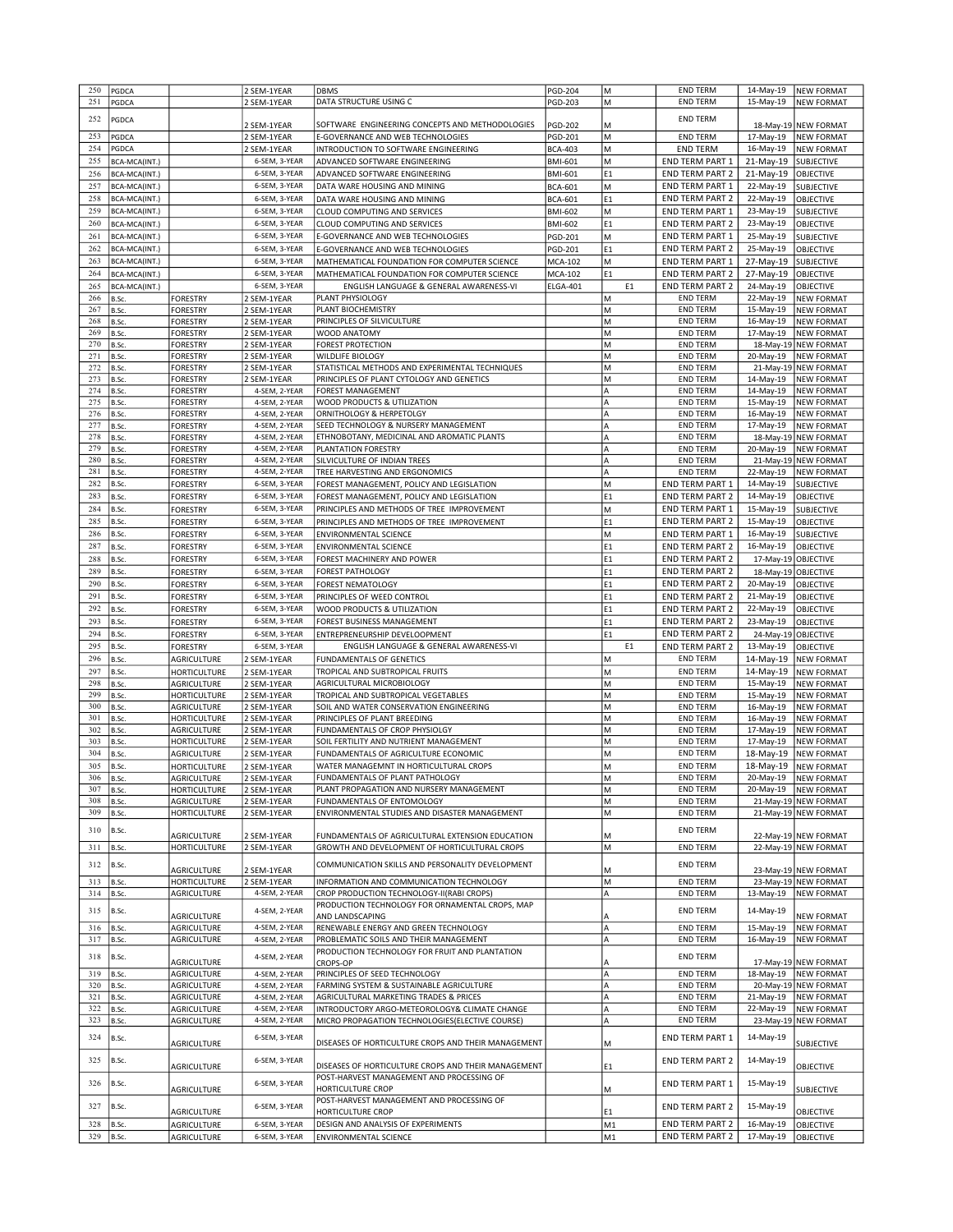| 330        | B.Sc.                                                      | AGRICULTURE            | 6-SEM, 3-YEAR                  | PLANT PARASITIC NEMATODES, OTHER NON INSECT PESTS AND<br>THEIR MANAGEMENT |                         | M1             | <b>END TERM PART 2</b>                           |                                  | 18-May-19 OBJECTIVE            |
|------------|------------------------------------------------------------|------------------------|--------------------------------|---------------------------------------------------------------------------|-------------------------|----------------|--------------------------------------------------|----------------------------------|--------------------------------|
| 331        | B.Sc.                                                      | <b>AGRICULTURE</b>     | 6-SEM, 3-YEAR                  | RENEWABLE ENERGY                                                          |                         | M <sub>1</sub> | <b>END TERM PART 2</b>                           |                                  | 20-May-19 OBJECTIVE            |
| 332        | B.Sc.                                                      | <b>AGRICULTURE</b>     | 6-SEM, 3-YEAR                  | SUSTAINABLE AGRICULTURE AND ORGANIC FARMING                               |                         | M1             | <b>END TERM PART 2</b>                           |                                  | 21-May-19 OBJECTIVE            |
| 333        | B.Sc.                                                      | <b>AGRICULTURE</b>     | 6-SEM, 3-YEAR                  | PRINCIPLE OF SEED TECHNOLOGY                                              |                         | M1             | END TERM PART 2                                  |                                  | 22-May-19 OBJECTIVE            |
| 334        | B.Sc.                                                      |                        | 6-SEM, 3-YEAR                  | ENTREPRENEURSHIP DEVELOOPMENT AND EXTENSION                               |                         |                | <b>END TERM PART 2</b>                           | 23-May-19                        |                                |
| 335        | B.Sc.                                                      | <b>AGRICULTURE</b>     | 6-SEM, 3-YEAR                  | MANAGEMENT                                                                |                         | M1<br>M1       |                                                  |                                  | OBJECTIVE<br><b>OBJECTIVE</b>  |
|            |                                                            | <b>AGRICULTURE</b>     |                                | SPICES AND MEDICINAL PLANTS<br>FUNDAMENTALS OF AGRI-BUSINESSS             |                         |                | <b>END TERM PART 2</b>                           | 24-May-19                        |                                |
| 336        | B.Sc.                                                      |                        | 6-SEM, 3-YEAR                  | MANAGEMENT(INCLUDING PRODUCT DEVELOPMENT,                                 |                         |                | <b>END TERM PART 2</b>                           |                                  |                                |
|            | B.Sc.                                                      | <b>AGRICULTURE</b>     | 6-SEM, 3-YEAR                  | APPRAISAL AND MONITORING)                                                 |                         | M1<br>M1       |                                                  |                                  | 25-May-19 OBJECTIVE            |
| 337<br>338 | <b>BA.LLB &amp; BBA-LLB</b>                                | <b>AGRICULTURE</b>     | 6-SEM, 3-YEAR                  | <b>ENGLISH</b><br><b>BANKING &amp; NI ACT</b>                             | 1906001 M               |                | <b>END TERM PART 2</b><br><b>END TERM PART 1</b> | 13-May-19 OBJECTIVE              | 24-May-19 SUBJECTIVE           |
| 339        | BA.LLB & BBA-LLB                                           |                        | 6-SEM, 3-YEAR                  | <b>BANKING &amp; NI ACT</b>                                               | 1906001 E1              |                | <b>END TERM PART 2</b>                           | 24-May-19                        | OBJECTIVE                      |
| 340        | BA.LLB & BBA-LLB                                           |                        | 6-SEM, 3-YEAR                  | <b>ENVIRONMENT LAW</b>                                                    | 1906002 M               |                | <b>END TERM PART 1</b>                           | 25-May-19                        | SUBJECTIVE                     |
| 341        | <b>BA.LLB &amp; BBA-LLB</b>                                |                        | 6-SEM, 3-YEAR                  | <b>ENVIRONMENT LAW</b>                                                    | 1906002 E1              |                | <b>END TERM PART 2</b>                           | 25-May-19                        | OBJECTIVE                      |
| 342        | <b>BA.LLB &amp; BBA-LLB</b>                                |                        | 6-SEM, 3-YEAR                  | ALTERNATIVE DISPUTE RESOLUTIO AND ARBITRATION                             | 1906003 M               |                | END TERM PART 1                                  | 27-May-19                        | SUBJECTIVE                     |
| 343        | BA.LLB & BBA-LLB                                           |                        | 6-SEM, 3-YEAR                  | ALTERNATIVE DISPUTE RESOLUTIO AND ARBITRATION                             | 1906003 E1              |                | <b>END TERM PART 2</b>                           | 27-May-19                        | OBJECTIVE                      |
| 344        | <b>BA.LLB &amp; BBA-LLB</b>                                |                        | 6-SEM, 3-YEAR                  | CRIMINAL LAW-II                                                           | 1906004 M               |                | <b>END TERM PART 1</b>                           | 28-May-19                        | <b>SUBJECTIVE</b>              |
| 345        | <b>BA.LLB &amp; BBA-LLB</b>                                |                        | 6-SEM, 3-YEAR                  | CRIMINAL LAW-II                                                           | 1906004 E1              |                | <b>END TERM PART 2</b>                           | 28-May-19                        | OBJECTIVE                      |
| 346        | <b>BA.LLB &amp; BBA-LLB</b>                                |                        | 6-SEM, 3-YEAR                  | SEBI                                                                      | 1906005 M               |                | <b>END TERM PART 1</b>                           |                                  | 29-May-19 SUBJECTIVE           |
| 347        | <b>BA.LLB &amp; BBA-LLB</b>                                |                        | 6-SEM, 3-YEAR                  | <b>SEBI</b>                                                               | 1906005 E1              |                | <b>END TERM PART 2</b>                           | 29-May-19                        | OBJECTIVE                      |
| 348        | <b>BA.LLB &amp; BBA-LLB</b>                                |                        | 6-SEM, 3-YEAR                  | PROFESSIONAL ETHICS                                                       | 1906006 M               |                | END TERM PART 1                                  |                                  | 30-May-19 SUBJECTIVE           |
| 349        | BA.LLB & BBA-LLB                                           |                        | 6-SEM, 3-YEAR                  | PROFESSIONAL ETHICS                                                       | 1906006 E1              |                | <b>END TERM PART 2</b>                           |                                  | 30-May-19 OBJECTIVE            |
| 350        | <b>BA.LLB &amp; BBA-LLB</b>                                |                        | 8-SEM, 4-YEAR                  | <b>FAMILY LAW-II</b>                                                      | 1908003 M               |                | END TERM PART 1                                  |                                  |                                |
| 351        | <b>BA.LLB &amp; BBA-LLB</b>                                |                        | 8-SEM, 4-YEAR                  |                                                                           |                         |                | <b>END TERM PART 2</b>                           | 24-May-19                        | <b>SUBJECTIVE</b>              |
| 352        | <b>BA.LLB &amp; BBA-LLB</b>                                |                        | 8-SEM, 4-YEAR                  | <b>FAMILY LAW-II</b><br>WOMEN LAW & LAW RELATING TO CHILD                 | 1908003 E2<br>1908005 M |                | END TERM PART 1                                  | 24-May-19 OBJECTIVE<br>25-May-19 |                                |
| 353        | <b>BA.LLB &amp; BBA-LLB</b>                                |                        | 8-SEM, 4-YEAR                  | WOMEN LAW & LAW RELATING TO CHILD                                         | 1908005 E2              |                | <b>END TERM PART 2</b>                           | 25-May-19                        | <b>SUBJECTIVE</b><br>OBJECTIVE |
| 354        | <b>BA.LLB &amp; BBA-LLB</b>                                |                        | 8-SEM, 4-YEAR                  |                                                                           |                         |                | END TERM PART 1                                  | 27-May-19                        |                                |
| 355        | <b>BA.LLB &amp; BBA-LLB</b>                                |                        | 8-SEM, 4-YEAR                  | PROPERTY LAW & EASEMENT                                                   | 1908001 M               |                |                                                  |                                  | SUBJECTIVE                     |
| 356        |                                                            |                        | 8-SEM, 4-YEAR                  | PROPERTY LAW & EASEMENT                                                   | 1908001 E2              |                | <b>END TERM PART 2</b>                           | 27-May-19                        | OBJECTIVE                      |
|            | <b>BA.LLB &amp; BBA-LLB</b><br><b>BA.LLB &amp; BBA-LLB</b> |                        |                                | PRIVATE INTERNATIONAL LAW                                                 | 1908002 M               |                | <b>END TERM PART 1</b>                           | 28-May-19                        | <b>SUBJECTIVE</b>              |
| 357<br>358 | <b>BA.LLB &amp; BBA-LLB</b>                                |                        | 8-SEM, 4-YEAR<br>8-SEM, 4-YEAR | PRIVATE INTERNATIONAL LAW                                                 | 1908002 E2<br>1908004 M |                | <b>END TERM PART 2</b>                           | 28-May-19                        | OBJECTIVE                      |
|            |                                                            |                        |                                | <b>INDIRECT TAXATION</b>                                                  |                         |                | END TERM PART 1                                  |                                  | 29-May-19 SUBJECTIVE           |
| 359        | <b>BA.LLB &amp; BBA-LLB</b>                                |                        | 8-SEM, 4-YEAR                  | INDIRECT TAXATION                                                         | 1908004 E2              |                | <b>END TERM PART 2</b>                           | 29-May-19                        | <b>OBJECTIVE</b>               |
| 360        | <b>BA.LLB &amp; BBA-LLB</b>                                |                        | 8-SEM, 4-YEAR                  | <b>CYBER LAW</b>                                                          | 1908006 M               |                | END TERM PART 1                                  |                                  | 30-May-19 SUBJECTIVE           |
| 361        | <b>BA.LLB &amp; BBA-LLB</b>                                |                        | 8-SEM, 4-YEAR                  | <b>CYBER LAW</b>                                                          | 1908006 E2              |                | END TERM PART 2                                  |                                  | 30-May-19 OBJECTIVE            |
| 362        | LLB                                                        |                        | 2 SEM-1YEAR                    | ENVIRONMENTAL STUDIES                                                     |                         | M              | <b>END TERM</b>                                  | 14-May-19                        | <b>NEW FORMAT</b>              |
| 363        | LLB                                                        |                        | 2 SEM-1YEAR                    | LAW OF CONTRACT-II                                                        |                         | M              | <b>END TERM</b>                                  | 15-May-19                        | <b>NEW FORMAT</b>              |
| 364        | LLB                                                        |                        | 2 SEM-1YEAR                    | LAW OF CONSTITUTION-II                                                    |                         | M              | <b>END TERM</b>                                  | 16-May-19                        | NEW FORMAT                     |
| 365        | LLB                                                        |                        | 2 SEM-1YEAR                    | LAW OF CRIME-II                                                           |                         | M              | <b>END TERM</b>                                  | 17-May-19                        | <b>NEW FORMAT</b>              |
| 366        | LLB                                                        |                        | 2 SEM-1YEAR                    | <b>FAMILY LAW-II</b>                                                      |                         | M              | <b>END TERM</b>                                  | 18-May-19                        | <b>NEW FORMAT</b>              |
| 367        | LLB                                                        |                        | 2 SEM-1YEAR                    | LEGAL LUNGUAGE                                                            |                         | M              | <b>END TERM</b>                                  | 20-May-19                        | <b>NEW FORMAT</b>              |
| 368        | BA.LLB(H)                                                  |                        | 2 SEM-1YEAR                    | ENVIRONMENTAL STUDIES                                                     |                         | M              | <b>END TERM</b>                                  | 14-May-19                        | <b>NEW FORMAT</b>              |
| 369        | BA.LLB(H)                                                  |                        | 2 SEM-1YEAR                    | LAW OF CONTRACT-II                                                        |                         | M              | <b>END TERM</b>                                  | 15-May-19                        | <b>NEW FORMAT</b>              |
| 370        | BA.LLB(H)                                                  |                        | 2 SEM-1YEAR                    | THEORETICAL PERSPECTIVES OF SOCIOLOGY                                     |                         | M              | <b>END TERM</b>                                  | 16-May-19                        | NEW FORMAT                     |
| 371        | BA.LLB(H)                                                  |                        | 2 SEM-1YEAR                    | INDIAN GOVERNMENT AND POLITICS                                            |                         | M              | <b>END TERM</b>                                  | 17-May-19                        | <b>NEW FORMAT</b>              |
| 372        | BA.LLB(H)                                                  |                        | 2 SEM-1YEAR                    | MACRO ECONOMICS                                                           |                         | M              | <b>END TERM</b>                                  | 18-May-19                        | <b>NEW FORMAT</b>              |
| 373        | BA.LLB(H)                                                  |                        | 2 SEM-1YEAR                    | LEGAL LUNGUAGE                                                            |                         | lм             | <b>END TERM</b>                                  | 20-May-19                        | <b>NEW FORMAT</b>              |
| 374        | BBA.LLB(H)                                                 |                        | 2 SEM-1YEAR                    | ENVIRONMENTAL STUDIES                                                     |                         | M              | <b>END TERM</b>                                  | 14-May-19                        | <b>NEW FORMAT</b>              |
| 375        | BBA.LLB(H)                                                 |                        | 2 SEM-1YEAR                    | LAW OF CONTRACT-II                                                        |                         | M              | <b>END TERM</b>                                  | 15-May-19                        | <b>NEW FORMAT</b>              |
| 376        | BBA.LLB(H)                                                 |                        | 2 SEM-1YEAR                    | <b>BUSINESS ORGANIZATION</b>                                              |                         | M              | <b>END TERM</b>                                  | 16-May-19                        | <b>NEW FORMAT</b>              |
| 377        | BBA.LLB(H)                                                 |                        | 2 SEM-1YEAR                    | <b>BUSINESS ENVIORENMENT</b>                                              |                         | М              | <b>END TERM</b>                                  | 17-May-19                        | <b>NEW FORMAT</b>              |
| 378        | BBA.LLB(H)                                                 |                        | 2 SEM-1YEAR                    | APPLIED MICRO ECONOMICS                                                   |                         | M              | <b>END TERM</b>                                  | 18-May-19                        | <b>NEW FORMAT</b>              |
| 379        | BBA.LLB(H)                                                 |                        | 2 SEM-1YEAR                    | INTRODUCTION TO MARKETING                                                 |                         | M              | <b>END TERM</b>                                  | 21-May-19                        | <b>NEW FORMAT</b>              |
| 380        | BBA.LLB(H)                                                 |                        | 2 SEM-1YEAR                    | LEGAL LUNGUAGE                                                            |                         | M              | <b>END TERM</b>                                  | 20-May-19                        | <b>NEW FORMAT</b>              |
| 381        | <b>BA.LLB</b>                                              |                        | 4-SEM, 2-YEAR                  | CONSTITUTIONAL GOVENANCE -II                                              | 1904001 M               |                | <b>END TERM</b>                                  | 14-May-19                        | <b>NEW FORMAT</b>              |
| 382        | BA.LLB                                                     |                        | 4-SEM, 2-YEAR                  | CONTRACT-II                                                               | 1904002 M               |                | END TERM                                         | 15-May-19                        | <b>NEW FORMAT</b>              |
| 383        | <b>BA.LLB</b>                                              |                        | 4-SEM, 2-YEAR                  | PSYCHOLOGY-II                                                             | 1904004 M               |                | <b>END TERM</b>                                  | 16-May-19                        | <b>NEW FORMAT</b>              |
| 384        | <b>BA.LLB</b>                                              |                        | 4-SEM, 2-YEAR                  | POLITICAL SCIENCE-III                                                     | 1904005 M               |                | <b>END TERM</b>                                  | 17-May-19                        | <b>NEW FORMAT</b>              |
| 385        | <b>BA.LLB</b>                                              |                        | 4-SEM, 2-YEAR                  | ADMINISTATIVE LAW                                                         | 1904003 M               |                | <b>END TERM</b>                                  | 18-May-19                        | <b>NEW FORMAT</b>              |
| 386        | <b>BA.LLB</b>                                              |                        | 4-SEM, 2-YEAR                  | PHILOSOPHY-II                                                             | 1904006 M               |                | <b>END TERM</b>                                  | 20-May-19                        | <b>NEW FORMAT</b>              |
| 387        | <b>BBA.LLB</b>                                             |                        | 4-SEM, 2-YEAR                  | CONSTITUTIONAL GOVENANCE -II                                              | 1904001 M               |                | <b>END TERM</b>                                  | 14-May-19                        | <b>NEW FORMAT</b>              |
| 388        | <b>BBA.LLB</b>                                             |                        | 4-SEM, 2-YEAR                  | CONTRACT-II                                                               | 1904002 M               |                | <b>END TERM</b>                                  | 15-May-19                        | <b>NEW FORMAT</b>              |
| 389        | <b>BBA.LLB</b>                                             |                        | 4-SEM, 2-YEAR                  | STRATEGIC MANAGEMENT                                                      |                         | M              | <b>END TERM</b>                                  | 16-May-19                        | <b>NEW FORMAT</b>              |
| 390        | BBA.LLB                                                    |                        | 4-SEM, 2-YEAR                  | <b>BANKING THEORY &amp; PRACTICE</b>                                      |                         | M              | <b>END TERM</b>                                  | 17-May-19                        | <b>NEW FORMAT</b>              |
| 391        | <b>BBA.LLB</b>                                             |                        | 4-SEM, 2-YEAR                  | ADMINISTATIVE LAW                                                         | 1904003 M               |                | <b>END TERM</b>                                  | 18-May-19                        | <b>NEW FORMAT</b>              |
| 392        | <b>BBA.LLB</b>                                             |                        | 4-SEM, 2-YEAR                  | FINANCIAL MARKET OPERATION                                                |                         | М              | <b>END TERM</b>                                  | 20-May-19                        | <b>NEW FORMAT</b>              |
| 393        | LLM (ONE YEAR)                                             | CORPORATE              |                                |                                                                           |                         |                | <b>END TERM</b>                                  | 14-May-19                        |                                |
|            |                                                            | <b>BRANCH</b>          | 2 SEM-1YEAR                    | LAW & JUSTICE IN GLOBALIZED WORD                                          |                         | М              |                                                  |                                  | <b>NEW FORMAT</b>              |
| 394        | LLM (ONE YEAR)                                             | CORPORATE              |                                |                                                                           |                         |                | <b>END TERM</b>                                  | 15-May-19                        |                                |
|            |                                                            | <b>BRANCH</b>          | 2 SEM-1YEAR                    | COMPETITION & CONSUMER PROTECTION LAW                                     |                         | М              |                                                  |                                  | <b>NEW FORMAT</b>              |
| 395        | LLM (ONE YEAR)                                             | CORPORATE              |                                |                                                                           |                         |                | <b>END TERM</b>                                  | 16-May-19                        | <b>NEW FORMAT</b>              |
|            |                                                            | <b>BRANCH</b>          | 2 SEM-1YEAR                    | LAW OF INDUSTRIAL & INTELLATUAL PROPERTY                                  |                         | M              |                                                  |                                  |                                |
| 396        | LLM (ONE YEAR)                                             | <b>CRIMINAL BRANCH</b> | 2 SEM-1YEAR                    | LAW & JUSTICE IN GLOBALIZED WORD                                          |                         | М              | <b>END TERM</b>                                  | 14-May-19                        | <b>NEW FORMAT</b>              |
| 397        | LLM (ONE YEAR)                                             | <b>CRIMINAL BRANCH</b> | 2 SEM-1YEAR                    | <b>CRIME &amp; INVESTIGATION</b>                                          |                         | M              | <b>END TERM</b>                                  | 15-May-19                        | NEW FORMAT                     |
| 398        | LLM (ONE YEAR)                                             | <b>CRIMINAL BRANCH</b> | 2 SEM-1YEAR                    | CRIMINOLOGY & PENOLOGY                                                    |                         | M              | <b>END TERM</b>                                  | 16-May-19                        | <b>NEW FORMAT</b>              |
| 399        | <b>BBA</b>                                                 |                        |                                | FINANCIAL MANAGEMENT                                                      |                         | M              | <b>END TERM</b>                                  | 14-May-19                        | <b>NEW FORMAT</b>              |
| 400        |                                                            |                        | 2 SEM-1YEAR                    |                                                                           | <b>BBA-N121</b>         |                |                                                  |                                  |                                |
|            | <b>BBA</b>                                                 |                        | 2 SEM-1YEAR                    | <b>BUSINESS STATISTICS</b>                                                | <b>BBA-N122</b>         | М              | <b>END TERM</b>                                  | 15-May-19                        | <b>NEW FORMAT</b>              |
| 401        | <b>BBA</b><br><b>BBA</b>                                   |                        | 2 SEM-1YEAR                    | HUMAN RESOURCE MANAGEMENT                                                 | <b>BBA-N123</b>         | M              | <b>END TERM</b>                                  | 16-May-19                        | <b>NEW FORMAT</b>              |
| 402<br>403 | <b>BBA</b>                                                 |                        | 2 SEM-1YEAR                    | <b>BUSINESS LAW</b>                                                       | <b>BBA-N124</b>         | M              | <b>END TERM</b><br><b>END TERM</b>               | 17-May-19                        | <b>NEW FORMAT</b>              |
| 404        | <b>BBA</b>                                                 |                        | 2 SEM-1YEAR                    | MACRO ECONOMICS                                                           | <b>BBA-N125</b>         | M              |                                                  | 18-May-19                        | <b>NEW FORMAT</b>              |
|            |                                                            |                        | 2 SEM-1YEAR                    | PRINCIPLES OF MARKETING                                                   | <b>BBA-N126</b>         | M              | <b>END TERM</b>                                  | 20-May-19                        | <b>NEW FORMAT</b>              |
| 405        | <b>BBA</b>                                                 |                        | 2 SEM-1YEAR                    | ENGLISH LANGUAGE AND GENERAL AWARENESS-II                                 | <b>BBA-N127</b>         | E1             | <b>END TERM</b>                                  | 13-May-19                        | <b>NEW FORMAT</b>              |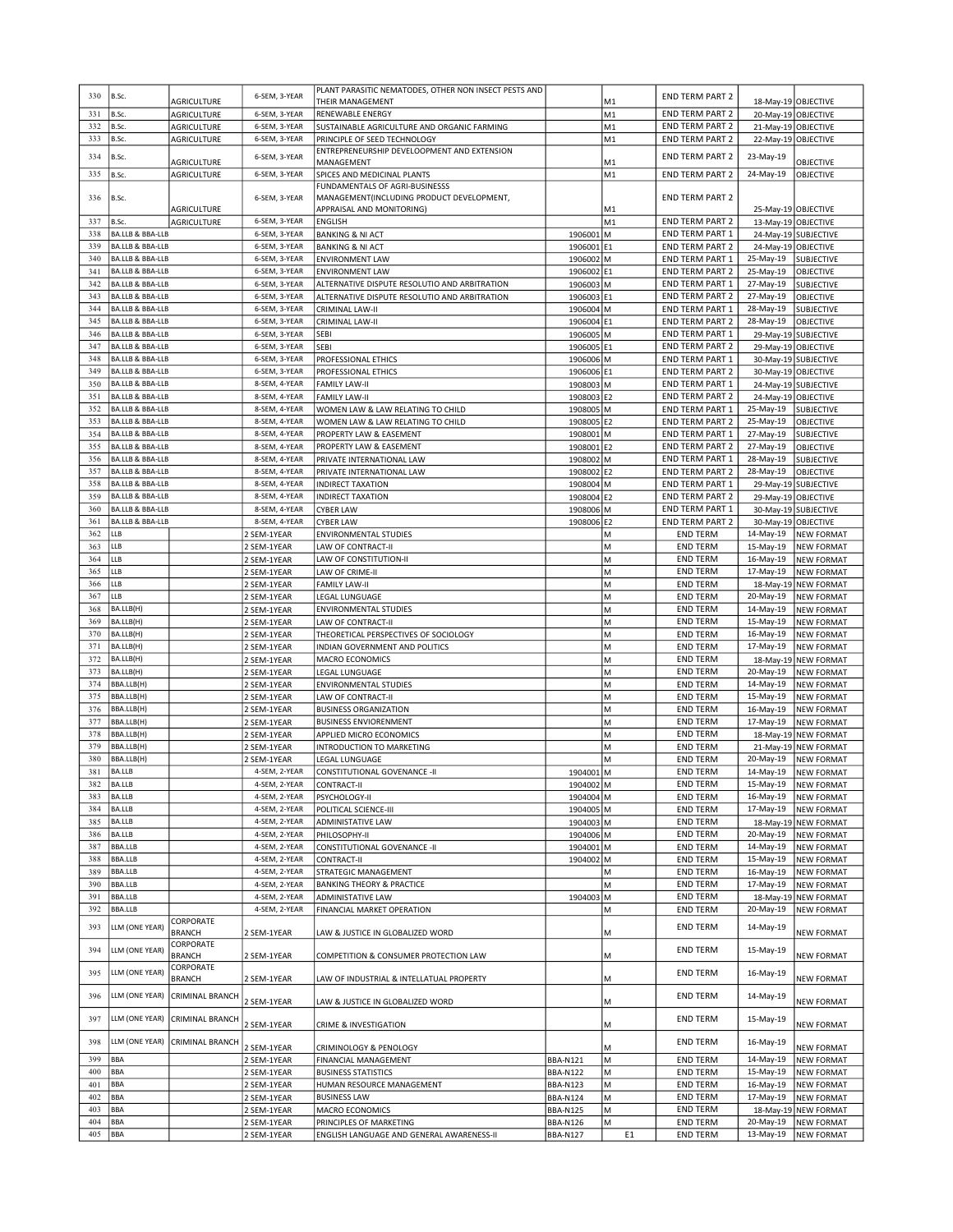| 406 | <b>BBA-MBA</b> |          | 2 SEM-1YEAR   | FINANCIAL MANAGEMENT-I                                | <b>BBA-N121</b>   | M              | <b>END TERM</b>        | 14-May-19            | <b>NEW FORMAT</b>    |
|-----|----------------|----------|---------------|-------------------------------------------------------|-------------------|----------------|------------------------|----------------------|----------------------|
| 407 | <b>BBA-MBA</b> |          | 2 SEM-1YEAR   | <b>BUSINESS STATISTICS-I</b>                          | <b>BBA-N122</b>   | M              | <b>END TERM</b>        | 15-May-19            | <b>NEW FORMAT</b>    |
|     |                |          |               |                                                       |                   |                |                        |                      |                      |
| 408 | <b>BBA-MBA</b> |          | 2 SEM-1YEAR   | HUMAN RESOURCE MANAGEMENT-I                           | <b>BBA-N123</b>   | M              | <b>END TERM</b>        | 16-May-19            | <b>NEW FORMAT</b>    |
| 409 | BBA-MBA        |          | 2 SEM-1YEAR   | BUSINESS ENVIORENMENT AND POLICY                      | <b>BBA-N124</b>   | М              | <b>END TERM</b>        | 17-May-19            | <b>NEW FORMAT</b>    |
| 410 | <b>BBA-MBA</b> |          | 2 SEM-1YEAR   | MACRO ECONOMICS                                       | <b>BBA-N125</b>   | M              | <b>END TERM</b>        | 18-May-19            | <b>NEW FORMAT</b>    |
| 411 | <b>BBA-MBA</b> |          | 2 SEM-1YEAR   | PRINCIPLES OF MARKETING                               | <b>BBA-N126</b>   | М              | <b>END TERM</b>        | 20-May-19            | <b>NEW FORMAT</b>    |
| 412 | BBA-MBA        |          | 2 SEM-1YEAR   | ENGLISH LANGUAGE AND GENERAL AWARENESS-II             | <b>BBA-N127</b>   | E1             | <b>END TERM</b>        | 13-May-19            | NEW FORMAT           |
| 413 | <b>BBA</b>     |          | 4-SEM, 2-YEAR | BUSINESS ENVIORENMENT AND POLICY                      | <b>BBA-N241</b>   | M              | <b>END TERM</b>        | 17-May-19            | <b>NEW FORMAT</b>    |
|     |                |          |               |                                                       |                   |                |                        |                      |                      |
| 414 | <b>BBA</b>     |          | 4-SEM, 2-YEAR | INDIAN FINANCIAL SYSTEM                               | <b>BBA-N242</b>   | M              | <b>END TERM</b>        | 14-May-19            | <b>NEW FORMAT</b>    |
| 415 | <b>BBA</b>     |          | 4-SEM, 2-YEAR | MANAGEMENT INFORMATION SYSTEM                         | <b>BBA-N243</b>   | М              | <b>END TERM</b>        | 15-May-19            | <b>NEW FORMAT</b>    |
| 416 | <b>BBA</b>     |          | 4-SEM, 2-YEAR | CORPORATE ACCOUNTING                                  | <b>BBA-N244</b>   | M              | <b>END TERM</b>        | 16-May-19            | <b>NEW FORMAT</b>    |
| 417 | <b>BBA</b>     |          | 4-SEM, 2-YEAR | ENGLISH LANGUAGE AND GENERAL AWARENESS-IV             | <b>BBA-N125</b>   | E <sub>2</sub> | <b>END TERM</b>        | 13-May-19            | <b>NEW FORMAT</b>    |
| 418 | <b>BBA</b>     |          | 4-SEM, 2-YEAR | <b>RETAIL MANAGEMENT</b>                              | <b>BBA C 4.4</b>  | М              | <b>END TERM</b>        | 18-May-19            | <b>NEW FORMAT</b>    |
| 419 | <b>BBA</b>     |          | 4-SEM, 2-YEAR | EVENT MANAGEMENT PLANNING                             | <b>BBA O 4.3</b>  | M              | <b>END TERM</b>        | 20-May-19            | <b>NEW FORMAT</b>    |
| 420 | MBA            |          |               |                                                       |                   | M              |                        | 15-May-19            |                      |
|     |                |          | 2 SEM-1YEAR   | <b>BUSINESS STATISTICS</b>                            | <b>MBA-N121</b>   |                | <b>END TERM</b>        |                      | <b>NEW FORMAT</b>    |
| 421 | MBA            |          | 2 SEM-1YEAR   | ORGANIZATIONAL BEHAVIOUR                              | <b>MBA-N122</b>   | М              | <b>END TERM</b>        | 21-May-19            | <b>NEW FORMAT</b>    |
| 422 | MBA            |          | 2 SEM-1YEAR   | STRATEGIC MANAGEMENT                                  | <b>MBA-N123</b>   | M              | <b>END TERM</b>        | 16-May-19            | <b>NEW FORMAT</b>    |
| 423 | MBA            |          | 2 SEM-1YEAR   | MANAGEMENT ACCOUNTING                                 | MBA-N124          | M              | <b>END TERM</b>        | 14-May-19            | <b>NEW FORMAT</b>    |
| 424 | MBA            |          | 2 SEM-1YEAR   | <b>BUSINESS LAW</b>                                   | <b>MBA-N125</b>   | M              | <b>END TERM</b>        | 17-May-19            | <b>NEW FORMAT</b>    |
| 425 | MBA            |          | 2 SEM-1YEAR   | MARKETING RESEARCH                                    | MBA MK-N02        | M              | <b>END TERM</b>        | 18-May-19            | <b>NEW FORMAT</b>    |
| 426 | MBA            |          | 2 SEM-1YEAR   | INDUSTRIAL RELATION AND LABOUR ENACTMENT              | MBA HR-N02        | M              | <b>END TERM</b>        |                      | 18-May-19 NEW FORMAT |
|     |                |          |               |                                                       |                   |                |                        |                      |                      |
| 427 | MBA            |          | 2 SEM-1YEAR   | MANAGEMENT OF FINANCIAL INSTITUTIONS & SERVICES       | MBA FM-N02        | M              | <b>END TERM</b>        |                      | 18-May-19 NEW FORMAT |
| 428 | MBA            |          | 2 SEM-1YEAR   | MARKETING OF SERVICES                                 | MBA MK-N02        | M              | <b>END TERM</b>        | 23-May-19            | <b>NEW FORMAT</b>    |
| 429 | MBA            |          | 2 SEM-1YEAR   | PERSONAL GROWTH, TRAINING AND DEVELOPMENT             | MBA HR-N02        | M              | <b>END TERM</b>        | 23-May-19            | <b>NEW FORMAT</b>    |
| 430 | MBA            |          | 2 SEM-1YEAR   | SECURITIES ANALYSIS AND INVESTMENT MANAGEMENT         | MBA FM-N02        | M              | <b>END TERM</b>        | 23-May-19            | <b>NEW FORMAT</b>    |
| 431 | MBA            |          |               |                                                       |                   |                |                        | 20-May-19            | <b>NEW FORMAT</b>    |
|     |                |          | 2 SEM-1YEAR   | INTRODUCTION TO EVENT MANAGEMENT AND PR               | <b>MBA EM-2.3</b> | M              | <b>END TERM</b>        |                      |                      |
| 432 | <b>B.COM</b>   |          | 2-YEAR        | INFORMATION TECHNOLOGY AND ITS IMPLEMENTATION IN      |                   |                | END TERM PART 1        | 14-May-19            |                      |
|     |                |          |               | <b>BUSINESS</b>                                       | <b>B.CH.2.1</b>   | М              |                        |                      | SUBJECTIVE           |
| 433 | <b>B.COM</b>   |          | 2-YEAR        | INFORMATION TECHNOLOGY AND ITS IMPLEMENTATION IN      |                   |                | <b>END TERM PART 2</b> | 14-May-19            |                      |
|     |                |          |               | <b>BUSINESS</b>                                       | <b>B.CH.2.1</b>   | E <sub>1</sub> |                        |                      | OBJECTIVE            |
| 434 | <b>B.COM</b>   |          | 2-YEAR        | <b>BUSINESS ECONOMICS (MACRO)</b>                     | <b>B.CH.2.2</b>   | lм             | END TERM PART 1        | 15-May-19            | <b>SUBJECTIVE</b>    |
| 435 | <b>B.COM</b>   |          | 2-YEAR        | <b>BUSINESS ECONOMICS (MACRO)</b>                     | <b>B.CH.2.2</b>   | E1             | <b>END TERM PART 2</b> | 15-May-19            | OBJECTIVE            |
| 436 |                |          | 2-YEAR        |                                                       |                   | M              |                        |                      |                      |
|     | <b>B.COM</b>   |          |               | <b>BUSINESS MATHEMATICS</b>                           | <b>B.CH.2.3</b>   |                | END TERM PART 1        | 17-May-19            | <b>SUBJECTIVE</b>    |
| 437 | <b>B.COM</b>   |          | 2-YEAR        | <b>BUSINESS MATHEMATICS</b>                           | <b>B.CH.2.3</b>   | E1             | END TERM PART 2        | 17-May-19            | OBJECTIVE            |
| 438 | <b>B.COM</b>   |          | 2-YEAR        | INCOME TAX LAW & PRACTICE                             | <b>B.CH.2.4</b>   | M              | END TERM PART 1        | 18-May-19 SUBJECTIVE |                      |
| 439 | <b>B.COM</b>   |          | 2-YEAR        | INCOME TAX LAW & PRACTICE                             | <b>B.CH.2.4</b>   | E1             | END TERM PART 2        | 18-May-19            | <b>OBJECTIVE</b>     |
| 440 | <b>B.COM</b>   |          | 2-YEAR        | PRINCIPLE OF MARKETING                                | <b>B.CH.2.5</b>   | M              | END TERM PART 1        | 20-May-19            | SUBJECTIVE           |
| 441 | <b>B.COM</b>   |          | 2-YEAR        | PRINCIPLE OF MARKETING                                | <b>B.CH.2.5</b>   | E <sub>1</sub> | <b>END TERM PART 2</b> | 20-May-19            | OBJECTIVE            |
|     |                |          |               |                                                       |                   |                |                        |                      |                      |
| 442 | <b>B.COM</b>   |          | 2-YEAR        | CORPORATE ACCOUNTING                                  | <b>B.CH.2.6</b>   | M              | END TERM PART 1        | 16-May-19            | <b>SUBJECTIVE</b>    |
| 443 | <b>B.COM</b>   |          | 2-YEAR        | CORPORATE ACCOUNTING                                  | <b>B.CH.2.6</b>   | E <sub>1</sub> | <b>END TERM PART 2</b> | 16-May-19            | OBJECTIVE            |
| 444 | <b>B.COM</b>   |          | 2-YEAR        | FINANCIAL MANAGEMENT                                  | <b>B.CH.2.7</b>   | M              | END TERM PART 1        | 21-May-19            | SUBJECTIVE           |
| 445 | <b>B.COM</b>   |          | 2-YEAR        | FINANCIAL MANAGEMENT                                  | <b>B.CH.2.7</b>   | E1             | <b>END TERM PART 2</b> | 21-May-19            | OBJECTIVE            |
| 446 | <b>B.COM</b>   |          | 2-YEAR        | HUMAN RESOURCE MANAGEMENT                             | <b>B.CH.2.8</b>   | M              | END TERM PART 1        | 22-May-19            | <b>SUBJECTIVE</b>    |
|     |                |          |               |                                                       |                   |                |                        |                      |                      |
| 447 | <b>B.COM</b>   |          | 2-YEAR        | HUMAN RESOURCE MANAGEMENT                             | <b>B.CH.2.8</b>   | E <sub>1</sub> | <b>END TERM PART 2</b> | 22-May-19            | OBJECTIVE            |
| 448 | <b>B.COM</b>   |          | 2-YEAR        | ENGLISH LANGUAGE AND GENERAL AWARENESS-IV             | <b>B.CH.2.9</b>   | E <sub>2</sub> | <b>END TERM PART 2</b> | 13-May-19            | OBJECTIVE            |
| 449 | <b>B.COM</b>   |          | 3-YEAR        | <b>INDIRECT TAX</b>                                   | <b>B.CH.3.1</b>   | M              | END TERM PART 1        | 14-May-19            | <b>SUBJECTIVE</b>    |
| 450 | <b>B.COM</b>   |          | 3-YEAR        | <b>INDIRECT TAX</b>                                   | <b>B.CH.3.1</b>   | E <sub>2</sub> | <b>END TERM PART 2</b> | 14-May-19            | OBJECTIVE            |
| 451 | <b>B.COM</b>   |          | 3-YEAR        | MANAGEMENT & ACCOUNTING                               | <b>B.CH.3.2</b>   | M              | END TERM PART 1        | 15-May-19            | <b>SUBJECTIVE</b>    |
| 452 | <b>B.COM</b>   |          | 3-YEAR        | MANAGEMENT & ACCOUNTING                               | <b>B.CH.3.2</b>   | E <sub>2</sub> | END TERM PART 2        | 15-May-19            | OBJECTIVE            |
|     |                |          |               |                                                       |                   |                |                        |                      |                      |
| 453 | <b>B.COM</b>   |          | 3-YEAR        | <b>AUDITING</b>                                       | <b>B.CH.3.3</b>   | lм             | END TERM PART 1        | 16-May-19            | <b>SUBJECTIVE</b>    |
| 454 | <b>B.COM</b>   |          | 3-YEAR        | AUDITING                                              | <b>B.CH.3.3</b>   | E <sub>2</sub> | <b>END TERM PART 2</b> | 16-May-19            | OBJECTIVE            |
| 455 | <b>B.COM</b>   |          | 3-YEAR        | INTERNATIONAL BUSINESS                                | <b>B.CH.3.4</b>   | M              | END TERM PART 1        | 17-May-19            | SUBJECTIVE           |
| 456 | <b>B.COM</b>   |          | 3-YEAR        | INTERNATIONAL BUSINESS                                | <b>B.CH.3.4</b>   | E <sub>2</sub> | END TERM PART 2        | 17-May-19            | <b>OBJECTIVE</b>     |
| 457 | <b>B.COM</b>   |          | 3-YEAR        | FINANCIAL MARKET, INSTITUTIONS & FINANCIAL SERVICES   | <b>B.CH.3.5</b>   | М              | END TERM PART 1        | 18-May-19 SUBJECTIVE |                      |
| 458 | <b>B.COM</b>   |          | 3-YEAR        | FINANCIAL MARKET, INSTITUTIONS & FINANCIAL SERVICES   | <b>B.CH.3.5</b>   | E <sub>2</sub> | <b>END TERM PART 2</b> | 18-May-19 OBJECTIVE  |                      |
|     |                |          |               |                                                       |                   |                |                        | 20-May-19            |                      |
| 459 | <b>B.COM</b>   |          | 3-YEAR        | FUNDAMENTALS OF INVESTMENTS                           | <b>B.CH.3.6</b>   | lм             | END TERM PART 1        |                      | <b>SUBJECTIVE</b>    |
| 460 | B.COM          |          | 3-YEAR        | FUNDAMENTALS OF INVESTMENTS                           | <b>B.CH.3.6</b>   | E <sub>2</sub> | <b>END TERM PART 2</b> | 20-May-19            | <b>OBJECTIVE</b>     |
| 461 | <b>B.COM</b>   |          | 3-YEAR        | GOVERNMENT ETHICS & SOCIAL RESPONSIBILITY OF BUSINESS |                   |                | <b>END TERM PART 1</b> |                      |                      |
|     |                |          |               |                                                       | <b>B.CH.3.7</b>   | M              |                        | 21-May-19 SUBJECTIVE |                      |
| 462 | <b>B.COM</b>   |          | 3-YEAR        | GOVERNMENT ETHICS & SOCIAL RESPONSIBILITY OF BUSINESS |                   |                | END TERM PART 2        |                      |                      |
|     |                |          |               |                                                       | <b>B.CH.3.7</b>   | E <sub>2</sub> |                        | 21-May-19 OBJECTIVE  |                      |
| 463 | <b>B.COM</b>   |          | 3-YEAR        | <b>COMPANY LAW</b>                                    | <b>B.CH.3.8</b>   | M              | END TERM PART 1        | 22-May-19 SUBJECTIVE |                      |
| 464 | <b>B.COM</b>   |          | 3-YEAR        | <b>COMPANY LAW</b>                                    | <b>B.CH.3.8</b>   | E <sub>2</sub> | <b>END TERM PART 2</b> | 22-May-19 OBJECTIVE  |                      |
| 465 | <b>B.COM</b>   |          | 3-YEAR        | ENGLISH LANGUAGE & GENERAL AWARENESS-VI               | <b>B.CH.3.9</b>   | E1             | <b>END TERM PART 2</b> | 13-May-19            | OBJECTIVE            |
|     |                |          |               |                                                       |                   |                |                        |                      |                      |
| 466 | <b>B.PHARM</b> | PHARMACY | 2 SEM-1YEAR   | HUMAN ANATOMY AND PHYSIOLOGY I-THEORY                 |                   | M              | <b>END TERM</b>        | 14-May-19            | <b>NEW FORMAT</b>    |
| 467 | <b>B.PHARM</b> | PHARMACY | 2 SEM-1YEAR   | PHARMACETICAL ORGANIC CHEMISTRY I                     |                   | M              | <b>END TERM</b>        | 15-May-19            | <b>NEW FORMAT</b>    |
| 468 |                |          |               |                                                       |                   |                |                        |                      |                      |
| 469 | <b>B.PHARM</b> | PHARMACY | 2 SEM-1YEAR   | <b>BIOCHEMISTRY</b>                                   |                   | M              | <b>END TERM</b>        | 16-May-19            | <b>NEW FORMAT</b>    |
| 470 | <b>B.PHARM</b> | PHARMACY | 2 SEM-1YEAR   | PATHOPHYSIOLOGY                                       |                   | M              | <b>END TERM</b>        | 17-May-19            | <b>NEW FORMAT</b>    |
|     | <b>B.PHARM</b> |          | 2 SEM-1YEAR   | COMPUTER APPLICATIONS IN PHARMACY                     |                   | M              | <b>END TERM</b>        | 18-May-19            |                      |
|     |                | PHARMACY |               |                                                       |                   |                |                        |                      | <b>NEW FORMAT</b>    |
| 471 | <b>B.PHARM</b> | PHARMACY | 2 SEM-1YEAR   | ENVIRONMENTAL SCIENCE                                 |                   | M              | <b>END TERM</b>        | 20-May-19            | <b>NEW FORMAT</b>    |
| 472 | <b>B.PHARM</b> | PHARMACY | 4-SEM, 2-YEAR | PHARMACETICAL ORGANIC CHEMISTRY III                   |                   | M              | <b>END TERM</b>        | 14-May-19            | <b>NEW FORMAT</b>    |
| 473 | <b>B.PHARM</b> | PHARMACY | 4-SEM, 2-YEAR | MEDICINAL CHEMISTRY-I                                 |                   | M              | <b>END TERM</b>        | 15-May-19            | <b>NEW FORMAT</b>    |
| 474 | <b>B.PHARM</b> | PHARMACY | 4-SEM, 2-YEAR | PHYSICAL PHARMAACEUTICS II                            |                   | M              | <b>END TERM</b>        | 16-May-19            | <b>NEW FORMAT</b>    |
| 475 | <b>B.PHARM</b> | PHARMACY | 4-SEM, 2-YEAR | PHARMACOLOGY I                                        |                   | M              | <b>END TERM</b>        | 17-May-19            | <b>NEW FORMAT</b>    |
| 476 |                |          |               |                                                       |                   |                |                        |                      |                      |
|     | <b>B.PHARM</b> | PHARMACY | 4-SEM, 2-YEAR | PHARMACOGNOSY AND PHYTOCHEMISTRY I                    |                   | M              | <b>END TERM</b>        | 18-May-19            | <b>NEW FORMAT</b>    |
| 477 | <b>B.PHARM</b> | PHARMACY | 6-SEM, 3-YEAR | PHARMACEUTICS-VI (PHYSICAL PHARMACY)                  |                   | M              | END TERM PART 1        | 21-May-19            | SUBJECTIVE           |
| 478 | <b>B.PHARM</b> | PHARMACY | 6-SEM, 3-YEAR | PHARMACEUTICS-VI (PHYSICAL PHARMACY)                  |                   | E1             | <b>END TERM PART 2</b> | 21-May-19            | <b>OBJECTIVE</b>     |
| 479 | <b>B.PHARM</b> | PHARMACY | 6-SEM, 3-YEAR | MEDICINAL CHEMISTRY-II                                |                   | M              | END TERM PART 1        | 22-May-19            | <b>SUBJECTIVE</b>    |
| 480 | <b>B.PHARM</b> | PHARMACY | 6-SEM, 3-YEAR | MEDICINAL CHEMISTRY-II                                |                   | E1             | <b>END TERM PART 2</b> | 22-May-19            | OBJECTIVE            |
| 481 | <b>B.PHARM</b> |          | 6-SEM, 3-YEAR |                                                       |                   |                |                        |                      |                      |
|     |                | PHARMACY |               | PHARMACOGNOSY AND PHYTOCHEMISTRY IV                   |                   | M              | END TERM PART 1        | 23-May-19            | <b>SUBJECTIVE</b>    |
| 482 | <b>B.PHARM</b> | PHARMACY | 6-SEM, 3-YEAR | PHARMACOGNOSY AND PHYTOCHEMISTRY IV                   |                   | E1             | <b>END TERM PART 2</b> | 23-May-19            | OBJECTIVE            |
| 483 | <b>B.PHARM</b> | PHARMACY | 6-SEM, 3-YEAR | PHARMACOLOGY IV                                       |                   | M              | END TERM PART 1        | 24-May-19 SUBJECTIVE |                      |
| 484 | <b>B.PHARM</b> | PHARMACY | 6-SEM, 3-YEAR | PHARMACOLOGY IV                                       |                   | E1             | <b>END TERM PART 2</b> | 24-May-19 OBJECTIVE  |                      |
| 485 | <b>B.PHARM</b> | PHARMACY | 6-SEM, 3-YEAR | PHARM.ANALYSIS III                                    |                   | M              | END TERM PART 1        | 25-May-19 SUBJECTIVE |                      |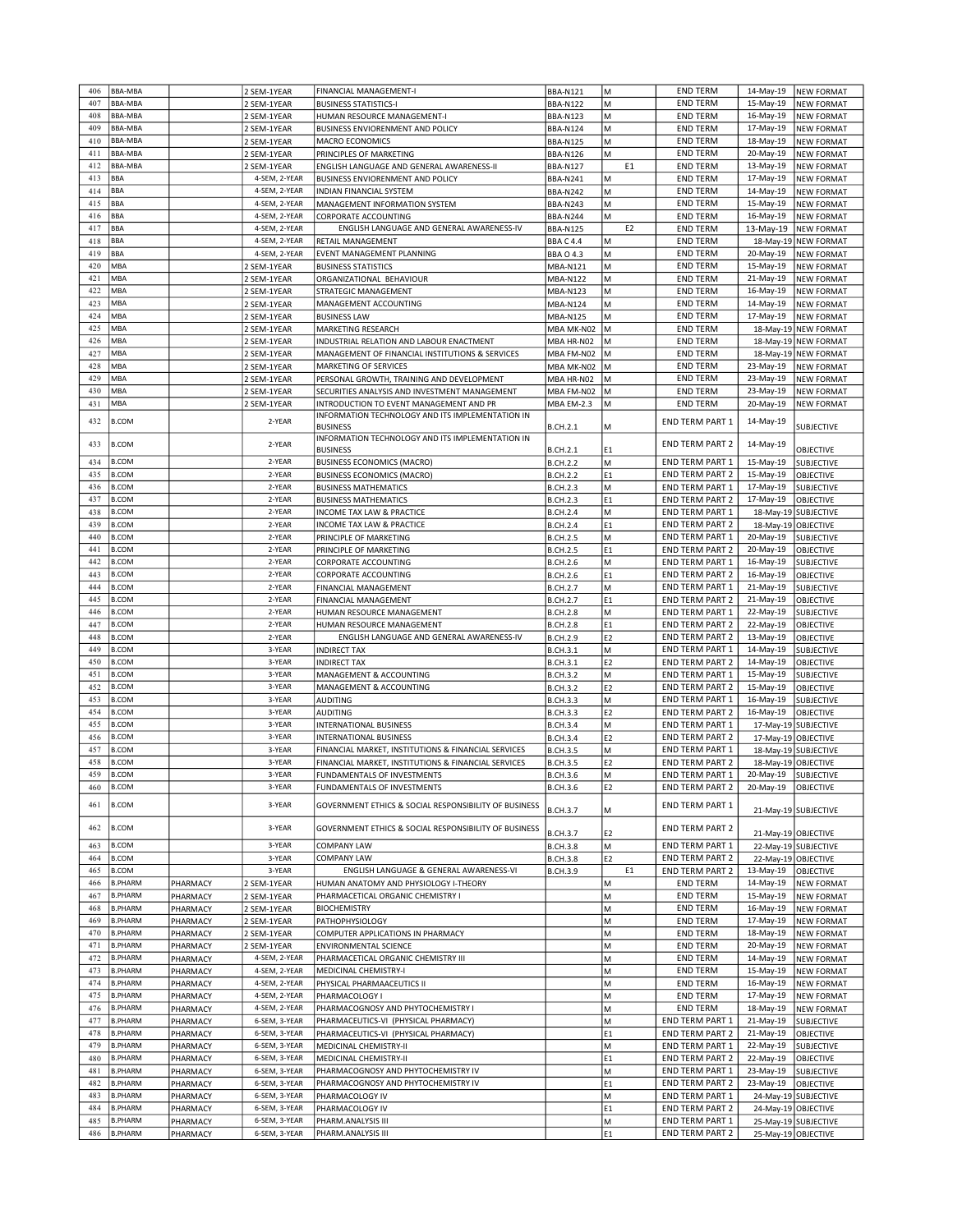| 487 | <b>B.PHARM</b>         | PHARMACY | 6-SEM, 3-YEAR | CLINICAL PHARMACOTHERAPEUTICS                |                 | lм             | END TERM PART 1                                  | 27-May-19 | SUBJECTIVE                      |
|-----|------------------------|----------|---------------|----------------------------------------------|-----------------|----------------|--------------------------------------------------|-----------|---------------------------------|
| 488 | <b>B.PHARM</b>         | PHARMACY | 6-SEM, 3-YEAR | CLINICAL PHARMACOTHERAPEUTICS                |                 | E <sub>1</sub> | <b>END TERM PART 2</b>                           | 27-May-19 | <b>OBJECTIVE</b>                |
| 489 | <b>B.PHARM</b>         | PHARMACY | 8-SEM, 4-YEAR | PHARMACEUTICS-VIII                           |                 | M              | <b>END TERM PART 1</b>                           | 21-May-19 | <b>SUBJECTIVE</b>               |
| 490 | <b>B.PHARM</b>         | PHARMACY | 8-SEM, 4-YEAR | PHARMACEUTICS-VIII                           |                 | E <sub>2</sub> | <b>END TERM PART 2</b>                           | 21-May-19 | OBJECTIVE                       |
| 491 | <b>B.PHARM</b>         | PHARMACY | 8-SEM, 4-YEAR | CHEMISTRY OF NATURAL PRODUCT                 |                 | lм             | <b>END TERM PART 1</b>                           | 22-May-19 | <b>SUBJECTIVE</b>               |
| 492 | <b>B.PHARM</b>         | PHARMACY | 8-SEM, 4-YEAR | CHEMISTRY OF NATURAL PRODUCT                 |                 | E <sub>2</sub> | <b>END TERM PART 2</b>                           | 22-May-19 | OBJECTIVE                       |
| 493 | <b>B.PHARM</b>         | PHARMACY | 8-SEM, 4-YEAR | INDUSTRIAL PHARMACOGNOCY                     |                 | M              | <b>END TERM PART 1</b>                           | 23-May-19 | <b>SUBJECTIVE</b>               |
| 494 | <b>B.PHARM</b>         | PHARMACY | 8-SEM, 4-YEAR | <b>INDUSTRIAL PHARMACOGNOCY</b>              |                 | E <sub>2</sub> | <b>END TERM PART 2</b>                           | 23-May-19 | OBJECTIVE                       |
| 495 | <b>B.PHARM</b>         | PHARMACY | 8-SEM, 4-YEAR | PHARM BIOTECHNOLOGY                          |                 | M              | <b>END TERM PART 1</b>                           |           | 24-May-19 SUBJECTIVE            |
| 496 | <b>B.PHARM</b>         | PHARMACY | 8-SEM, 4-YEAR | PHARM BIOTECHNOLOGY                          |                 | E <sub>2</sub> | END TERM PART 2                                  | 24-May-19 | OBJECTIVE                       |
| 497 | <b>B.PHARM</b>         | PHARMACY | 8-SEM, 4-YEAR | <b>QUALITY ASSURANCE</b>                     |                 | lм             | <b>END TERM PART 1</b>                           |           | 25-May-19 SUBJECTIVE            |
| 498 | <b>B.PHARM</b>         | PHARMACY | 8-SEM, 4-YEAR | <b>QUALITY ASSURANCE</b>                     |                 | E <sub>2</sub> | <b>END TERM PART 2</b>                           |           | 25-May-19 OBJECTIVE             |
| 499 | D.PHARM                |          | 1-YEAR        |                                              |                 | M              |                                                  | 14-May-19 | <b>NEW FORMAT</b>               |
|     |                        | PHARMACY |               | HUMAN ANATOMY AND PHYSIOLOGY I               |                 |                | <b>END TERM</b>                                  |           |                                 |
| 500 | D.PHARM                | PHARMACY | 1-YEAR        | PHARMACEUTICAL CHEMISTRY I                   |                 | lм             | <b>END TERM</b>                                  | 15-May-19 | <b>NEW FORMAT</b>               |
| 501 | D.PHARM                | PHARMACY | 1-YEAR        | <b>BIOCHEMISTRY</b>                          |                 | M              | <b>END TERM</b>                                  | 16-May-19 | <b>NEW FORMAT</b>               |
| 502 | D.PHARM                | PHARMACY | 1-YEAR        | PHARMACOGNOSY                                |                 | M              | <b>END TERM</b>                                  | 17-May-19 | <b>NEW FORMAT</b>               |
| 503 | D.PHARM                | PHARMACY | 1-YEAR        | PHARMACEUTICS I                              |                 | M              | <b>END TERM</b>                                  | 18-May-19 | <b>NEW FORMAT</b>               |
| 504 | D.PHARM                | PHARMACY | 1-YEAR        | HECP                                         |                 | M              | <b>END TERM</b>                                  | 20-May-19 | <b>NEW FORMAT</b>               |
| 505 | D.PHARM                | PHARMACY | 2-YEAR        | PHARMACEUTICS II                             |                 | M              | <b>END TERM</b>                                  | 14-May-19 | <b>NEW FORMAT</b>               |
| 506 | D.PHARM                | PHARMACY | 2-YEAR        | PHARMACEUTICAL CHEMISTRY II                  |                 | M              | <b>END TERM</b>                                  | 15-May-19 | <b>NEW FORMAT</b>               |
| 507 | D.PHARM                | PHARMACY | 2-YEAR        | PHARMACEUTICAL JURISPRUDENCE                 |                 | M              | <b>END TERM</b>                                  | 16-May-19 | <b>NEW FORMAT</b>               |
| 508 | D.PHARM                | PHARMACY | 2-YEAR        | PHARMACOLOGY                                 |                 | M              | <b>END TERM</b>                                  | 17-May-19 | <b>NEW FORMAT</b>               |
| 509 | D.PHARM                | PHARMACY | 2-YEAR        | H&CP                                         |                 | M              | <b>END TERM</b>                                  | 18-May-19 | <b>NEW FORMAT</b>               |
| 510 | D.PHARM                | PHARMACY | 2-YEAR        | <b>DSBM</b>                                  |                 | lм             | <b>END TERM</b>                                  | 20-May-19 | <b>NEW FORMAT</b>               |
| 511 | DMLT                   |          | 2 SEM-1YEAR   | <b>BASIC OF COMPUTER</b>                     | DMLT012         | M              | <b>END TERM</b>                                  | 15-May-19 | <b>NEW FORMAT</b>               |
| 512 | <b>DMLT</b>            |          | 2 SEM-1YEAR   | HUMAN ANATOMY AND PHYSIOLOGY                 | DMLT013         | lм             | <b>END TERM</b>                                  | 14-May-19 | <b>NEW FORMAT</b>               |
| 513 | <b>DMLT</b>            |          | 2 SEM-1YEAR   | CLINICAL MICROBIOLOGY II                     | DMLT014         | lм             | <b>END TERM</b>                                  | 17-May-19 | <b>NEW FORMAT</b>               |
| 514 | <b>DMLT</b>            |          |               | CLINICAL HEMATOLOGY II                       |                 |                | <b>END TERM</b>                                  |           |                                 |
|     |                        |          | 2 SEM-1YEAR   |                                              | DMLT015         | M              |                                                  | 18-May-19 | <b>NEW FORMAT</b>               |
| 515 | <b>DMLT</b>            |          | 2 SEM-1YEAR   | <b>ENGLISH &amp; COMMUNICATION SKILLS-II</b> |                 | M              | <b>END TERM</b>                                  | 13-May-19 | <b>NEW FORMAT</b>               |
| 516 | <b>DMLT</b>            |          | 2 SEM-1YEAR   | <b>BASIC BIOCHEMISTRY II</b>                 | DMLT016         | lм             | <b>END TERM</b>                                  | 16-May-19 | <b>NEW FORMAT</b>               |
| 517 | <b>DMLT</b>            |          | 4-SEM, 2-YEAR | HUMAN ANATOMY (INCLUDING HISTOLOGY) II       | <b>DMLT-201</b> | M              | <b>END TERM</b>                                  | 14-May-19 | <b>NEW FORMAT</b>               |
| 518 | <b>DMLT</b>            |          | 4-SEM, 2-YEAR | HUMAN PHYSIOLOGY II                          | <b>DMLT-202</b> | M              | <b>END TERM</b>                                  | 15-May-19 | <b>NEW FORMAT</b>               |
| 519 | <b>DMLT</b>            |          | 4-SEM, 2-YEAR | CLINICAL BIOCHEMISTRY II                     | <b>DMLT-203</b> | lм             | <b>END TERM</b>                                  | 16-May-19 | <b>NEW FORMAT</b>               |
| 520 | <b>DMLT</b>            |          | 4-SEM, 2-YEAR | MEDICAL MICROBIOLOGY-II                      | <b>DMLT-204</b> | M              | <b>END TERM</b>                                  | 17-May-19 | <b>NEW FORMAT</b>               |
| 521 | <b>DMLT</b>            |          | 4-SEM, 2-YEAR | BASIC PATHOLOGY (INCLUDING BLOOD BANK) II    | <b>DMLT-205</b> | lм             | <b>END TERM</b>                                  | 18-May-19 | <b>NEW FORMAT</b>               |
| 522 | <b>DMLT</b>            |          | 4-SEM, 2-YEAR | <b>HEALTH CARE II</b>                        | <b>DMLT-212</b> | lм             | <b>END TERM</b>                                  | 20-May-19 | <b>NEW FORMAT</b>               |
| 523 | <b>BMLT</b>            |          | 2 SEM-1YEAR   | HUMAN ANATOMY (INCLUDING HISTOLOGY) II       | <b>BMLT-201</b> | M              | <b>END TERM</b>                                  | 14-May-19 | <b>NEW FORMAT</b>               |
| 524 | <b>BMLT</b>            |          | 2 SEM-1YEAR   | HUMAN PHYSIOLOGY II                          | <b>BMLT-202</b> | M              | <b>END TERM</b>                                  | 15-May-19 | <b>NEW FORMAT</b>               |
| 525 | <b>BMLT</b>            |          | 2 SEM-1YEAR   | CLINICAL BIOCHEMISTRY II                     | <b>BMLT-203</b> | M              | <b>END TERM</b>                                  | 16-May-19 | <b>NEW FORMAT</b>               |
| 526 | <b>BMLT</b>            |          |               |                                              |                 |                | <b>END TERM</b>                                  |           |                                 |
|     |                        |          | 2 SEM-1YEAR   | MEDICAL MICROBIOLOGY-II                      | <b>BMLT-204</b> | M              |                                                  | 17-May-19 | <b>NEW FORMAT</b>               |
|     |                        |          |               |                                              |                 |                |                                                  |           |                                 |
| 527 | <b>BMLT</b>            |          | 2 SEM-1YEAR   | BASIC PATHOLOGY (INCLUDING BLOOD BANK) II    | <b>BMLT-205</b> | M              | <b>END TERM</b>                                  | 18-May-19 | <b>NEW FORMAT</b>               |
| 528 | <b>BMLT</b>            |          | 2 SEM-1YEAR   | INSTRUMENTATION & TECHNIQUES                 | <b>BMLT-207</b> | lм             | <b>END TERM</b>                                  | 20-May-19 | <b>NEW FORMAT</b>               |
| 529 | <b>BMLT</b>            |          | 2 SEM-1YEAR   | ENGLISH LANGUAGE AND GENERAL AWARENESS-II    | <b>ELGA-102</b> | E1             | <b>END TERM</b>                                  | 13-May-19 | <b>NEW FORMAT</b>               |
| 530 | <b>BMLT</b>            |          | 4-SEM, 2-YEAR | CLINICAL BIOCHEMISTRY IV                     | <b>BMLT-401</b> | M              | <b>END TERM</b>                                  | 16-May-19 | <b>NEW FORMAT</b>               |
| 531 | <b>BMLT</b>            |          | 4-SEM, 2-YEAR | MEDICAL MICROBIOLOGY-II                      | <b>BMLT-402</b> | lм             | <b>END TERM</b>                                  | 17-May-19 | <b>NEW FORMAT</b>               |
| 532 | <b>BMLT</b>            |          | 4-SEM, 2-YEAR | HISTOPATHOLGY & CYTOLOGY                     | <b>BMLT-403</b> | lм             | <b>END TERM</b>                                  | 14-May-19 | <b>NEW FORMAT</b>               |
| 533 | <b>BMLT</b>            |          | 4-SEM, 2-YEAR | <b>RESEARCH &amp; BIOSTETICS I</b>           | <b>BMLT-404</b> | M              | <b>END TERM</b>                                  | 15-May-19 | <b>NEW FORMAT</b>               |
| 534 | <b>BMLT</b>            |          | 4-SEM, 2-YEAR | COMPUTER APPLICATION & DATA BASE MANAGEMNT I | <b>BMLT-405</b> | lм             | <b>END TERM</b>                                  | 18-May-19 | <b>NEW FORMAT</b>               |
| 535 | <b>BMLT</b>            |          | 4-SEM, 2-YEAR | ENGLISH LANGUAGE AND GENERAL AWARENESS-IV    | <b>BMLT-406</b> | E <sub>2</sub> | <b>END TERM</b>                                  | 13-May-19 | <b>NEW FORMAT</b>               |
| 536 | MMLT                   |          | 2 SEM-1YEAR   | <b>DIAGNOSTIC BIOCHEMISTRY</b>               | <b>MMLT 201</b> | M <sub>1</sub> | <b>END TERM PART-1</b>                           | 14-May-19 | SUBJECTIVE                      |
| 537 | MMLT                   |          |               |                                              | <b>MMLT 201</b> | lм             |                                                  |           |                                 |
| 538 | MMLT                   |          | 2 SEM-1YEAR   | DIAGNOSTIC BIOCHEMISTRY                      |                 |                | <b>END TERM PART-2</b>                           | 15-May-19 | SUBJECTIVE<br><b>SUBJECTIVE</b> |
| 539 | MMLT                   |          | 2 SEM-1YEAR   | <b>HISTOPATHOLGY &amp; CYTOLOGY</b>          | <b>MMLT 202</b> | M1<br>M        | <b>END TERM PART-1</b><br><b>END TERM PART-2</b> | 16-May-19 |                                 |
|     |                        |          | 2 SEM-1YEAR   | HISTOPATHOLGY & CYTOLOGY                     | <b>MMLT 202</b> |                |                                                  | 17-May-19 | SUBJECTIVE                      |
| 540 | MMLT                   |          | 2 SEM-1YEAR   | CELL BIOLOGY &CYTOGENETIC                    | <b>MMLT 203</b> | M1             | <b>END TERM PART-1</b>                           | 18-May-19 | <b>SUBJECTIVE</b>               |
| 541 | MMLT                   |          | 2 SEM-1YEAR   | CELL BIOLOGY &CYTOGENETIC                    | <b>MMLT 203</b> | lм             | <b>END TERM PART-2</b>                           | 20-May-19 | SUBJECTIVE                      |
| 542 | MMLT                   |          | 2 SEM-1YEAR   | CLINICAL MICROBIOLOGY AND IMMUNOHAEMEATOLOGY | MMLT 204        | M1             | END TERM PART-1                                  | 21-May-19 | SUBJECTIVE                      |
| 543 | MMLT                   |          | 2 SEM-1YEAR   | CLINICAL MICROBIOLOGY AND IMMUNOHAEMEATOLOGY | <b>MMLT 204</b> | M              | <b>END TERM PART-2</b>                           | 22-May-19 | SUBJECTIVE                      |
| 544 | MMLT                   |          | 2 SEM-1YEAR   | HUMAN GENETICS AND GENOME                    | <b>MMLT 205</b> | M1             | <b>END TERM PART-1</b>                           | 23-May-19 | SUBJECTIVE                      |
| 545 | MMLT                   |          | 2 SEM-1YEAR   | HUMAN GENETICS AND GENOME                    | <b>MMLT 205</b> | M              | <b>END TERM PART-2</b>                           | 24-May-19 | <b>SUBJECTIVE</b>               |
|     | BSC.CARDIAC            |          |               |                                              |                 |                |                                                  |           |                                 |
| 546 | CARE &                 |          |               |                                              |                 |                | <b>END TERM PART-1</b>                           | 14-May-19 |                                 |
|     | BSC.DYLYASIS           |          | 1-YEAR        | <b>BASIC ANATOMY</b>                         | <b>BCCT-101</b> | M1             |                                                  |           | SUBJECTIVE                      |
|     | <b>BSC.CARDIAC</b>     |          |               |                                              |                 |                |                                                  |           |                                 |
| 547 | CARE &<br>BSC.DYLYASIS |          |               |                                              |                 |                | <b>END TERM PART-2</b>                           | 15-May-19 |                                 |
|     | <b>BSC.CARDIAC</b>     |          | 1-YEAR        | <b>BASIC ANATOMY</b>                         | <b>BCCT-101</b> | M              |                                                  |           | SUBJECTIVE                      |
| 548 | CARE &                 |          |               |                                              |                 |                | <b>END TERM PART-1</b>                           | 16-May-19 |                                 |
|     | BSC.DYLYASIS           |          | 1-YEAR        | PHYSIOLOGY                                   | <b>BCCT-102</b> | M1             |                                                  |           | <b>SUBJECTIVE</b>               |
|     | BSC.CARDIAC            |          |               |                                              |                 |                |                                                  |           |                                 |
| 549 | CARE &                 |          |               |                                              |                 |                | <b>END TERM PART-2</b>                           | 17-May-19 |                                 |
|     | BSC.DYLYASIS           |          | 1-YEAR        | PHYSIOLOGY                                   | <b>BCCT-102</b> | lм             |                                                  |           | <b>SUBJECTIVE</b>               |
|     | BSC.CARDIAC            |          |               |                                              |                 |                |                                                  |           |                                 |
| 550 | CARE &                 |          |               |                                              |                 |                | <b>END TERM PART-1</b>                           | 18-May-19 |                                 |
|     | BSC.DYLYASIS           |          | 1-YEAR        | <b>BASIC BIOCHEMISTRY</b>                    | <b>BCCT-103</b> | M1             |                                                  |           | <b>SUBJECTIVE</b>               |
|     | BSC.CARDIAC            |          |               |                                              |                 |                |                                                  |           |                                 |
| 551 | CARE &                 |          |               |                                              |                 |                | <b>END TERM PART-2</b>                           | 20-May-19 |                                 |
|     | BSC.DYLYASIS           |          | 1-YEAR        | <b>BASIC BIOCHEMISTRY</b>                    | <b>BCCT-103</b> | M              |                                                  |           | SUBJECTIVE                      |
|     | BSC.CARDIAC            |          |               |                                              |                 |                |                                                  |           |                                 |
| 552 | CARE &                 |          |               |                                              |                 |                | <b>END TERM PART-1</b>                           | 21-May-19 |                                 |
|     | BSC.DYLYASIS           |          | 1-YEAR        | <b>BASIC MICROBIOLOGY - I</b>                | <b>BCCT-104</b> | M1             |                                                  |           | SUBJECTIVE                      |
|     | BSC.CARDIAC            |          |               |                                              |                 |                |                                                  |           |                                 |
| 553 | CARE &<br>BSC.DYLYASIS |          |               |                                              |                 |                | <b>END TERM PART-2</b>                           | 21-May-19 |                                 |
|     | BSC.CARDIAC            |          | 1-YEAR        | <b>BASIC MICROBIOLOGY - I</b>                | <b>BCCT-104</b> |                |                                                  |           | SUBJECTIVE                      |
| 554 | CARE &                 |          |               |                                              |                 |                | <b>END TERM PART-1</b>                           | 22-May-19 |                                 |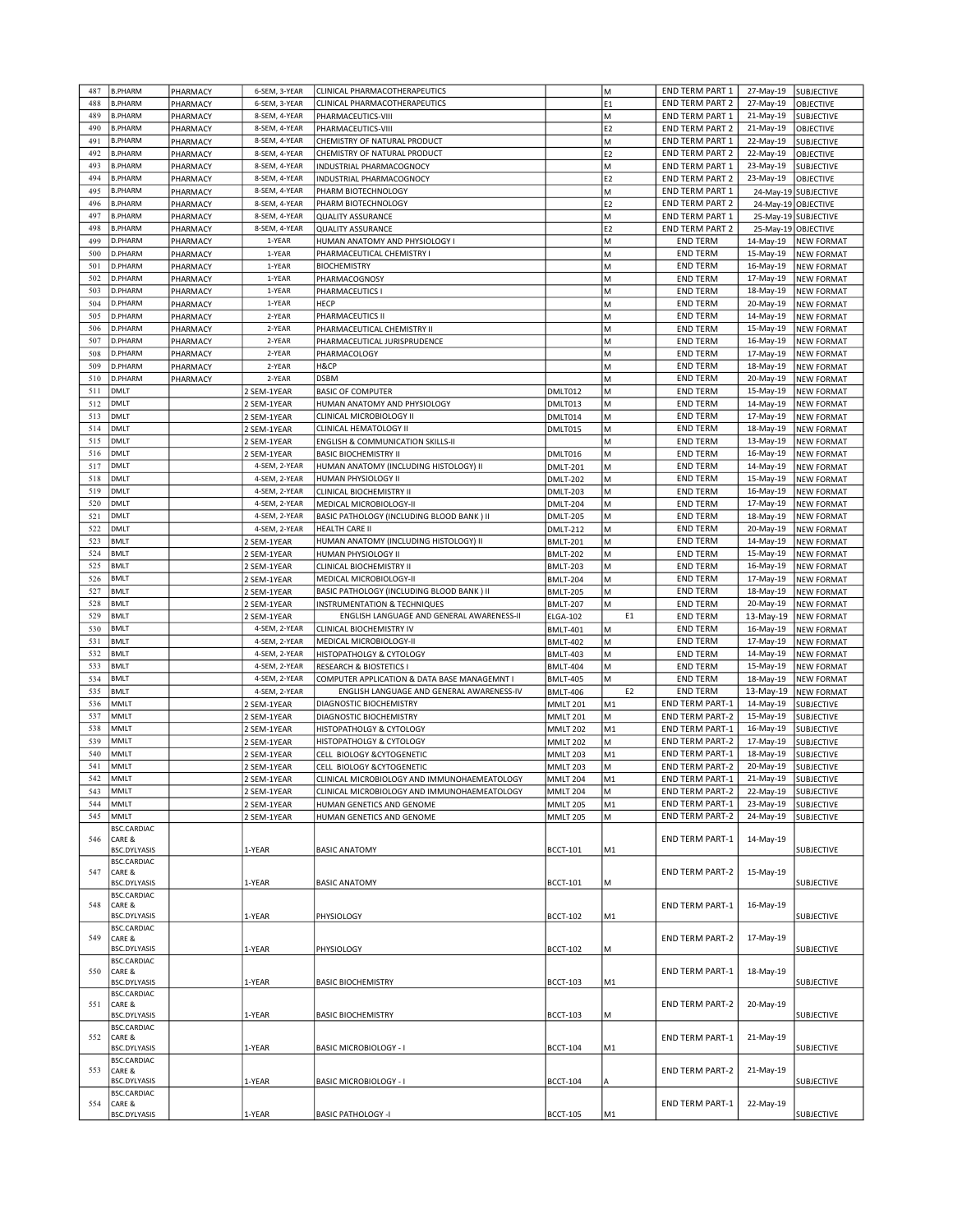| 555 | <b>BSC.CARDIAC</b><br>CARE &<br><b>BSC.DYLYASIS</b> | 1-YEAR | <b>BASIC PATHOLOGY -I</b>                    | <b>BCCT-105</b> | ΙA  | <b>END TERM PART-2</b> | 22-May-19 | <b>SUBJECTIVE</b>    |
|-----|-----------------------------------------------------|--------|----------------------------------------------|-----------------|-----|------------------------|-----------|----------------------|
| 556 | <b>BSC.CARDIAC</b><br>CARE &<br><b>BSC.DYLYASIS</b> | 1-YEAR | ENGLISH LANGUAGE AND GENERAL AWARENESS-I     | <b>BCCT-106</b> | M1  | <b>END TERM</b>        | 13-May-19 | SUBJECTIVE           |
| 557 | <b>BSC.CARDIAC</b><br>CARE                          | 2-YEAR | APPLIED MICROBIOLOGY AND PATHOLOGY           | <b>BCCT-201</b> | M1  | <b>END TERM PART-1</b> | 23-May-19 | SUBJECTIVE           |
| 558 | <b>BSC.CARDIAC</b><br>CARE                          | 2-YEAR | APPLIED MICROBIOLOGY AND PATHOLOGY           | <b>BCCT-201</b> | lA. | <b>END TERM PART-2</b> | 23-May-19 | SUBJECTIVE           |
| 559 | <b>BSC.CARDIAC</b><br>CARE                          | 2-YEAR | INTRODUCTION TO CARDIAC CARE TECHNOLOGY      | <b>BCCT-202</b> | M1  | <b>END TERM PART-1</b> | 25-May-19 | <b>SUBJECTIVE</b>    |
| 560 | <b>BSC.CARDIAC</b><br>CARE                          | 2-YEAR | INTRODUCTION TO CARDIAC CARE TECHNOLOGY      | <b>BCCT-202</b> | A   | <b>END TERM PART-2</b> | 25-May-19 | SUBJECTIVE           |
| 561 | <b>BSC.CARDIAC</b><br>CARE                          | 2-YEAR | APPLIED PHARMACOLOGY                         | <b>BCCT-203</b> | M1  | <b>END TERM PART-1</b> |           | 27-May-19 SUBJECTIVE |
| 562 | <b>BSC.CARDIAC</b><br>CARE                          | 2-YEAR | APPLIED PHARMACOLOGY                         | <b>BCCT-203</b> | A   | <b>END TERM PART-2</b> |           | 27-May-19 SUBJECTIVE |
| 563 | <b>BSC.CARDIAC</b><br>CARE                          | 2-YEAR | MEDICINE RELEVENT TO CARDIAC CARE TECHNOLOGY | <b>BCCT-204</b> | M1  | <b>END TERM PART-1</b> |           | 28-May-19 SUBJECTIVE |
| 564 | <b>BSC.CARDIAC</b><br>CARE                          | 2-YEAR | MEDICINE RELEVENT TO CARDIAC CARE TECHNOLOGY | <b>BCCT-204</b> | A   | <b>END TERM PART-2</b> |           | 28-May-19 SUBJECTIVE |
| 565 | <b>BSC.CARDIAC</b><br>CARE                          | 2-YEAR | SOCIOLOGY                                    | <b>BCCT-205</b> | M1  | <b>END TERM PART-1</b> |           | 29-May-19 SUBJECTIVE |
| 566 | <b>BSC.CARDIAC</b><br>CARE                          | 2-YEAR | SOCIOLOGY                                    | <b>BCCT-205</b> | ΙA  | <b>END TERM PART-2</b> |           | 29-May-19 SUBJECTIVE |
| 567 | <b>BSC.CARDIAC</b><br>CARE                          | 2-YEAR | ENVIROONMENTAL SCIENCE & HEALTH              | <b>BCCT-206</b> | M1  | <b>END TERM PART-1</b> |           | 30-May-19 SUBJECTIVE |
| 568 | <b>BSC.CARDIAC</b><br>CARE                          | 2-YEAR | ENVIROONMENTAL SCIENCE & HEALTH              | <b>BCCT-206</b> | A   | <b>END TERM PART-2</b> |           | 30-May-19 SUBJECTIVE |
| 569 | <b>BSC.CARDIAC</b><br>CARE                          | 2-YEAR | ENGLISH LANGUAGE AND GENERAL AWARENESS-II YR | <b>BCCT-207</b> | E1  | <b>END TERM</b>        | 24-May-19 | SUBJECTIVE           |
|     | <b>BSC.RADIOLOGY</b>                                |        |                                              |                 |     |                        |           |                      |
| 570 | AND IMMAGINE<br><b>TECHNOLOGY</b>                   | 1-YEAR | HUMAN ANATOMY- I                             | <b>BRIT-110</b> | M1  | <b>END TERM PART-1</b> | 14-May-19 | <b>SUBJECTIVE</b>    |
|     | <b>BSC.RADIOLOGY</b>                                |        |                                              |                 |     |                        |           |                      |
| 571 | AND IMMAGINE<br><b>TECHNOLOGY</b>                   | 1-YEAR | HUMAN ANATOMY- I                             | <b>BRIT-111</b> | M   | <b>END TERM PART-2</b> | 15-May-19 | SUBJECTIVE           |
|     | <b>BSC.RADIOLOGY</b>                                |        |                                              |                 |     |                        |           |                      |
| 572 | AND IMMAGINE<br><b>TECHNOLOGY</b>                   | 1-YEAR | HUMAN PHYSIOLOGY I                           | <b>BRIT-120</b> | M1  | <b>END TERM PART-1</b> | 16-May-19 | SUBJECTIVE           |
|     | <b>BSC.RADIOLOGY</b>                                |        |                                              |                 |     |                        |           |                      |
| 573 | AND IMMAGINE<br><b>TECHNOLOGY</b>                   | 1-YEAR | HUMAN PHYSIOLOGY I                           | <b>BRIT-121</b> | M   | <b>END TERM PART-2</b> | 17-May-19 | SUBJECTIVE           |
|     | <b>BSC.RADIOLOGY</b>                                |        |                                              |                 |     |                        |           |                      |
| 574 | AND IMMAGINE<br><b>TECHNOLOGY</b>                   | 1-YEAR | PATHOLOGY                                    | <b>BRIT-130</b> | M1  | <b>END TERM PART-1</b> | 18-May-19 | SUBJECTIVE           |
|     | <b>BSC.RADIOLOGY</b>                                |        |                                              |                 |     |                        |           |                      |
| 575 | AND IMMAGINE<br><b>TECHNOLOGY</b>                   | 1-YEAR | PATHOLOGY                                    | <b>BRIT-130</b> | M   | <b>END TERM PART-2</b> | 20-May-19 | <b>SUBJECTIVE</b>    |
|     | <b>BSC.RADIOLOGY</b>                                |        |                                              |                 |     |                        |           |                      |
| 576 | AND IMMAGINE<br><b>TECHNOLOGY</b>                   | 1-YEAR | GENERATION AND PROPERTIES OF X RAY           | <b>BRIT-140</b> | M1  | <b>END TERM PART-1</b> | 21-May-19 | <b>SUBJECTIVE</b>    |
|     | <b>BSC.RADIOLOGY</b>                                |        |                                              |                 |     |                        |           |                      |
| 577 | AND IMMAGINE<br><b>TECHNOLOGY</b>                   | 1-YEAR | GENERATION AND PROPERTIES OF X RAY           | <b>BRIT-140</b> | ΙA  | <b>END TERM PART-2</b> | 21-May-19 | SUBJECTIVE           |
|     | <b>BSC.RADIOLOGY</b>                                |        |                                              |                 |     |                        |           |                      |
| 578 | AND IMMAGINE<br><b>TECHNOLOGY</b>                   | 1-YEAR | RADIATION HAZARDS & PROTECTION               | <b>BRIT-150</b> | M1  | <b>END TERM PART-1</b> | 22-May-19 | SUBJECTIVE           |
|     | <b>BSC.RADIOLOGY</b>                                |        |                                              |                 |     |                        |           |                      |
| 579 | AND IMMAGINE<br><b>TECHNOLOGY</b>                   | 1-YEAR | RADIATION HAZARDS & PROTECTION               | <b>BRIT-150</b> | ΙA  | <b>END TERM PART-2</b> | 22-May-19 | <b>SUBJECTIVE</b>    |
|     | <b>BSC.RADIOLOGY</b>                                |        |                                              |                 |     |                        |           |                      |
| 580 | AND IMMAGINE<br><b>TECHNOLOGY</b>                   | 1-YEAR | <b>GENERAL RADIOGRAPHY -I</b>                | <b>BRIT-160</b> | M1  | <b>END TERM PART-1</b> | 23-May-19 | SUBJECTIVE           |
|     | <b>BSC.RADIOLOGY</b>                                |        |                                              |                 |     |                        |           |                      |
| 581 | AND IMMAGINE<br><b>TECHNOLOGY</b>                   | 1-YEAR | <b>GENERAL RADIOGRAPHY -I</b>                | <b>BRIT-160</b> | A   | <b>END TERM PART-2</b> | 23-May-19 | SUBJECTIVE           |
|     | <b>BSC.RADIOLOGY</b>                                |        |                                              |                 |     |                        |           |                      |
| 582 | AND IMMAGINE<br><b>TECHNOLOGY</b>                   | 1-YEAR | COMPUTER SKILL                               | <b>BRIT-170</b> | ΙA  | <b>END TERM</b>        | 13-May-19 | <b>SUBJECTIVE</b>    |
|     | <b>BSC.RADIOLOGY</b><br>AND IMMAGINE                |        |                                              |                 |     | <b>END TERM</b>        |           |                      |
| 583 | <b>TECHNOLOGY</b>                                   | 1-YEAR | ENGLISH AND COMMUNICATION SKILL -II          | <b>BRIT-180</b> | lм  |                        | 13-May-19 | <b>SUBJECTIVE</b>    |
|     | <b>BSC.RADIOLOGY</b>                                |        |                                              |                 |     |                        |           |                      |
| 584 | AND IMMAGINE<br><b>TECHNOLOGY</b>                   | 2-YEAR | HUMAN ANATOMY-II                             | <b>BRIT-250</b> | M1  | MID TERM               | 25-May-19 | SUBJECTIVE           |
|     | <b>BSC.RADIOLOGY</b>                                |        |                                              |                 |     |                        |           |                      |
| 585 | AND IMMAGINE<br><b>TECHNOLOGY</b>                   | 2-YEAR | HUMAN ANATOMY-II                             | <b>BRIT-250</b> | A   | <b>END TERM</b>        | 25-May-19 | SUBJECTIVE           |
|     |                                                     |        |                                              |                 |     |                        |           |                      |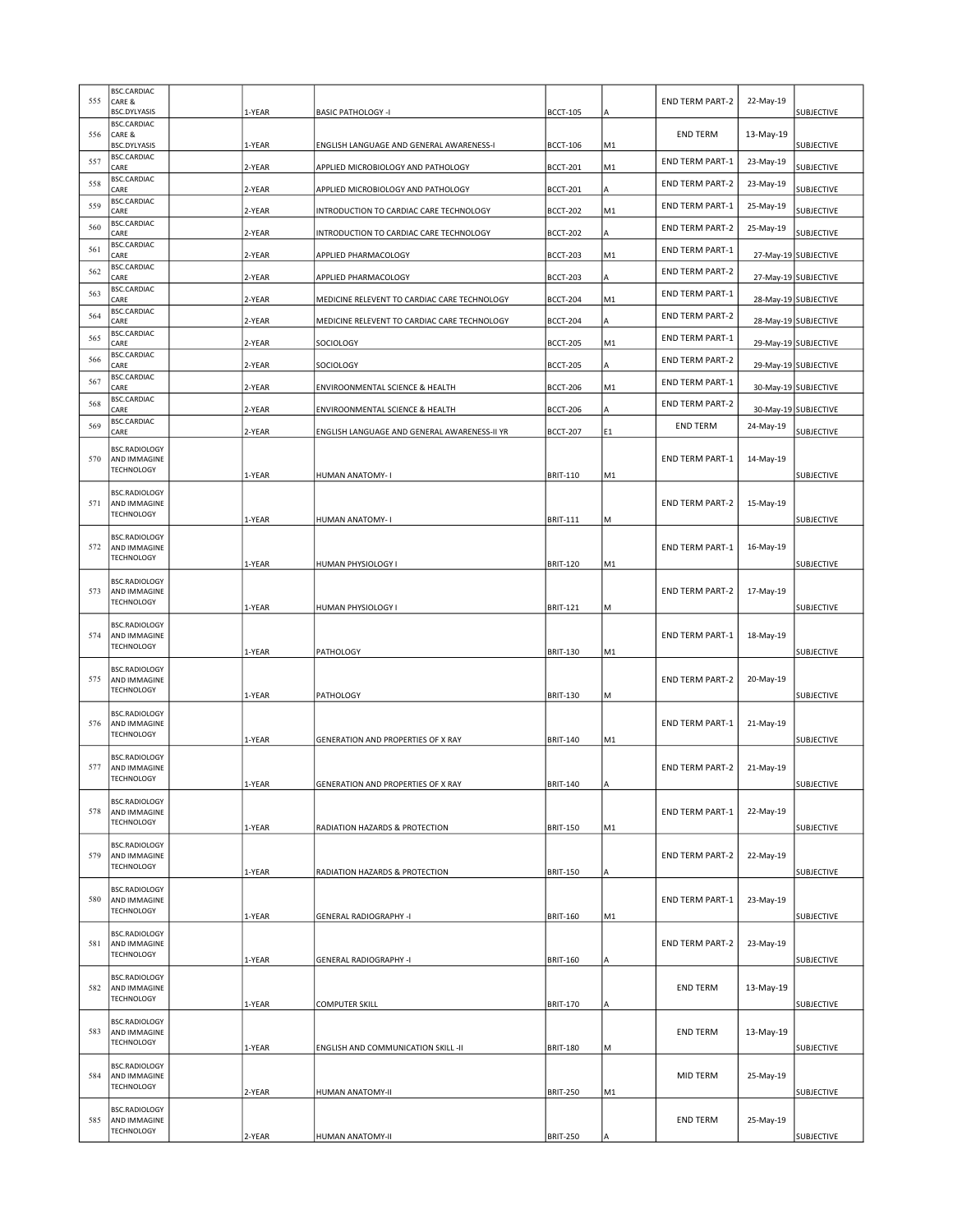| 586               | <b>BSC.RADIOLOGY</b><br>AND IMMAGINE<br><b>TECHNOLOGY</b> |                                           | 2-YEAR                         | HUMAN PHYSIOLOGY-II                                                                  | <b>BRIT-260</b> | M1                   | MID TERM                                  | 26-May-19                          | SUBJECTIVE                             |
|-------------------|-----------------------------------------------------------|-------------------------------------------|--------------------------------|--------------------------------------------------------------------------------------|-----------------|----------------------|-------------------------------------------|------------------------------------|----------------------------------------|
| 587               | <b>BSC.RADIOLOGY</b><br>AND IMMAGINE<br><b>TECHNOLOGY</b> |                                           | 2-YEAR                         | HUMAN PHYSIOLOGY-II                                                                  | <b>BRIT-260</b> | A                    | <b>END TERM</b>                           | 26-May-19                          | <b>SUBJECTIVE</b>                      |
| 588               | <b>BSC.RADIOLOGY</b><br>AND IMMAGINE<br><b>TECHNOLOGY</b> |                                           | 2-YEAR                         | ULTRASOUND AND MEMMOGRAPHY                                                           | <b>BRIT-220</b> | M1                   | MID TERM                                  |                                    | 27-May-19 SUBJECTIVE                   |
| 589               | <b>BSC.RADIOLOGY</b><br>AND IMMAGINE<br><b>TECHNOLOGY</b> |                                           | 2-YEAR                         | ULTRASOUND AND MEMMOGRAPHY                                                           | <b>BRIT-220</b> | A                    | <b>END TERM</b>                           |                                    | 27-May-19 SUBJECTIVE                   |
| 590               | <b>BSC.RADIOLOGY</b><br>AND IMMAGINE<br><b>TECHNOLOGY</b> |                                           | 2-YEAR                         | CT-SCAN-I                                                                            | <b>BRIT-230</b> | M1                   | <b>MID TERM</b>                           |                                    | 28-May-19 SUBJECTIVE                   |
| 591               | <b>BSC.RADIOLOGY</b><br>AND IMMAGINE<br><b>TECHNOLOGY</b> |                                           | 2-YEAR                         | CT-SCAN-I                                                                            | <b>BRIT-230</b> | A                    | <b>END TERM</b>                           |                                    | 28-May-19 SUBJECTIVE                   |
| 592               | <b>BSC.RADIOLOGY</b><br>AND IMMAGINE<br><b>TECHNOLOGY</b> |                                           | 2-YEAR                         | MRI-I                                                                                | <b>BRIT-240</b> | M1                   | MID TERM                                  |                                    | 29-May-19 SUBJECTIVE                   |
| 593               | <b>BSC.RADIOLOGY</b><br>AND IMMAGINE<br><b>TECHNOLOGY</b> |                                           | 2-YEAR                         | MRI-I                                                                                | <b>BRIT-240</b> | A                    | <b>END TERM</b>                           |                                    | 29-May-19 SUBJECTIVE                   |
| 594               | <b>BSC.RADIOLOGY</b><br>AND IMMAGINE<br><b>TECHNOLOGY</b> |                                           | 2-YEAR                         | <b>GENERAL RADIOGRAPHY -II</b>                                                       | <b>BRIT-210</b> | M1                   | MID TERM                                  |                                    | 30-May-19 SUBJECTIVE                   |
| 595               | <b>BSC.RADIOLOGY</b><br>AND IMMAGINE<br><b>TECHNOLOGY</b> |                                           | 2-YEAR                         | <b>GENERAL RADIOGRAPHY -II</b>                                                       | <b>BRIT-210</b> | A                    | <b>END TERM</b>                           |                                    | 30-May-19 SUBJECTIVE                   |
| 596               | <b>BSC.RADIOLOGY</b><br>AND IMMAGINE<br><b>TECHNOLOGY</b> |                                           | 2-YEAR                         | PERSONALITY DEVELOPMENT                                                              | <b>BRIT-270</b> | E <sub>1</sub>       | <b>END TERM</b>                           |                                    | 24-May-19 SUBJECTIVE                   |
| 597               | M.SC                                                      | CHEMISTRY                                 | 2 SEM-1YEAR                    | RECENT DEVELOPMENTS IN ORGANIC CHEMISTRY-II                                          |                 | M <sub>1</sub>       | <b>END TERM PART 1</b>                    | 14-May-19                          | <b>SUBJECTIVE</b>                      |
| 598<br>599        | M.SC                                                      | CHEMISTRY                                 | 2 SEM-1YEAR                    | RECENT DEVELOPMENTS IN ORGANIC CHEMISTRY-II                                          |                 | M                    | <b>END TERM PART 2</b>                    | 15-May-19                          | <b>SUBJECTIVE</b>                      |
| 600               | M.SC<br>M.SC                                              | CHEMISTRY<br>CHEMISTRY                    | 2 SEM-1YEAR<br>2 SEM-1YEAR     | <b>BIO-ORGANIC CHEMISTRY</b><br><b>BIO-ORGANIC CHEMISTRY</b>                         |                 | M <sub>1</sub><br>M  | <b>END TERM PART 1</b><br>END TERM PART 2 | 16-May-19<br>17-May-19             | <b>SUBJECTIVE</b><br><b>SUBJECTIVE</b> |
| 601               | M.SC                                                      | CHEMISTRY                                 | 2 SEM-1YEAR                    | CHROMATOGHRAPHIC SEPERATION TECHNIQUES                                               |                 | M1                   | <b>END TERM PART 1</b>                    | 18-May-19                          | <b>SUBJECTIVE</b>                      |
| 602               | M.SC                                                      | CHEMISTRY                                 | 2 SEM-1YEAR                    | CHROMATOGHRAPHIC SEPERATION TECHNIQUES                                               |                 | M                    | <b>END TERM PART 2</b>                    | 20-May-19                          | <b>SUBJECTIVE</b>                      |
| 603               | M.SC                                                      | CHEMISTRY                                 | 2 SEM-1YEAR                    | PERICYCLIC AND PHOTOCHEMISTRY                                                        |                 | M <sub>1</sub>       | <b>END TERM PART 1</b>                    | 21-May-19                          | SUBJECTIVE                             |
| 604               | M.SC                                                      | CHEMISTRY                                 | 2 SEM-1YEAR                    | PERICYCLIC AND PHOTOCHEMISTRY                                                        |                 | М                    | <b>END TERM PART 2</b>                    | 22-May-19                          | <b>SUBJECTIVE</b>                      |
| 605               | M.SC                                                      | CHEMISTRY                                 | 2 SEM-1YEAR                    | POLYMER CHEMISTRY & ORGANOMATALLIC COMPOUNDS                                         |                 | M <sub>1</sub>       | <b>END TERM PART 1</b>                    | 23-May-19                          | <b>SUBJECTIVE</b>                      |
| 606               | M.SC                                                      | CHEMISTRY                                 | 2 SEM-1YEAR                    | POLYMER CHEMISTRY & ORGANOMATALLIC COMPOUNDS                                         |                 | M                    | <b>END TERM PART 2</b>                    | 24-May-19                          | SUBJECTIVE                             |
| 607               | M.SC                                                      | CHEMISTRY                                 | 4-SEM, 2-YEAR                  | SPECTROSCOPIC TECHNIQUES -II                                                         |                 | M1                   | <b>END TERM PART 1</b>                    | 25-May-19                          | <b>SUBJECTIVE</b>                      |
| 608               | M.SC                                                      | CHEMISTRY                                 | 4-SEM, 2-YEAR                  | SPECTROSCOPIC TECHNIQUES -II<br>ORGANOMETALLICS, BIOINORGANIC CHEMISTRY,             |                 | M                    | <b>END TERM PART 2</b>                    | 27-May-19                          | SUBJECTIVE                             |
| 609               | B.SC                                                      | PCM                                       | 6-SEM, 3-YEAR                  | POLYNUCLEAR HYDROCARBONS AND UV IR SPECTROSCOPY                                      |                 | M                    | <b>END TERM PART 1</b>                    | 28-May-19                          | SUBJECTIVE                             |
| 610               | B.SC                                                      | PCM                                       | 6-SEM, 3-YEAR                  | LINEAR PROGRAMMING                                                                   |                 | M                    | <b>END TERM PART 1</b>                    | 29-May-19                          | SUBJECTIVE                             |
| 611               | B.SC                                                      | PCM                                       | 6-SEM, 3-YEAR                  | LINEAR PROGRAMMING                                                                   |                 | E <sub>1</sub>       | <b>END TERM PART 2</b>                    | 29-May-19                          | <b>OBJECTIVE</b>                       |
| 612               | B.SC                                                      | PCM                                       | 6-SEM, 3-YEAR                  | <b>BOOLEAN ALGEBRA</b>                                                               |                 | M                    | <b>END TERM PART 1</b>                    | 30-May-19                          | <b>SUBJECTIVE</b>                      |
| 613   B.SC<br>614 | B.SC                                                      | PCM<br>PCM                                | 6-SEM, 3-YEAR<br>6-SEM, 3-YEAR | JBOOLEAN ALGEBRA                                                                     |                 | E1<br>E <sub>1</sub> | <b>END TERM PART 2</b><br>END TERM PART 2 | 30-May-19   OBJECTIVE<br>28-May-19 |                                        |
| 615               | B.SC                                                      | CHEMISTRY (H)                             | 4-SEM, 2-YEAR                  | PHARMACEUTICAL CHEMISTRY<br>PHYSICAL CHEMISTRY - I                                   |                 | M                    | <b>END TERM</b>                           | 14-May-19                          | <b>OBJECTIVE</b><br><b>NEW FORMAT</b>  |
| 616               | B.SC                                                      | CHEMISTRY (H)                             | 4-SEM, 2-YEAR                  | <b>GREEN CHEMISTRY</b>                                                               |                 | M                    | <b>END TERM</b>                           | 15-May-19                          | <b>NEW FORMAT</b>                      |
| 617               | B.SC                                                      | ALL & CHEMISTRY<br>(H)<br>ALL & CHEMISTRY | 4-SEM, 2-YEAR                  | TRANSITION METAL & COORDINATION CHEMISTRY, STATES OF<br>MATTER AND CHEMICAL KINETICS |                 | M                    | <b>END TERM</b>                           | 16-May-19                          | <b>NEW FORMAT</b>                      |
| 618               | B.SC                                                      | (H)                                       | 4-SEM, 2-YEAR                  | PHARMACEUTICAL CHEMISTRY                                                             |                 | M1                   | <b>END TERM</b>                           | 22-May-19                          | <b>NEW FORMAT</b>                      |
| 619<br>620        | B.SC<br>B.SC                                              | ALL & CHEMISTRY<br>(H)<br>ALL & CHEMISTRY | 4-SEM, 2-YEAR<br>4-SEM, 2-YEAR | <b>WAVES AND OPTICS</b>                                                              |                 | М                    | <b>END TERM</b><br><b>END TERM</b>        | 18-May-19<br>20-May-19             | <b>NEW FORMAT</b>                      |
|                   |                                                           | (H)                                       |                                | COMPUTATIONAL PHYSICS SKILL                                                          |                 | M                    |                                           |                                    | <b>NEW FORMAT</b>                      |
| 621               | B.SC                                                      | <b>ALL</b>                                | 2 SEM-1YEAR                    | EVS                                                                                  |                 | M                    | <b>END TERM</b>                           | 23-May-19                          | <b>NEW FORMAT</b>                      |
| 622               | B.SC                                                      | ALL                                       | 2 SEM-1YEAR                    | DIFFERENTIAL EQUATION<br>CHEMICAL ENERGETICS, EQUILIBRIA & FUNCTIONAL GROUP          |                 | M                    | <b>END TERM</b>                           | 20-May-19                          | <b>NEW FORMAT</b>                      |
| 623               | B.SC                                                      | ALL                                       | 2 SEM-1YEAR                    | <b>ORGANIC CHEMISTRY-I</b>                                                           |                 | М                    | <b>END TERM</b>                           | 21-May-19                          | <b>NEW FORMAT</b>                      |
| 624               | B.SC                                                      | ALL                                       | 2 SEM-1YEAR                    | ELECTRICITY & MAGNETISM                                                              |                 | M                    | <b>END TERM</b>                           | 22-May-19                          | <b>NEW FORMAT</b>                      |
| 625               | B.SC                                                      | ALL                                       | 4-SEM, 2-YEAR                  | <b>WAVES AND OPTICS</b>                                                              |                 | M                    | <b>END TERM</b>                           | 18-May-19                          | <b>NEW FORMAT</b>                      |
| 626               | B.SC                                                      | ALL                                       | 4-SEM, 2-YEAR                  | <b>COMPUTATIONAL PHYSICS SKILL</b>                                                   |                 | M                    | <b>END TERM</b>                           | 20-May-19                          | <b>NEW FORMAT</b>                      |
| 627               | B.SC                                                      | ALL                                       | 6-SEM, 3-YEAR                  | SOLID STATE PHYSICS AND QUANTUM MECHANICS                                            |                 | M                    | <b>END TERM PART 1</b>                    |                                    | 24-May-19 SUBJECTIVE                   |
| 628<br>629        | B.SC<br>B.SC                                              | ALL<br>ALL                                | 6-SEM, 3-YEAR<br>6-SEM, 3-YEAR | SOLID STATE PHYSICS AND QUANTUM MECHANICS<br><b>BASIC INSTRUMENTATION SKILL</b>      |                 | E1<br>E1             | END TERM PART 2<br>END TERM PART 2        | 24-May-19 OBJECTIVE                |                                        |
|                   |                                                           |                                           |                                |                                                                                      |                 |                      |                                           | 25-May-19 OBJECTIVE                |                                        |
| 630<br>631        | B.SC (H) PHYSICS<br>B.SC (H) PHYSICS PHYSICS              | PHYSICS                                   | 4-SEM, 2-YEAR<br>4-SEM, 2-YEAR | WAVES AND OPTICS<br>MATHEMATICAL PHYSICS-II                                          |                 | М                    | <b>END TERM</b><br><b>END TERM</b>        | 18-May-19<br>15-May-19             | <b>NEW FORMAT</b>                      |
|                   |                                                           |                                           |                                |                                                                                      |                 | м                    |                                           |                                    | <b>NEW FORMAT</b>                      |
| 632<br>633        | B.SC (H) PHYSICS PHYSICS<br>B.SC (H) PHYSICS PHYSICS      |                                           | 4-SEM, 2-YEAR<br>4-SEM, 2-YEAR | NUCLEAR AND PARTICLE PHYSICS<br>TRANSITION METAL & COORDINATION CHEMISTRY, STATES OF |                 | М                    | <b>END TERM</b><br><b>END TERM</b>        | 17-May-19<br>16-May-19             | <b>NEW FORMAT</b>                      |
|                   |                                                           |                                           |                                | MATTER AND CHEMICAL KINETICS                                                         |                 | M                    |                                           |                                    | <b>NEW FORMAT</b>                      |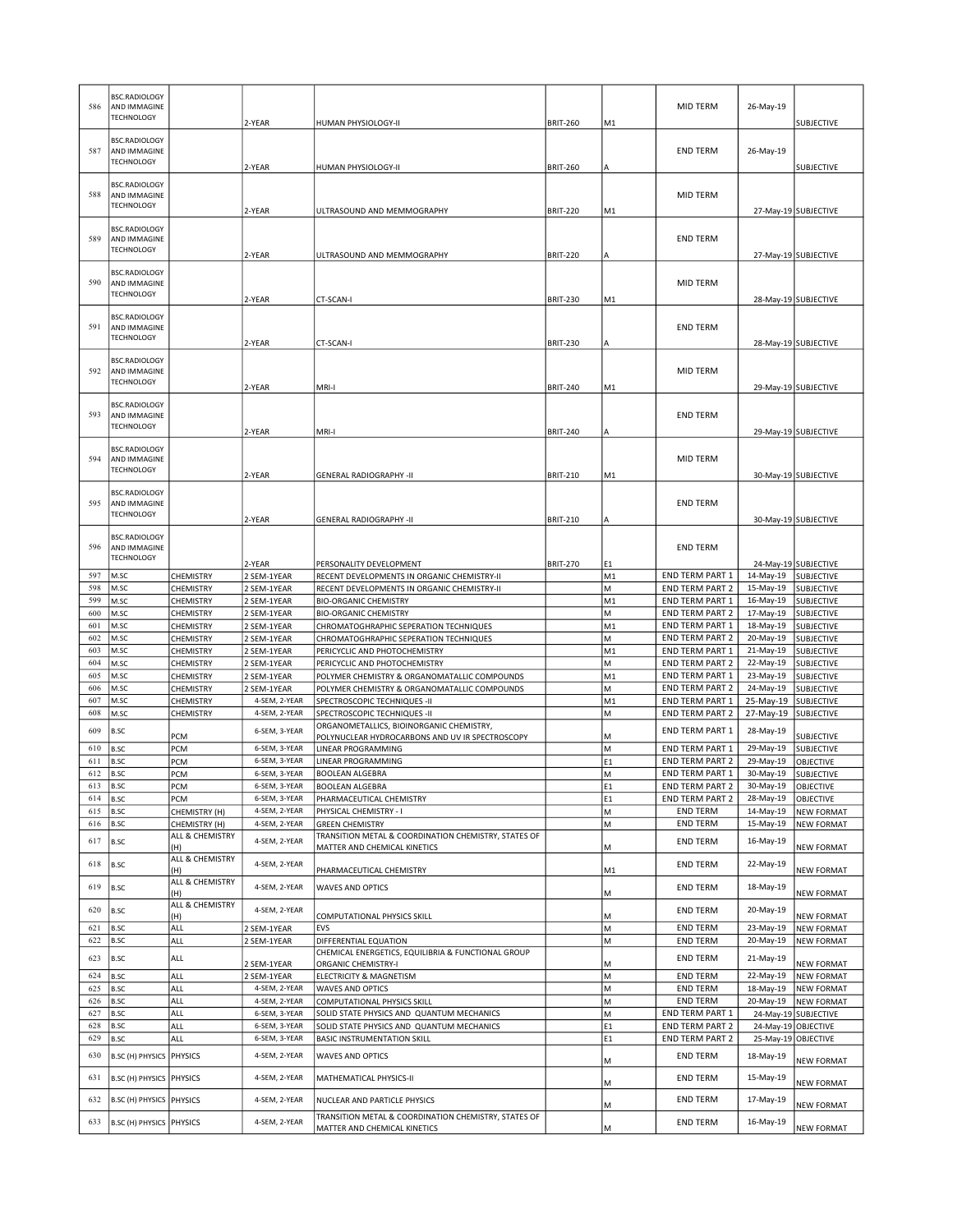| 634        | B.SC (H) PHYSICS PHYSICS   |                                              | 4-SEM, 2-YEAR                | COMPUTATIONAL PHYSICS SKILL                                          |                             | М                   | <b>END TERM</b>                           | 20-May-19              | NEW FORMAT                             |
|------------|----------------------------|----------------------------------------------|------------------------------|----------------------------------------------------------------------|-----------------------------|---------------------|-------------------------------------------|------------------------|----------------------------------------|
| 635        | <b>B.SC (H) PHYSICS</b>    | <b>PHYSICS</b>                               | 4-SEM, 2-YEAR                | PHARMACEUTICAL CHEMISTRY                                             |                             | M1                  | <b>END TERM</b>                           | 22-May-19              | <b>NEW FORMAT</b>                      |
| 636        | M.SC                       | <b>PHYSICS</b>                               | 2 SEM-1YEAR                  | COMPUTATIONAL METHODS IN PHYSICS                                     |                             | M                   | <b>END TERM PART 2</b>                    | 14-May-19              | <b>SUBJECTIVE</b>                      |
| 637        | M.SC                       | PHYSICS                                      | 2 SEM-1YEAR                  | COMPUTATIONAL METHODS IN PHYSICS                                     |                             | M <sub>1</sub>      | END TERM PART 1                           | 13-May-19              | <b>SUBJECTIVE</b>                      |
| 638        | M.SC                       | PHYSICS                                      | 2 SEM-1YEAR                  | <b>QUANTUM MECHANICS-II</b>                                          |                             | M                   | <b>END TERM PART 2</b>                    | 16-May-19              | <b>SUBJECTIVE</b>                      |
| 639        | M.SC                       | <b>PHYSICS</b>                               | 2 SEM-1YEAR                  | <b>QUANTUM MECHANICS-II</b>                                          |                             | M1                  | END TERM PART 1                           | 15-May-19              | SUBJECTIVE                             |
| 640        | M.SC                       | PHYSICS                                      | 2 SEM-1YEAR                  | QUANTUM ELECTRODYNAMICS AND PLASMA PHYSICS                           |                             | M                   | <b>END TERM PART 2</b>                    | 18-May-19              | <b>SUBJECTIVE</b>                      |
| 641        | M.SC                       | PHYSICS                                      | 2 SEM-1YEAR                  | QUANTUM ELECTRODYNAMICS AND PLASMA PHYSICS                           |                             | M <sub>1</sub>      | <b>END TERM PART 1</b>                    | 17-May-19              | <b>SUBJECTIVE</b>                      |
| 642<br>643 | M.SC<br>M.SC               | <b>PHYSICS</b>                               | 2 SEM-1YEAR                  | STATISTICAL MECHANICS                                                |                             | М                   | <b>END TERM PART 2</b>                    | 21-May-19              | SUBJECTIVE                             |
| 644        | M.SC                       | PHYSICS<br>PHYSICS                           | 2 SEM-1YEAR<br>2 SEM-1YEAR   | STATISTICAL MECHANICS<br>ATOMIC AND MOLECULAR PHYSICS                |                             | M <sub>1</sub><br>M | END TERM PART 1<br><b>END TERM PART 2</b> | 20-May-19<br>23-May-19 | <b>SUBJECTIVE</b><br>SUBJECTIVE        |
| 645        | M.SC                       | <b>PHYSICS</b>                               | 2 SEM-1YEAR                  | ATOMIC AND MOLECULAR PHYSICS                                         |                             | M <sub>1</sub>      | END TERM PART 1                           | 22-May-19              | <b>SUBJECTIVE</b>                      |
| 646        | <b>BPT</b>                 | PHYSIOTHERAPY                                | 1-YEAR                       | <b>HUMAN ANATOMY</b>                                                 | BPT-101                     | M                   | <b>END TERM</b>                           | 14-May-19              | <b>NEW FORMAT</b>                      |
| 647        | <b>BPT</b>                 | PHYSIOTHERAPY                                | 1-YEAR                       | <b>EXERCISE THERAPY-I</b>                                            | <b>BPT-102</b>              | M                   | <b>END TERM</b>                           | 15-May-19              | <b>NEW FORMAT</b>                      |
| 648        | <b>BPT</b>                 | PHYSIOTHERAPY                                | 1-YEAR                       | ELECTROTHERAPY & ACTINOTHERAPY                                       | BPT-103                     | M                   | <b>END TERM</b>                           | 16-May-19              | <b>NEW FORMAT</b>                      |
| 649        | <b>BPT</b>                 | PHYSIOTHERAPY                                | 1-YEAR                       | HUMAN PHYSIOLOGY                                                     | BPT-104                     | M                   | <b>END TERM</b>                           | 17-May-19              | <b>NEW FORMAT</b>                      |
| 650        | <b>BPT</b>                 | PHYSIOTHERAPY                                | 1-YEAR                       | <b>BASIC PHYSIOTHERAPY</b>                                           | <b>BPT-105</b>              | M                   | <b>END TERM</b>                           | 18-May-19              | <b>NEW FORMAT</b>                      |
| 651        | <b>BPT</b>                 | PHYSIOTHERAPY                                | 1-YEAR                       | BASIC NURSING & COMPUTER APPLICATION                                 | <b>BPT-106</b>              | M                   | <b>END TERM</b>                           | 20-May-19              | <b>NEW FORMAT</b>                      |
| 652        | <b>BPT</b>                 | PHYSIOTHERAPY                                | 1-YEAR                       | <b>BIOCHEMISTRY</b>                                                  | BPT-107                     | M                   | <b>END TERM</b>                           | 21-May-19              | NEW FORMAT                             |
| 653        | <b>BPT</b>                 | PHYSIOTHERAPY                                | 1-YEAR                       | ENGLISH LANGUAGE AND GENERAL AWARENESS-I                             | <b>BPT-108</b>              | M1                  | <b>END TERM</b>                           | 13-May-19              | <b>NEW FORMAT</b>                      |
| 654        | <b>BPT</b>                 | PHYSIOTHERAPY                                | 2-YEAR                       | PSYCHOLOGY & SOCIOLOGY                                               | <b>BPT-201</b>              | M                   | <b>END TERM</b>                           | 14-May-19              | <b>NEW FORMAT</b>                      |
| 655        | <b>BPT</b>                 | PHYSIOTHERAPY                                | 2-YEAR                       | <b>EXERCISE THERAPY-II</b>                                           | BPT-202                     | М                   | <b>END TERM</b>                           | 15-May-19              | NEW FORMAT                             |
| 656<br>657 | <b>BPT</b><br><b>BPT</b>   | PHYSIOTHERAPY                                | 2-YEAR                       | <b>BIOMECHANICS &amp; KINESIOLOGY</b>                                | <b>BPT-203</b>              | M                   | <b>END TERM</b><br><b>END TERM</b>        | 16-May-19              | <b>NEW FORMAT</b>                      |
| 658        | <b>BPT</b>                 | PHYSIOTHERAPY<br>PHYSIOTHERAPY               | 2-YEAR<br>2-YEAR             | PATHOLOGY & MICROBIOLOGY<br>PHARMACOLOGY                             | <b>BPT-204</b><br>BPT-205   | M<br>М              | <b>END TERM</b>                           | 17-May-19<br>18-May-19 | <b>NEW FORMAT</b><br><b>NEW FORMAT</b> |
| 659        | <b>B.SC</b>                | MATHEMATICS (H)                              | 4-SEM, 2-YEAR                |                                                                      |                             | M                   | <b>END TERM</b>                           | 14-May-19              |                                        |
| 660        | <b>B.SC</b>                | MATHEMATICS                                  | 4-SEM, 2-YEAR                | REAL ANALYSIS<br>ANALYTICAL GEOMETRY                                 |                             | M                   | <b>END TERM</b>                           | 15-May-19              | <b>NEW FORMAT</b><br><b>NEW FORMAT</b> |
| 661        | <b>B.SC</b>                | MATHEMATICS (H)                              | 4-SEM, 2-YEAR                | <b>RING THEORY</b>                                                   |                             | M                   | <b>END TERM</b>                           | 16-May-19              | <b>NEW FORMAT</b>                      |
| 662        | <b>B.SC</b>                | MATHEMATICS (H)                              | 4-SEM, 2-YEAR                | LOGIC AND SET                                                        |                             | M                   | <b>END TERM</b>                           | 17-May-19              | <b>NEW FORMAT</b>                      |
| 663        | <b>B.SC</b>                | MATHEMATICS (H)                              | 4-SEM, 2-YEAR                | WAVES AND OPTICS                                                     |                             | M                   | <b>END TERM</b>                           | 18-May-19              | <b>NEW FORMAT</b>                      |
| 664        | <b>B.SC</b>                | MATHEMATICS (H)                              | 4-SEM, 2-YEAR                | <b>AUTOMATA THEORY</b>                                               |                             | M                   | <b>END TERM</b>                           | 20-May-19              | <b>NEW FORMAT</b>                      |
| 665        | <b>B.SC</b>                | <b>MATHEMATICS (H)</b>                       | 6-SEM, 3-YEAR                | METRIC SPACE AND COMPLEX ANALYSIS                                    |                             | M                   | END TERM PART 1                           | 21-May-19              | <b>SUBJECTIVE</b>                      |
| 666        | <b>B.SC</b>                | MATHEMATICS (H)                              | 6-SEM, 3-YEAR                | METRIC SPACE AND COMPLEX ANALYSIS                                    |                             | E1                  | <b>END TERM PART 2</b>                    | 21-May-19              | OBJECTIVE                              |
| 667        | <b>B.SC</b>                | MATHEMATICS (H)                              | 6-SEM, 3-YEAR                | RING THEORY AND LINEAR ALGEBRA - II                                  |                             | M                   | END TERM PART 1                           | 22-May-19              | <b>SUBJECTIVE</b>                      |
| 668        | <b>B.SC</b>                | <b>MATHEMATICS (H)</b>                       | 6-SEM, 3-YEAR                | RING THEORY AND LINEAR ALGEBRA - II                                  |                             | E1                  | <b>END TERM PART 2</b>                    | 22-May-19              | OBJECTIVE                              |
| 669        | <b>B.SC</b>                | MATHEMATICS (H)                              | 6-SEM, 3-YEAR                | LINEAR PROGRAMMING                                                   |                             | M                   | END TERM PART 1                           | 23-May-19              | <b>SUBJECTIVE</b>                      |
| 670        | <b>B.SC</b>                | MATHEMATICS (H)                              | 6-SEM, 3-YEAR                | LINEAR PROGRAMMING                                                   |                             | E1                  | <b>END TERM PART 2</b>                    | 23-May-19              | OBJECTIVE                              |
| 671        | <b>B.SC</b>                | <b>MATHEMATICS (H)</b>                       | 6-SEM, 3-YEAR                | MATHEMATICAL MODELLING                                               |                             | M                   | <b>END TERM PART 1</b>                    | 24-May-19              | SUBJECTIVE                             |
| 672        | <b>B.SC</b>                | MATHEMATICS (H)                              | 6-SEM, 3-YEAR                | MATHEMATICAL MODELLING                                               |                             | E1                  | <b>END TERM PART 2</b>                    | 24-May-19              | OBJECTIVE                              |
| 673        | M.SC                       | MATHEMATICS                                  | 2 SEM-1YEAR                  | SPECIAL FUNCTIONS                                                    |                             | М                   | <b>END TERM PART 2</b>                    | 15-May-19              | SUBJECTIVE                             |
| 674        | M.SC                       | MATHEMATICS                                  | 2 SEM-1YEAR                  | SPECIAL FUNCTIONS                                                    |                             | M <sub>1</sub>      | <b>END TERM PART 1</b>                    | 14-May-19              | <b>SUBJECTIVE</b>                      |
| 675        | M.SC                       | MATHEMATICS                                  | 2 SEM-1YEAR                  | DIFFETRENTIAL GEOMETRY                                               |                             | M                   | <b>END TERM PART 2</b>                    | 17-May-19              | <b>SUBJECTIVE</b>                      |
| 676        | M.SC                       | MATHEMATICS                                  | 2 SEM-1YEAR                  | DIFFETRENTIAL GEOMETRY                                               |                             | M1                  | <b>END TERM PART 1</b>                    | 16-May-19              | <b>SUBJECTIVE</b>                      |
| 677        | M.SC                       | MATHEMATICS                                  | 2 SEM-1YEAR                  | <b>FUNCTIONAL ANALYSIS</b>                                           |                             | M                   | <b>END TERM PART 2</b>                    | 20-May-19              | <b>SUBJECTIVE</b>                      |
| 678        | M.SC                       | MATHEMATICS                                  | 2 SEM-1YEAR                  | <b>FUNCTIONAL ANALYSIS</b>                                           |                             | M <sub>1</sub>      | END TERM PART 1                           | 18-May-19              | <b>SUBJECTIVE</b>                      |
| 679        | M.SC                       | MATHEMATICS                                  | 2 SEM-1YEAR                  | <b>DISCRETE MATHEMATICS-I</b>                                        |                             | M                   | <b>END TERM PART 2</b>                    | 22-May-19              | SUBJECTIVE                             |
| 680        | M.SC                       | MATHEMATICS                                  | 2 SEM-1YEAR                  | DISCRETE MATHEMATICS-I                                               |                             | M <sub>1</sub>      | END TERM PART 1                           | 21-May-19              | <b>SUBJECTIVE</b>                      |
| 681        | M.SC                       | MATHEMATICS                                  | 2 SEM-1YEAR                  | OPTIMIZATION TECHNIQUE-II                                            |                             | M                   | <b>END TERM PART 2</b>                    | 24-May-19              | SUBJECTIVE                             |
| 682<br>683 | M.SC<br>M.SC               | MATHEMATICS                                  | 2 SEM-1YEAR<br>2 SEM-1YEAR   | OPTIMIZATION TECHNIQUE-II                                            |                             | M <sub>1</sub><br>M | END TERM PART 1<br><b>END TERM PART 2</b> | 23-May-19<br>27-May-19 | SUBJECTIVE                             |
| 684        | M.SC                       | MATHEMATICS<br>MATHEMATICS                   | 2 SEM-1YEAR                  | <b>NUMBER THEORY-II</b><br><b>NUMBER THEORY-II</b>                   |                             | M <sub>1</sub>      | END TERM PART 1                           | 25-May-19              | SUBJECTIVE<br>SUBJECTIVE               |
| 685        | M.SC                       | MATHEMATICS                                  | 4-SEM, 2-YEAR                | FLUID DYNAMICS/SPECIAL FUNCTIONS                                     |                             | M                   | <b>END TERM PART</b>                      | 28-May-19              | SUBJECTIVE                             |
| 686        | <b>B.SC</b>                | BCZ                                          | 2 SEM-1YEAR                  | Vertibrates                                                          | BSC-101                     | M                   | <b>END TERM</b>                           | 14-May-19              | <b>NEW FORMAT</b>                      |
| 687        | <b>B.SC</b>                | <b>BCZ</b>                                   | 2 SEM-1YEAR                  | Plant Taxonomy & Ecology                                             | <b>BSC-102</b>              | M                   | <b>END TERM</b>                           | 15-May-19              | <b>NEW FORMAT</b>                      |
| 688        | B.SC                       | BCZ                                          | 4-SEM. 2-YEAR                | Physiology, Biochemistry & Endocrinology                             | BSC-401                     | м                   | End-Term                                  | 14-May-19              | NEW FORMAT                             |
| 689        | <b>B.SC</b>                | BCZ                                          | 4-SEM, 2-YEAR                | Apiculture                                                           | <b>BSC-402</b>              | M                   | End-Term                                  | 15-May-19              | <b>NEW FORMAT</b>                      |
| 690        | <b>B.SC</b>                | BCZ                                          | 4-SEM, 2-YEAR                | Plant Physiology & Metabolism                                        | <b>BSC-403</b>              | М                   | End-Term                                  | 18-May-19              | <b>NEW FORMAT</b>                      |
| 691        | <b>B.SC</b>                | BCZ                                          | 4-SEM, 2-YEAR                | Ethnobotany                                                          | <b>BSC-404</b>              | M                   | End-Term                                  | 20-May-19              | <b>NEW FORMAT</b>                      |
| 692        | <b>B.SC</b>                | <b>BIOTECHNOLOGY</b>                         | 2 SEM-1YEAR                  | Vertibrates                                                          | BSC-101                     | М                   | <b>END TERM</b>                           | 14-May-19              | <b>NEW FORMAT</b>                      |
| 693<br>694 | <b>B.SC</b><br><b>B.SC</b> | <b>BIOTECHNOLOGY</b><br><b>BIOTECHNOLOGY</b> | 2 SEM-1YEAR<br>4-SEM, 2-YEAR | Plant Taxonomy & Ecology<br>Genetics                                 | <b>BSC-102</b><br>BSCBT-401 | М<br>М              | <b>END TERM</b><br>End-Term               | 15-May-19<br>14-May-19 | <b>NEW FORMAT</b><br><b>NEW FORMAT</b> |
| 695        | <b>B.SC</b>                | <b>BIOTECHNOLOGY</b>                         | 4-SEM, 2-YEAR                | <b>Bio Analytical tools</b>                                          | <b>BSCBT-402</b>            | M                   | End-Term                                  | 15-May-19              | NEW FORMAT                             |
| 696        | <b>B.SC</b>                | <b>BIOTECHNOLOGY</b>                         | 4-SEM, 2-YEAR                | Molecular Biology                                                    | BSCBT403                    | M                   | End-Term                                  | 16-May-19              | <b>NEW FORMAT</b>                      |
| 697        | <b>B.SC</b>                | <b>BIOTECHNOLOGY</b>                         | 4-SEM, 2-YEAR                | Mammalian Physiology                                                 | BSCBT-404                   | M                   | End-Term                                  | 17-May-19              | <b>NEW FORMAT</b>                      |
| 698        | <b>B.SC</b>                | <b>BIOTECHNOLOGY</b>                         | 4-SEM, 2-YEAR                | Developmental Biology                                                | BSCBT-405                   | M                   | End-Term                                  | 18-May-19              | <b>NEW FORMAT</b>                      |
| 699        | <b>B.SC</b>                | Food, Dietitics &                            | 2-YEAR                       | Food Microbiology, Hygiene and Sanitation                            | <b>BFDN-201</b>             | М                   | End-Term                                  | 14-May-19              |                                        |
|            |                            | Nutrition                                    |                              |                                                                      |                             |                     |                                           |                        | <b>NEW FORMAT</b>                      |
| 700        | <b>B.SC</b>                | Food, Dietitics &                            | 2-YEAR                       | <b>Nutritional Biochemistry</b>                                      | <b>BFDN-202</b>             | М                   | End-Term                                  | 15-May-19              | <b>NEW FORMAT</b>                      |
|            |                            | Nutrition<br>Food, Dietitics &               |                              |                                                                      |                             |                     |                                           |                        |                                        |
| 701        | <b>B.SC</b>                | Nutrition                                    | 2-YEAR                       | Nutrition Through Life Cycle                                         | <b>BFDN-203</b>             | М                   | End-Term                                  | 16-May-19              | <b>NEW FORMAT</b>                      |
|            |                            | Food, Dietitics &                            |                              |                                                                      |                             |                     |                                           |                        |                                        |
| 702        | B.SC                       | Nutrition                                    | 2-YEAR                       | Diet Therapy I                                                       | <b>BFDN-204</b>             | М                   | End-Term                                  | 17-May-19              | <b>NEW FORMAT</b>                      |
| 703        | B.SC                       | Food, Dietitics &                            | 2-YEAR                       | <b>Environmental Science</b>                                         | <b>BFDN-205</b>             | M                   | End-Term                                  | 18-May-19              | <b>NEW FORMAT</b>                      |
|            |                            | Nutrition                                    |                              |                                                                      |                             |                     |                                           |                        |                                        |
| 704        | M.Sc.                      | Microbiology                                 | 1-YEAR                       | <b>General Microbiology</b>                                          | MIC 101                     | M1                  | End-Term Part 1                           | 14-May-19              | SUBJECTIVE                             |
| 705<br>706 | M.Sc.<br>M.Sc.             | Microbiology                                 | 1-YEAR                       | <b>General Microbiology</b>                                          | MIC 101<br>MIC 102          | M<br>M1             | End-Term Part 2<br>End-Term Part 1        | 15-May-19              | SUBJECTIVE                             |
| 707        | M.Sc.                      | Microbiology<br>Microbiology                 | 1-YEAR<br>1-YEAR             | <b>Bacteriology and Virology</b><br><b>Bacteriology and Virology</b> | MIC 102                     | М                   | End-Term Part 2                           | 16-May-19<br>17-May-19 | SUBJECTIVE<br>SUBJECTIVE               |
| 708        | M.Sc.                      | Microbiology                                 | 1-YEAR                       | <b>Fundamentals of Biochemistry</b>                                  | MIC 103                     | M1                  | End-Term Part 1                           | 18-May-19              | SUBJECTIVE                             |
| 709        | M.Sc.                      | Microbiology                                 | 1-YEAR                       | <b>Fundamentals of Biochemistry</b>                                  | MIC 103                     | М                   | End-Term Part 2                           | 20-May-19              | SUBJECTIVE                             |
| 710        | M.Sc.                      | Microbiology                                 | 1-YEAR                       | <b>Microbial Genetics</b>                                            | MIC 104                     | M1                  | End-Term Part 1                           | $21-May-19$            | SUBJECTIVE                             |
| 711        | M.Sc.                      | Microbiology                                 | 1-YEAR                       | <b>Microbial Genetics</b>                                            | MIC 104                     | М                   | End-Term Part 2                           | 22-May-19              | SUBJECTIVE                             |
| 712        | M.Sc.                      | Microbiology                                 | 1-YEAR                       | <b>Analytical Techniques</b>                                         | MIC 105                     | M1                  | End-Term Part 1                           | 23-May-19              | SUBJECTIVE                             |
| 713        | M.Sc.                      | Microbiology                                 | 1-YEAR                       | <b>Analytical Techniques</b>                                         | MIC 105                     | М                   | End-Term Part 2                           | 24-May-19              | SUBJECTIVE                             |